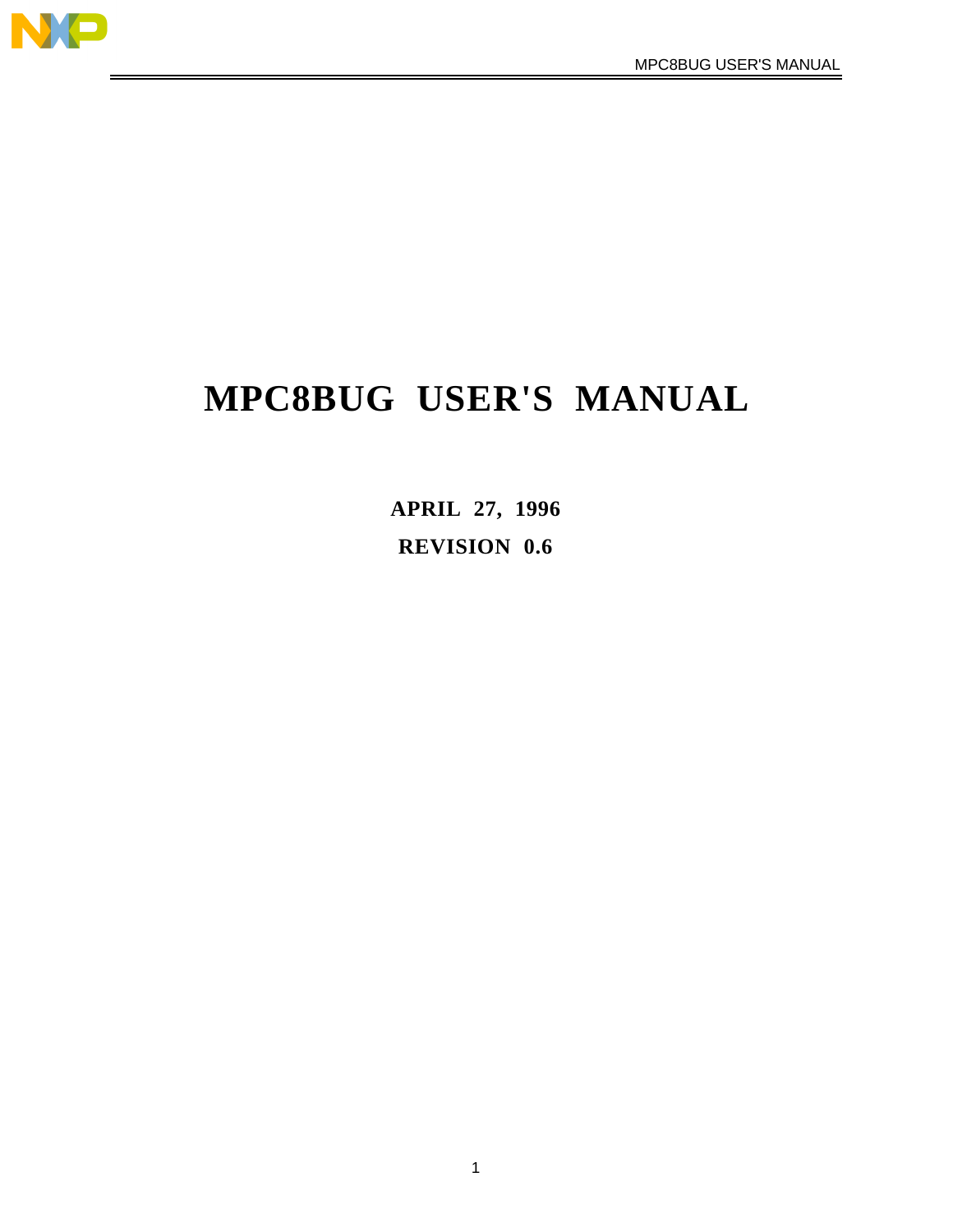

## **CHAPTER 1 MPC8BUG OVERVIEW**

## **1.1 INTRODUCTION**

This document describes the monitor debugger for the Motorola MPC860 PowerQUICC processor device. This debugger runs on a host machince such as an IBM-PC or Sun and controls the PowerQUICC on the 860 Application Development System (860ADS) board.

The generic name for a family of host-based PowerPC debuggers is "MPCbug". The name for this debugger as specifically implemented for the MPC8xx series of devices (such as the MPC860) is "MPC8bug". In this document both terms are used since most of the features of MPC8bug apply to the more generic "MPCbug".

## **1.2 FEATURES**

- Works through the debug port on the MPC860.
- Communication between the host and the ADS board is through an ADI card.
- Hosted on Sun Sparcstations and IBM-PC (486 and higher) compatible platforms.
- User interface consists of mnemonic type commands.
- Allows the user to modify and display board memory and MPC860 registers in a variety of formats.
- An on-line assembler is provided (extended mnemonics not included)
- Provides an interface to the MPC860 breakpoint logic.
- Loads programs in COFF, XCOFF, ELF, or Srecords format.
- Provides aliases, command files, automatic initialization command file and log files.
- Disassembled instructions provide symbolic information (which can also be used in address expressions).
- Supports system calls, program I/O and command line arguments.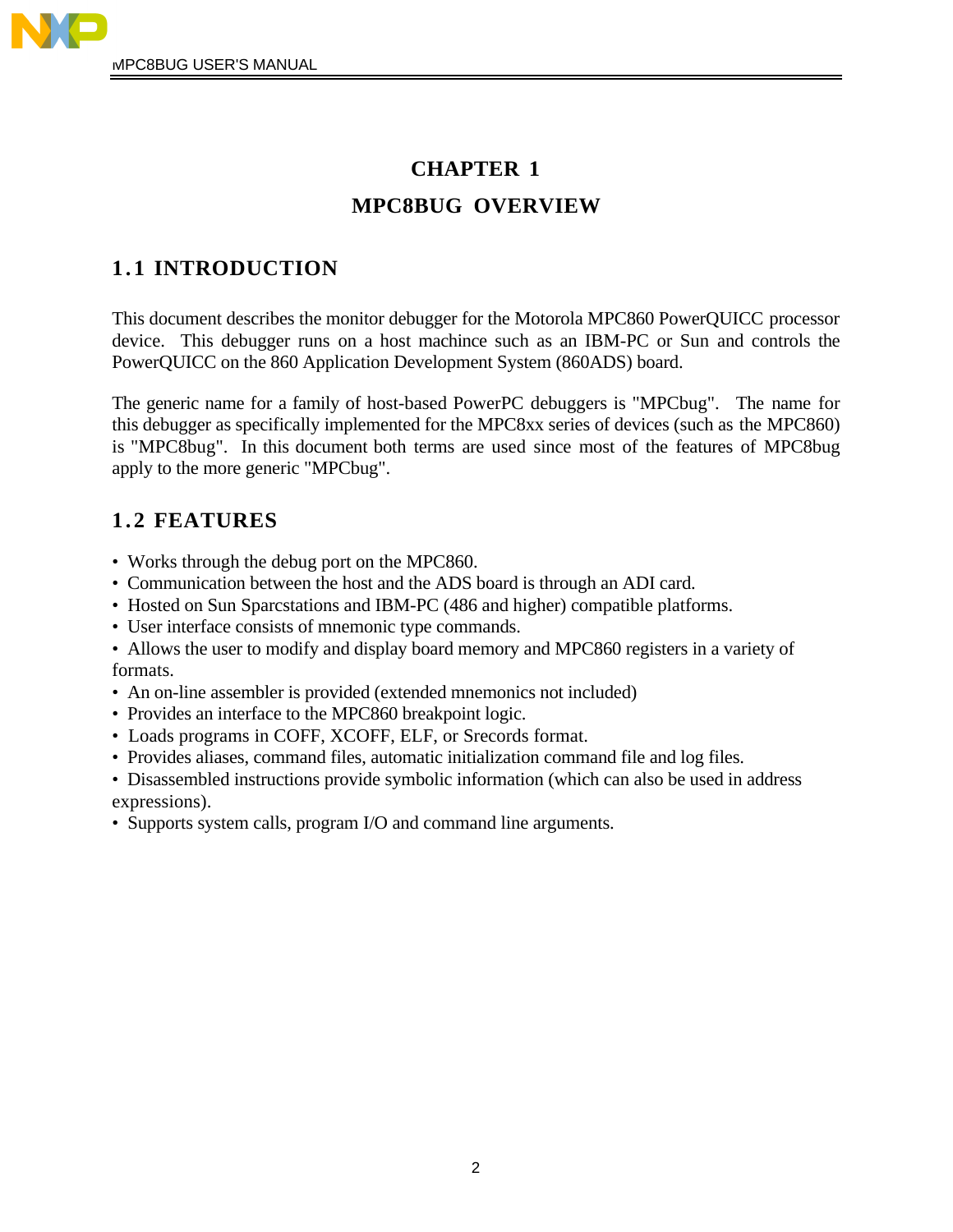

## **CHAPTER 2 STARTING THE DEBUGGER**

## **2.1 COMMAND LINE ARGUMENTS**

mpc8bug ADI ADS [-nosem] [object\_file] [-c command\_file] [-o log\_file]

ADI- a number in the range 1-3.

On a Sparcstation: The number of the SBus slot of the ADI card. On a PC: address of the port of the ADI card divided by 0x100.

ADS- address of ADS board (0-7). (determined by dip switches on the board.)

nosem - suppress semaphore allocation upon activation. (By default, allows only one debugger to be activated per each ADI port.) This argument is not applicable in IBM-compatible PCs.

object\_file - name of a program to load.

command\_file - name of a file containing debugger commands.

log\_file - name of a file to which session history will be logged.

Example: mpc8bug 1 7

IMPORTANT NOTE: If this is the first use of the debugger since the 860ADS has been powered up from a cold start, the first command issued to the debugger should be a hard reset: "RESET :H".

NOTE: It is suggested not to use the ABORT or RESET buttons on the 860ADS board, but rather use the abort and reset commands provided within this debugger. If any buttons on the board are pressed, the first command issued to the debugger should be a hard reset: "RESET :H". This avoids any synchronization problems between the debugger and the 860ADS board.

## **2.2 PC CONFIGURATION**

The PC version requires:

- A 486/586 processor, at least 4MB of memory, Dos6.0 or later.
- The frequency of the ISA bus in the BIOS setup must be set to no more than 8Mhz to ensure correct operation of the ADI card. Otherwise mpc8bug will not work.
- The length of the flat cable should not exceed 1 meter.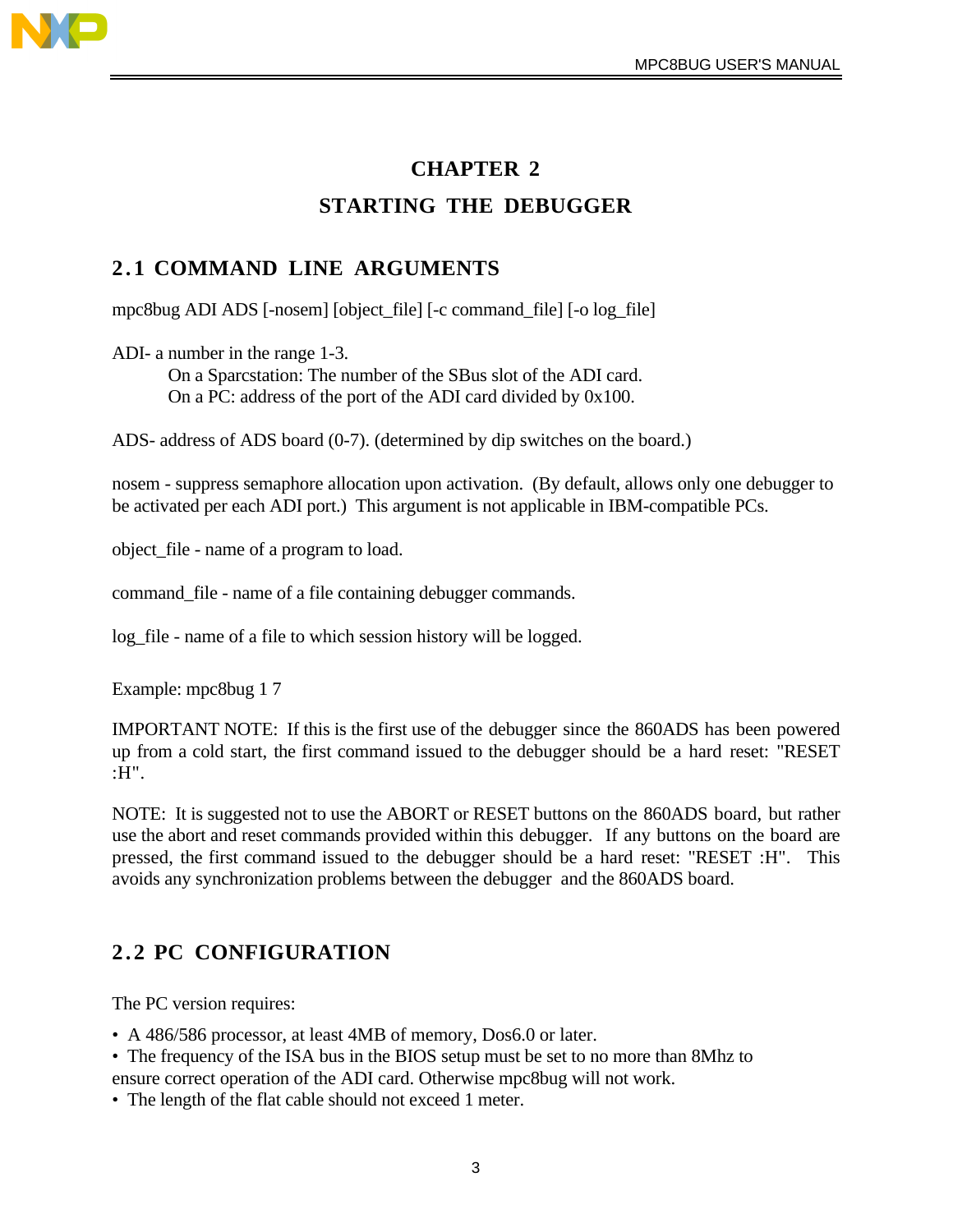

## **CHAPTER 3 MPC860 INITIALIZATION**

## **3.1 INITIALIZATION VALUES**

When mpc8bug is activated, it resets the ADS board. After reset, assuming the board is populated with the default memories, the following register initializations take place:

Core registers:

 $MSR$  and  $SRR1 = 0x00001002$  $DER = 0$ xffe $74c0f$  $IMMR = 0x0220XXXX$  $ICTRL = 0x00000007$ 

SIU registers:

 $SIUMCR = The old value bitwise OR'ed with  $0x00032640$$  $SYPCR = 0xffffff88$  $TBSCR = 0x0002$  $RTCSC = 0x0102$  $PISCR = 0x0002$ 

The UPM and Memory Controller are initialized only after a hard reset. Memory Controller:  $OR0 = 0$ xffe $00954$  $OR1 = 0$ xffff8110  $OR2 = 0$ xffc $00800$ 

 BR0 = 0x02800001 BR1 = 0x02100001 BR2 = 0x00000081  $MPTPR = 0x0800$  $MAMR = 0x9ca21114$ 

UPM contents for the default ADS memory configuration:

 Read Single Beat Cycle: 00: 8fffec24 0fffec04 0cffec04 00ffec04 04: 00ffec00 37ffec47 ffffffff ffffffff

Read Burst Cycle: 08: 0fffec24 0fffec04 08ffec04 00ffec0c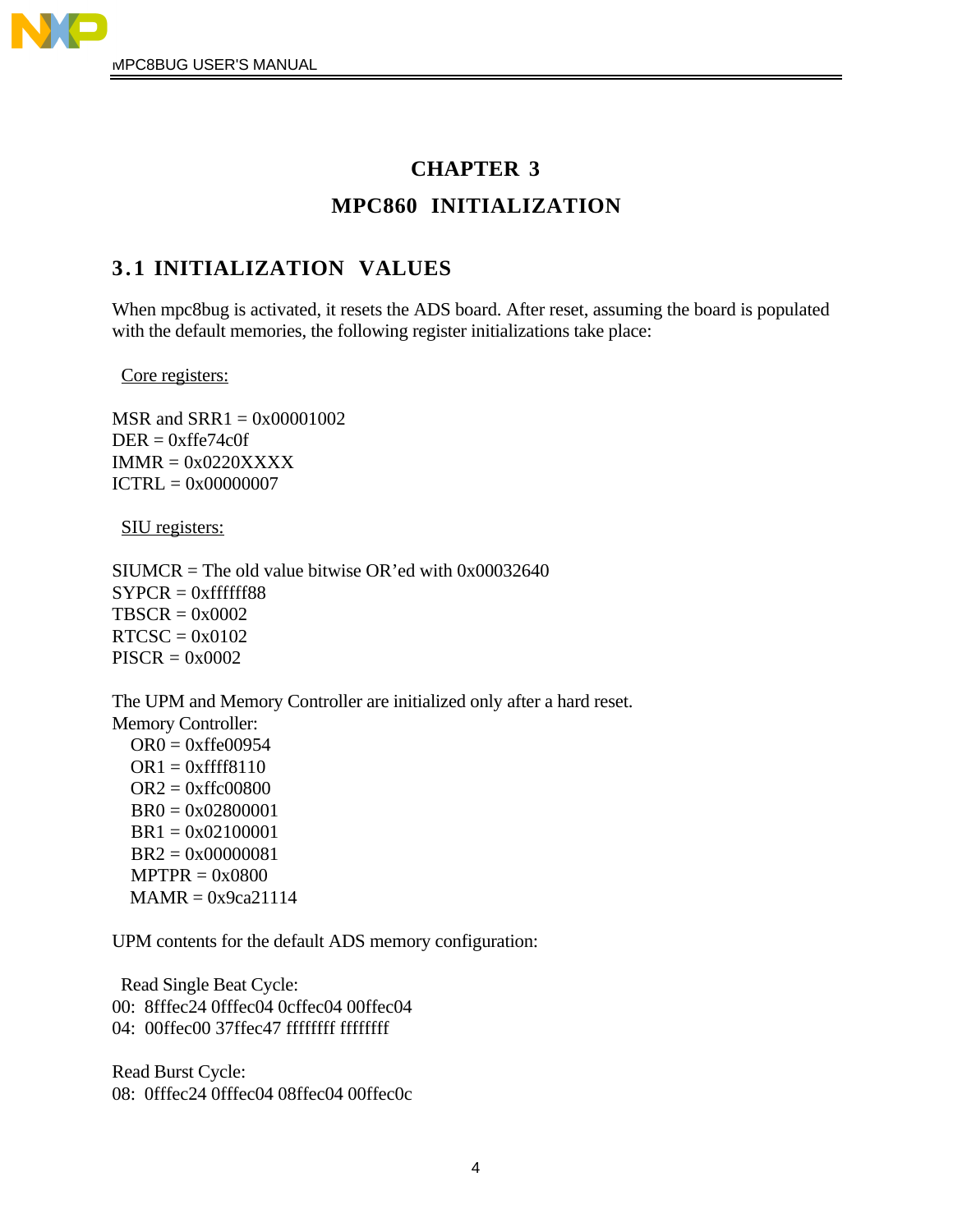

- 0c: 03ffec00 00ffec44 00ffcc08 0cffcc44
- 10: 00ffec0c 03ffec00 00ffec44 00ffcc00
- 14: 3fffc847 3fffec47 ffffffff ffffffff

Write Single Beat Cycle: 18: 8fafcc24 0fafcc04 0cafcc00 11bfcc47 1c: c0ffcc84 ffffffff ffffffff ffffffff

Write Burst Cycle:

- 20: 8fafcc24 0fafcc04 0cafcc00 03afcc4c
- 24: 0cafcc00 03afcc4c 0cafcc00 03afcc4c
- 28: 0cafcc00 33bfcc4f ffffffff ffffffff
- 2c: ffffffff ffffffff ffffffff ffffffff

Periodic Timer Expired: 30: c0ffcc84 00ffcc04 07ffcc04 3fffcc06

- 34: ffffcc85 ffffcc05 ffffcc05 ffffffff
- 38: ffffffff ffffffff ffffffff ffffffff

Exception: 3c: 33ffcc07 ffffffff ffffffff ffffffff

## **3.2 INITIAL ADS MEMORY MAP**

The initial ADS memory map is the following:

Chip Select 0 - Flash Memory - 0x02800000 - 0x029fffff Chip Select 1 - Board Control and Status register - 0x02100000 - 0x02103fff Chip Select 2 - DRAM - 0x00000000 - 0x003fffff Internal memory - 0x02200000

## **3.3 INITIALIZATION COMMAND FILE**

When mpc8bug is activated, following reset and register initializations, it automatically executes the commands included in a configuration file. The configuration file is used to define aliases and memory mapped registers. It can also be used for other purposes, such as to reach a predefined state in a debug session.

The name of the automatic command file on a Sparcstation is: .mpc860.cfg On a PC the name is mpc860.cfg

The EX command allows the user to execute other command files besides the default ones above.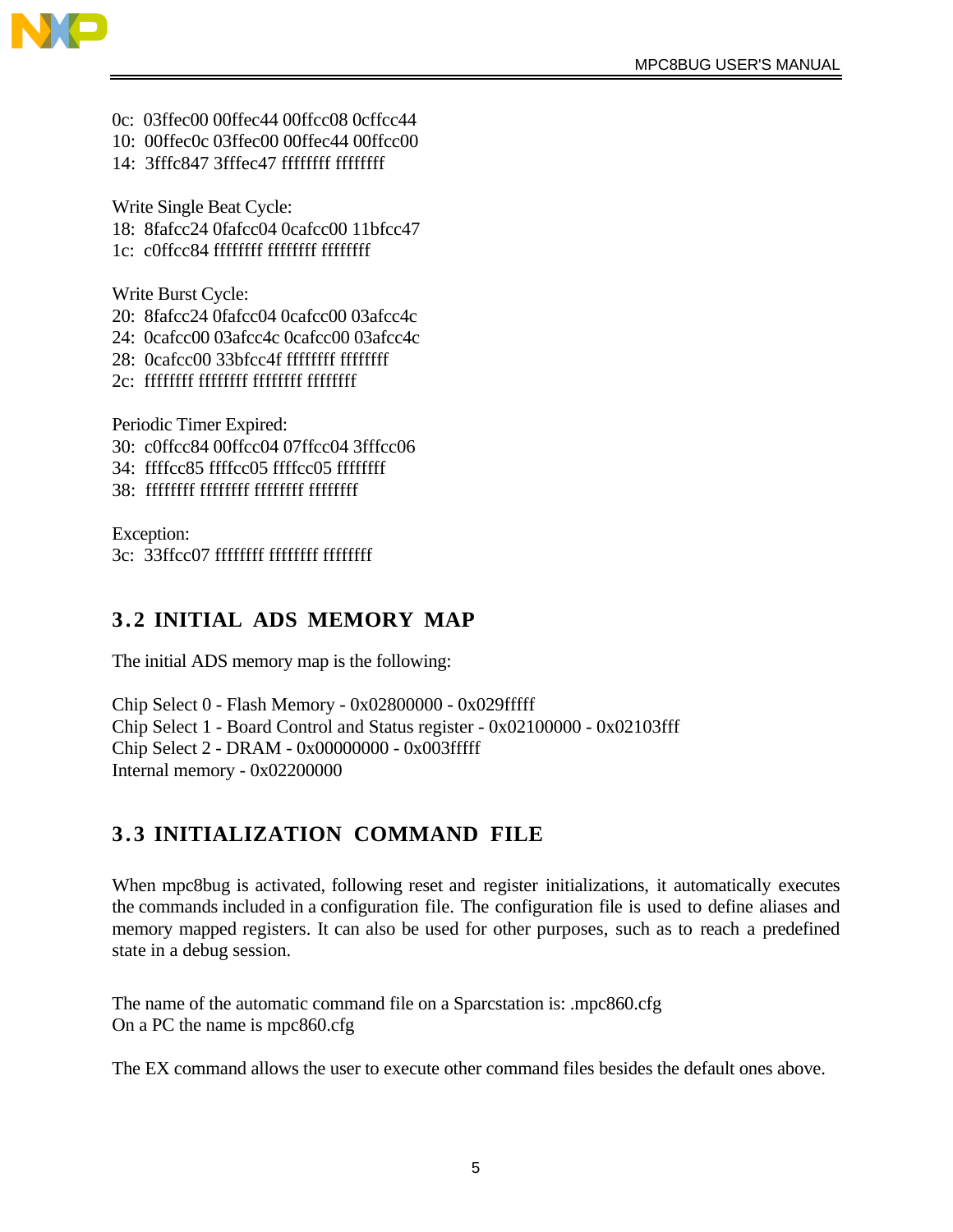

## **CHAPTER 4 DEBUG MONITOR COMMANDS**

## **4.1 ENTERING DEBUGGER COMMAND LINES**

MPC8bug performs various operations in response to user commands entered at the keyboard. When the debugger prompt MPC860> appears on the terminal screen the debugger is ready to accept commands.

As the command line is entered it is stored in an internal buffer. Execution begins only after the carriage return is entered.

The debugger executes commands and returns the MPC860> prompt. However, if the entered command causes execution of user target code, (i.e., GO), then control may or may not return to the debugger. This depends upon the user program function. For example, if a breakpoint is specified, then control returns to the debugger when the breakpoint is encountered. Also refer to the paragraphs which detail elements of the GO commands.

In general debugger commands include:

- A command identifier (i.e., MD or md for the memory display command). Both upper- or lower-case characters are allowed for command identifiers and options.
- At least one intervening space before the first argument.
- Any required arguments, as specified by command.
- An option field, set off by a semicolon (:) to specify conditions other than the default conditions of the command.
- Multiple debugger commands may be entered on a single command line by separating the commands with the explanation point (;) character.

The meta-symbols are:

- <> Angled brackets enclose a parameter value. The enclosed symbol may occur zero or one time. In some cases, where noted, characters in angled brackets are required.
- [] Square brackets enclose an optional symbol. The enclosed symbol may occur zero or one time.
- []... Square brackets followed by periods enclose a symbol that is optional/repetitive. The symbol within the brackets may appear zero or more times.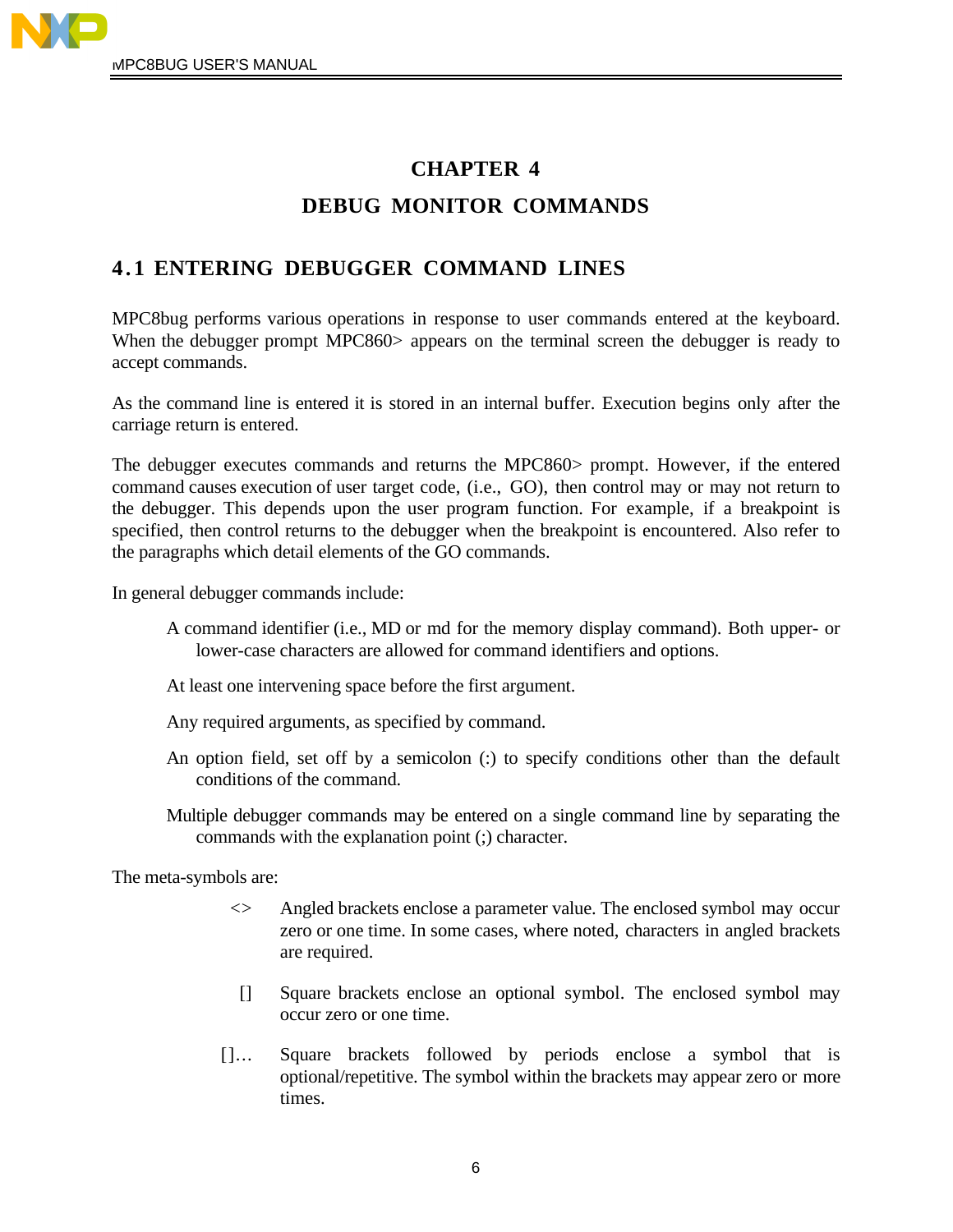

- | This symbol indicates that a choice is to be made. Select one of several symbols separated by a straight line.
- / Select one or more of the symbols separated by the slash.
- {} Brackets enclose optional symbols that may occur zero or more times.

### **4.1.1 User Interface**

Command names, keywords, alias names, register names, data formats, and data constants are not case sensitive, while program symbols are case sensitive.

An address (addr) denotes an expression which consists of:

Operators consisting of: plus (+), minus (-), asterisk (\*), slash (/), modulu (%), parenthesis (()), and period (.)

Constants (in hex/decimal/binary/char format).

General register names.

Special purpose registers: lr ctr iar

Symbol names – global variables and functions of the program.

Symbol name can be specified as they appear in the symbol table, or preceded by a \$ sign.

A space is allowed between operators.

Example:  $\text{.main}+12+\text{(r1*2)}$ 

When integer constants are expected as inputs, the default base is hexadecimal in all cases except:

In-line assembly where the default is decimal.

Anytime the constant's base is explicitly specified by a prefix:

 $0x - hex$ 

0b - binary

& - decimal.

A constant can also be specified as a string: 'ccc' / "ccc"

When expecting an address, the debugger first tries to identify the input as a constant, then as register name, and then as a symbol. So symbol names, such as 'r1' 'a0', should be preceded by a '\$' sign.

An address range is defined as start\_range end\_range.

Group names, register names, subfield names must be alphanumeric and start with a character.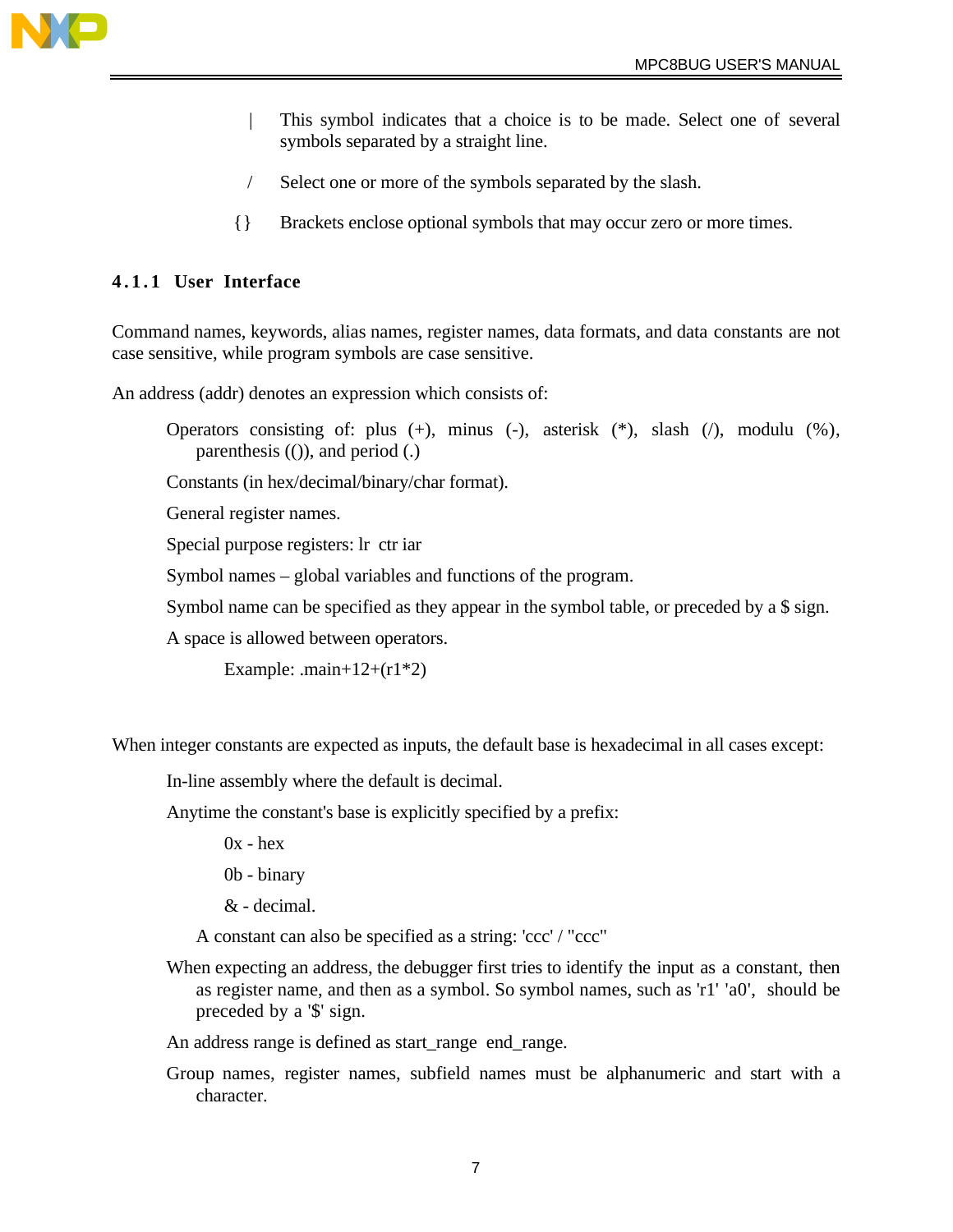- Symbol and alias names can start with an alpha character (a-z or A-Z), period (.), underscore  $(\_)$ , slash  $(\!/)$ , and tilde  $(\sim)$ . While all characters after the first character can be alphanumeric characters (a-z, A-Z, and 0-9), period (.), underscore ( $\alpha$ ), slash ( $\beta$ ), and tilde  $(\sim)$ .
- Symbol and alias name patterns can contain all previously defined characters as well as the wildcard characters: question marks (?) or asterisk (\*).
- File names can contain alphanumeric characters (a-z, A-Z, and 0-9), period (.), underscore (\_), slash ( $\prime$ ), tilde (~), caret ( $\prime$ ), exclamation mark (!), at sign ( $\omega$ ), percent (%), ampersand  $(\&)$ , plus  $(+)$ , minus  $(-)$ , equals  $(=)$ , or the dollar sign  $(\$)$  or colon  $(.)$ .
- The pattern is a string of alphanumeric characters. The string may include the wildcard characters: question marks (?) or asterisk (\*). If the command contains a pattern value, the command cannot contain name or text values.
- Many commands use <addr> as a parameter. All control addressing modes are allowed. An address+offset register mode is also allowed. The table below summarizes the address formats which are acceptable for address parameters in debugger command lines. Address shown below:

| Format                                      | Example    | <b>Description</b>                                                                                |  |
|---------------------------------------------|------------|---------------------------------------------------------------------------------------------------|--|
| N                                           | 140        | Absolute address.                                                                                 |  |
| $N+rN$                                      | $332 + r5$ | Absolute address+contents of the specified offset register (not an<br>assembler-accepted syntax). |  |
| Definition<br>Symbol                        |            |                                                                                                   |  |
| N - Absolute address (any valid expression) |            |                                                                                                   |  |
| rN - General purpose register               |            |                                                                                                   |  |
|                                             |            |                                                                                                   |  |

### **Debugger Address Parameter Format**

### **4.1.2 Syntactic Variables**

The following syntactic variables are used in the command descriptions. In addition, other syntactic variables may be used and are defined in the particular command description in which they occur.

| $\langle$ DEL $>$ Delimiter; a space, or expression. |
|------------------------------------------------------|
| <addr> Address or expression.</addr>                 |
| $\langle \text{COUNT} \rangle$ A constant.           |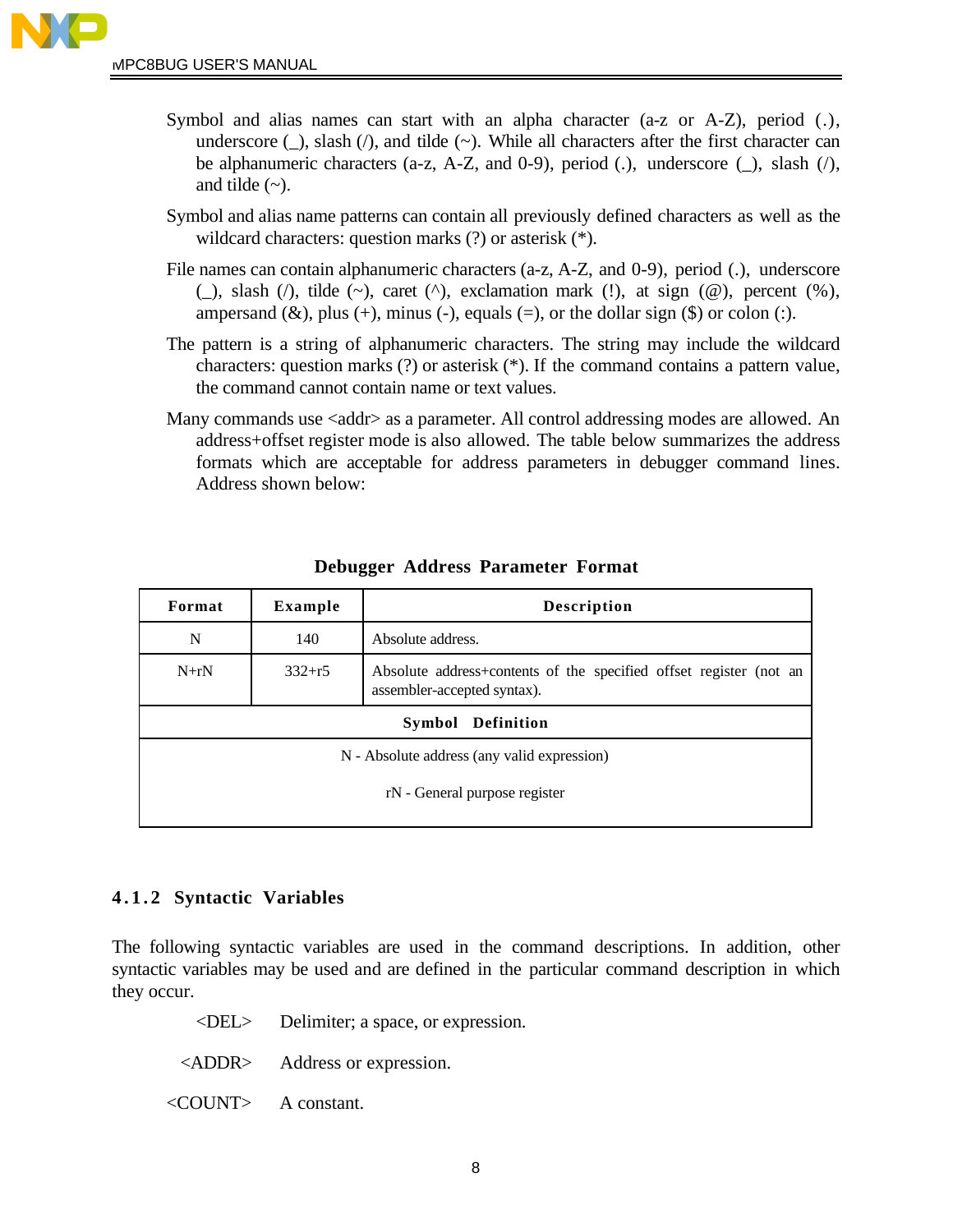

- <RANGE> A range of memory addresses which is specified by <ADDR><DEL> <ADDR>.
	- <TEXT> An ASCII string of as many as 255 characters, delimited with single quote marks ('TEXT').

### **4.1.2.1 Expression as a Parameter**

An expression is one or more numeric values separated by the arithmetic operators:

- + plus
- minus
- \* multiplied by
- / divided by
- % modulo
- $\overline{()}$

Base identifiers define numeric values as either a hexadecimal, decimal, octal or binary number.

| <b>Base</b>   | <b>Identifier</b> | <b>Examples</b> |
|---------------|-------------------|-----------------|
| Hexadecimal   | 0x                | $0x$ FFFFFFFFF  |
| Decimal       | &.                | &1974, &10-&4   |
| <b>Binary</b> | ()b               | 0b1000110       |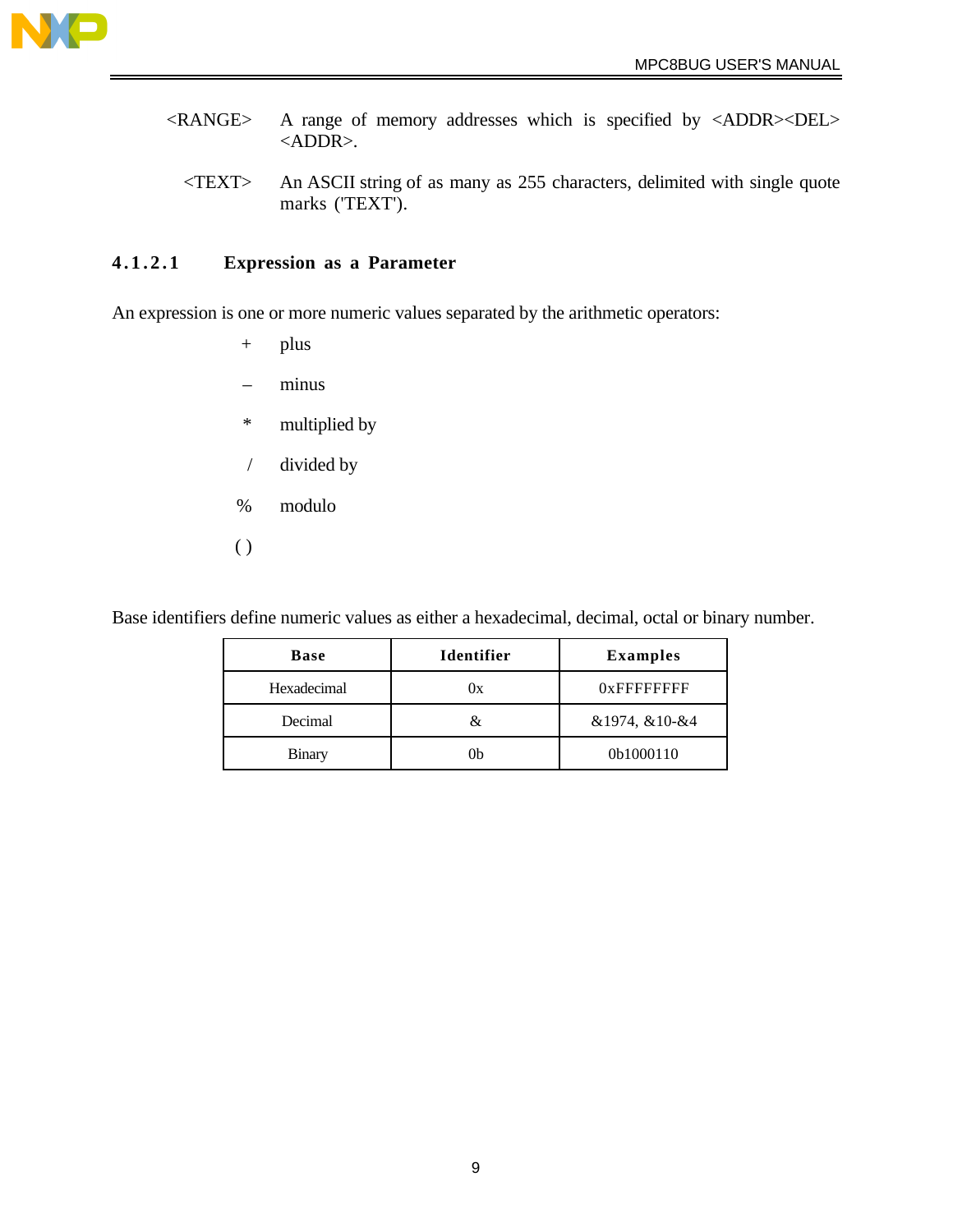If no base identifier is specified, then the numeric value is assumed to be hexadecimal.

A numeric value may also be expressed as a string literal of as many as four characters. The string literal must begin and end with single quote marks ('). The numeric value is interpreted as the concatenation of the ASCII values of the characters. This value is right-justified, as is any other numeric value.

| <b>String Literal</b> | Numeric Value (in hex) |  |
|-----------------------|------------------------|--|
| 'A'                   | 41                     |  |
| 'ABC'                 | 414243                 |  |
| <b>TEST</b>           | 54455354               |  |

Evaluation of an expression is always from left to right unless parentheses are used to group part of the expression. There is no operator precedence. Sub-expressions within parentheses are evaluated first. Nested parenthetical sub-expressions are evaluated from the inside out.

EXAMPLES Valid expressions.

| <b>Expression</b> | Result (in Hex) |
|-------------------|-----------------|
| FF0011            | FF0011          |
| $45+99$           | DE              |
| $&45 +&99$        | 90              |
| 0b10011110+0b1001 | A7              |
| 88 < 10           | 00880000        |

The total value of the expression must be between 0 and \$FFFFFFFF.

### **4.1.2.2 Address as a Parameter**

Many commands use <ADDR> as a parameter. An address+offset register mode is also allowed. Table 4-1 summarizes the address formats which are acceptable for address parameters in debugger command lines.

|  |  |  |  | Table 4-1. Debugger Address Parameter Format |  |
|--|--|--|--|----------------------------------------------|--|
|--|--|--|--|----------------------------------------------|--|

| Format | Example | <b>Description</b> |
|--------|---------|--------------------|
|--------|---------|--------------------|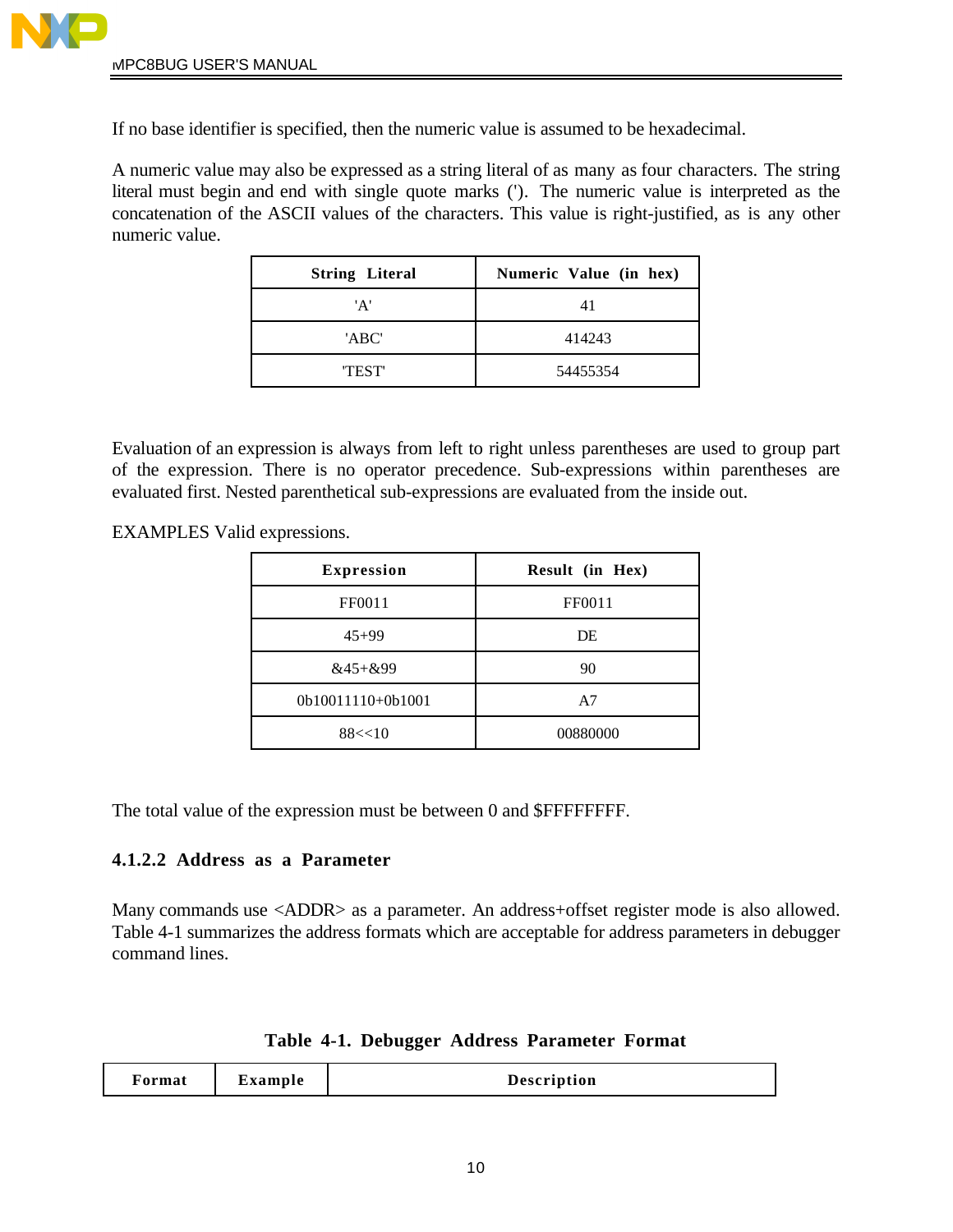

| N                                                                                                                         | 140 | Absolute address. |  |
|---------------------------------------------------------------------------------------------------------------------------|-----|-------------------|--|
| $N+rN$<br>$332 + r5$<br>Absolute address+contents of the specified offset register (not an<br>assembler-accepted syntax). |     |                   |  |
| Symbol Definition                                                                                                         |     |                   |  |
| N - Absolute address (any valid expression)                                                                               |     |                   |  |
| rN - General purpose register                                                                                             |     |                   |  |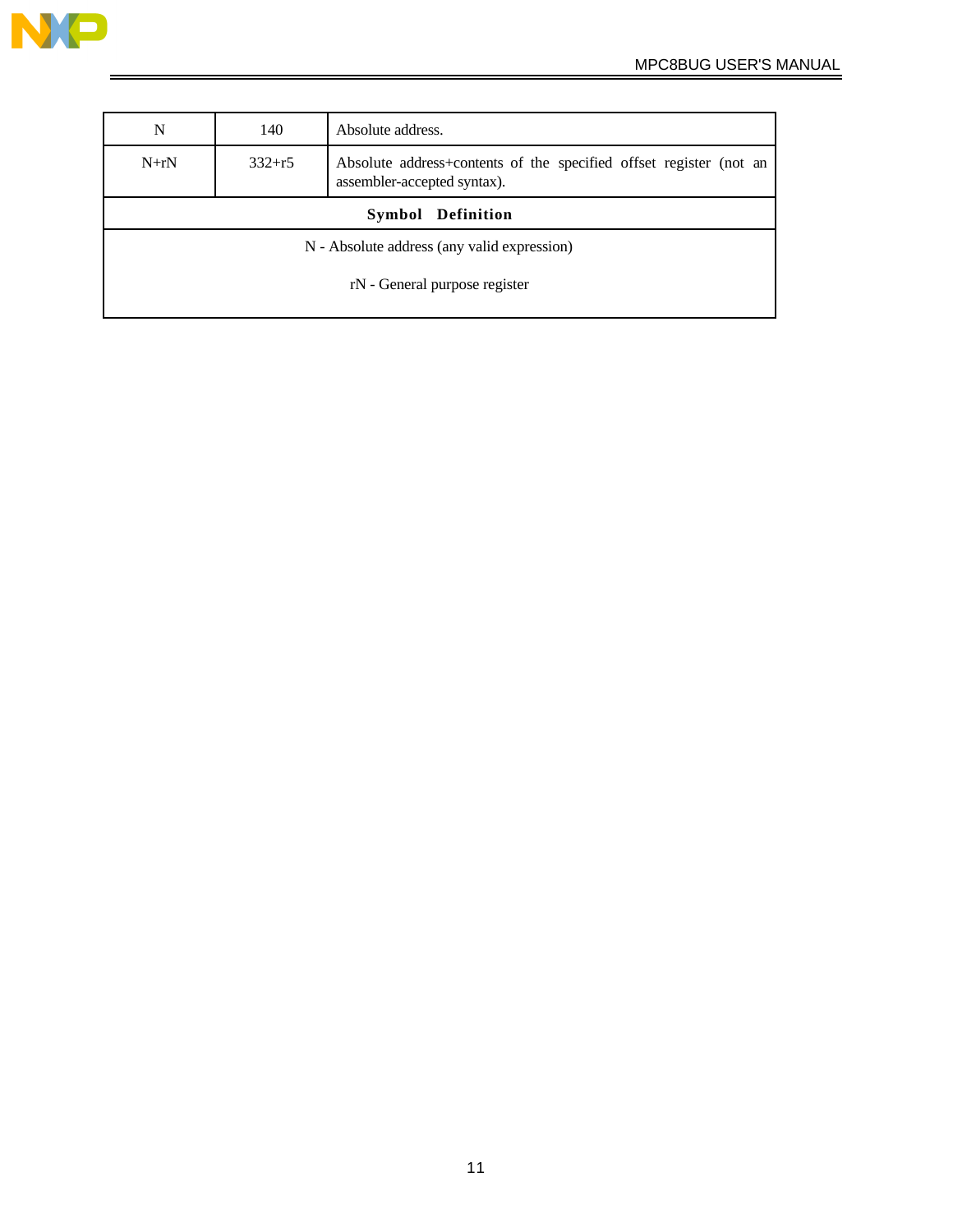

## **4.2 DEBUGGER COMMANDS**

Table 4-2 summarizes the MPCbug debugger commands.

| Command & Syntax                                                                                                 | Definition                            |
|------------------------------------------------------------------------------------------------------------------|---------------------------------------|
| $A$ [ <name> [<definition>]]</definition></name>                                                                 | Display/define aliases                |
| ARG [ <addr><arg0> [<arg1>]]</arg1></arg0></addr>                                                                | Set program line<br>arguments         |
| BR [[ <opr>]<addr> <start_range><end_range> [COUNT <n>]]</n></end_range></start_range></addr></opr>              | Set/Display instruction<br>breakpoint |
| BRD [[ <opr>]<addr> <start_range><end_range>[READ WRITE]] [COUNT <n>]</n></end_range></start_range></addr></opr> | Set/Display data                      |
| [INSTRUCTION [[ <opr>] <addr> <start_range><end_range>]]</end_range></start_range></addr></opr>                  | breakpoint                            |
| [DATA [[ <opr>]<data> <data1 [:b :h :w]]<="" [unsigned]="" data2]="" td=""><td></td></data1></data></opr>        |                                       |
| CAL <sub>addr&gt;</sub>                                                                                          | Calculate address<br>expression       |
| $Ctrl-C$                                                                                                         | Abort                                 |
| DEF <group>&lt;[.]reg_name&gt; ["long_name"] <addr> [:W :H :B]</addr></group>                                    | Define memory mapped                  |
| DEF <group>&lt;[.]reg_name&gt; BIT <subfield> ["long_name"] <mask></mask></subfield></group>                     | register                              |
| DEF [+ +csN] group_name [.] reg_name ["long_name"] addr [:W H B] [STATUS]                                        |                                       |
| $EX <$ filename $>[:Q]$                                                                                          | Execute command file                  |
| $GO$ [ <addr>]</addr>                                                                                            | Execute user program                  |
| HELP H [command]                                                                                                 | Help                                  |

## **Table 4-2. Debug Monitor Commands**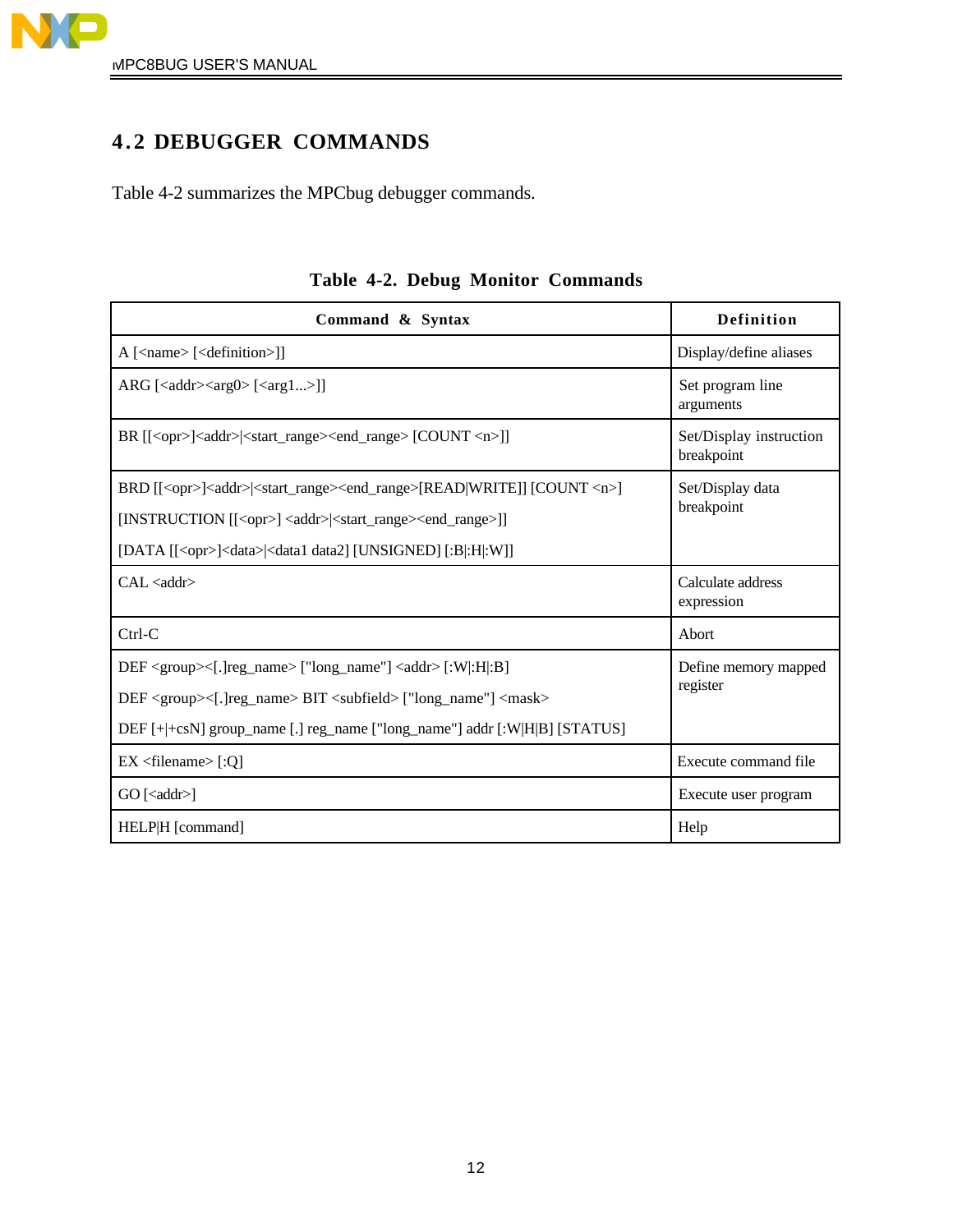

| Command & Syntax                                                                                          | Definition                              |
|-----------------------------------------------------------------------------------------------------------|-----------------------------------------|
| $HIS$ [ <num>]</num>                                                                                      | Display commands<br>history             |
| LOAD <filename> [OFFSET <offset>] [NOBSS] [<heap_pointer>]</heap_pointer></offset></filename>             | Load executable file from<br>host       |
| LOADF <filename><ram addr=""></ram></filename>                                                            | Load executable file to<br>flash memory |
| LOG [OFF   [WRITE][SHORT] <filename>]</filename>                                                          | Set log file                            |
| MBC <start_range><end_range><addr></addr></end_range></start_range>                                       | Memory block compare                    |
| MBF <start_range><end_range>,<data> [<increment>] [:B :H :W]</increment></data></end_range></start_range> | Memory block fill                       |
| MBM <start_range><end_range><addr></addr></end_range></start_range>                                       | Memory block move                       |
| MBS <start_range><end_range><data>[:B H W]</data></end_range></start_range>                               | Memory block search                     |
| MD <start_range> [<end_range>] [:B H W FS FD DB DH DW I]</end_range></start_range>                        | Memory display                          |
| MM <addr> [:B H W C FS FD I] [<data>]</data></addr>                                                       | Memory modify                           |
| $NOA$ <name></name>                                                                                       | Delete alias                            |
| NOBR <id> ALL</id>                                                                                        | Breakpoint delete                       |
| <b>PAGE</b>                                                                                               | Enable/disable output<br>paging         |
| <b>QUIT</b>                                                                                               | Quit debugger                           |
| RD [ <rn>] [:X DB DH DW]</rn>                                                                             | Register display                        |
| RDS [reg_name]<br>RDS <group> [[.] reg_name]</group>                                                      | Special purpose registers<br>display    |
| <b>RESET</b>                                                                                              | Reset board                             |
| RM [ <rn> [<data>]]</data></rn>                                                                           | Register modify                         |

| <b>TABLE 4-2. Debug Monitor Commands (continued)</b> |  |  |  |
|------------------------------------------------------|--|--|--|
|------------------------------------------------------|--|--|--|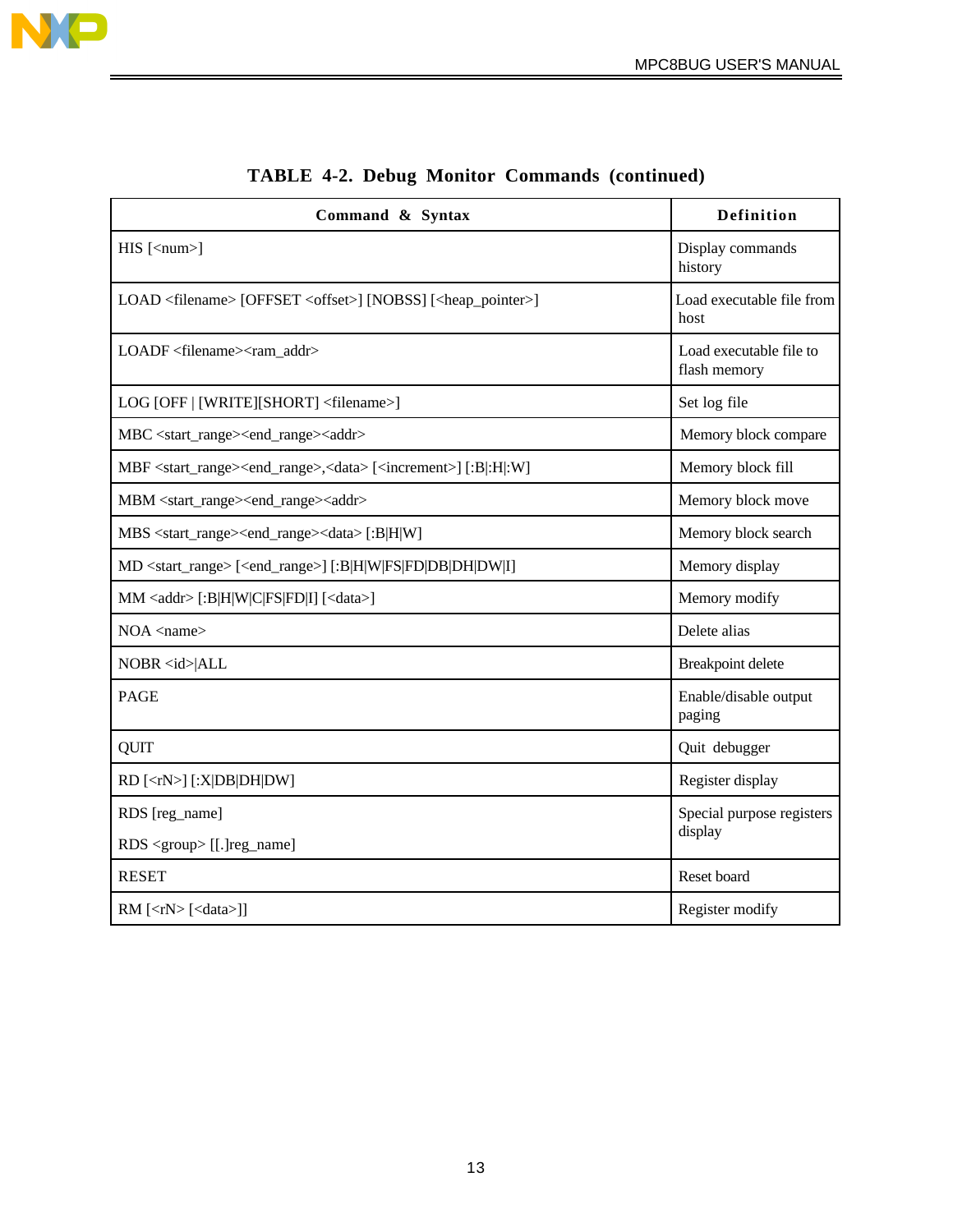

| Command & Syntax                                                                            | Definition                         |
|---------------------------------------------------------------------------------------------|------------------------------------|
| RMS [[ <reg_name>] [[.]<subfield>] [<data>]]</data></subfield></reg_name>                   | Special purpose register           |
| RMS <group> [[.][<reg_name>][[.]<subfield>]] [<data>]]</data></subfield></reg_name></group> | modify                             |
| $SDEF \langle name \rangle \langle add \rangle$                                             | Attach/detach symbols              |
| $SDEF$ [ <pattern>] :RM</pattern>                                                           |                                    |
| $STDIN <$ filename $>$                                                                      | Redirect standard I/O to           |
| STDOUT <filename></filename>                                                                | file                               |
| $STDERR <$ filename>                                                                        |                                    |
| SYM [ <pattern>]</pattern>                                                                  | Display symbol table               |
| $T$ [ <num>] [<addr>] [:Q]</addr></num>                                                     | Trace user program                 |
| $TC$ [ <num>] [FROM <addr>] :Q</addr></num>                                                 | Trace on change of flow            |
| UPM [:B] [entry_number value1 [value2]                                                      | Display/Modify UPM<br>setup        |
| VE                                                                                          | Display debugger version<br>number |

## **TABLE 4-2. Debug Monitor Commands (continued)**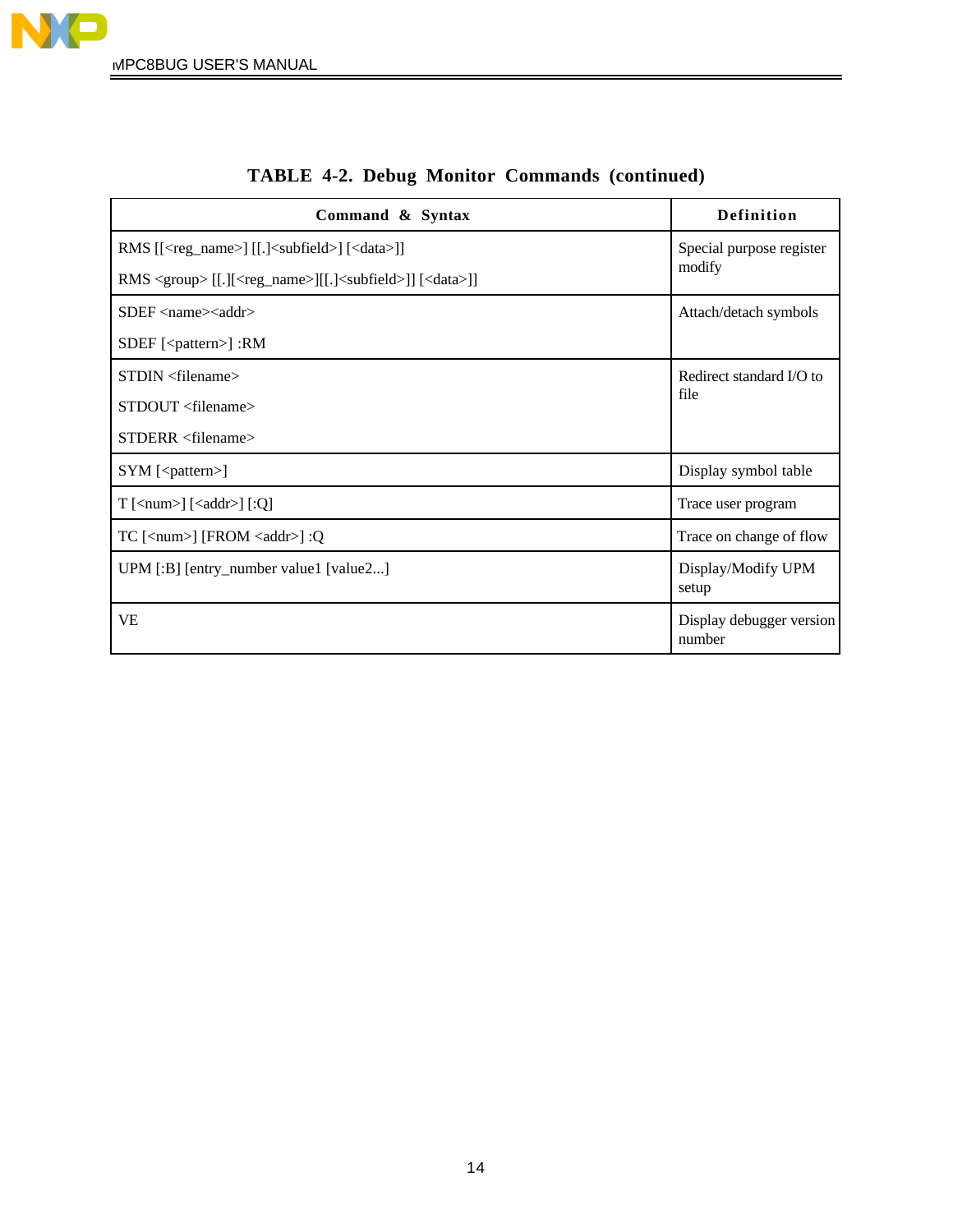

## **A Display/Define Aliases**

#### **4.2.1 Display/Define Alias**

A [<name> [<definition>]]

where:

| $\langle$ name $\rangle$ | String of alphanumeric characters which defines an alias. |
|--------------------------|-----------------------------------------------------------|
|                          |                                                           |

<definition> Expression of commands, operators, or operands.

The **A** command displays or defines aliases. The **A** command with no parameters displays currently defined aliases. The A command with a <name> parameter only displays that alias. When <name> and <definition> parameters are included the command defines a new alias. An alias can not exceed 256 characters. The maximum number of aliases is 100.

Note that the wildcard "\*" can be used to shorten aliases. For example "rd\*" can be used to display all aliases beginning with "rd".

#### **EXAMPLES**

MPCbug> **a mdl md \$1 \$1+\$2-1**<**CR**> alias added MPCbug>

MPCbug> **mdl 1000 20**<**CR**> ( md 1000 1000+20-1 ) 00001000: 00000000 00000004 00000008 0000000c ................ 00001010: 00000010 00000014 00000018 0000001c ................ MPCbug>

MPCbug> **a rd\_state rd r1; rd r0; rds ip**<**CR**> alias added MPCbug>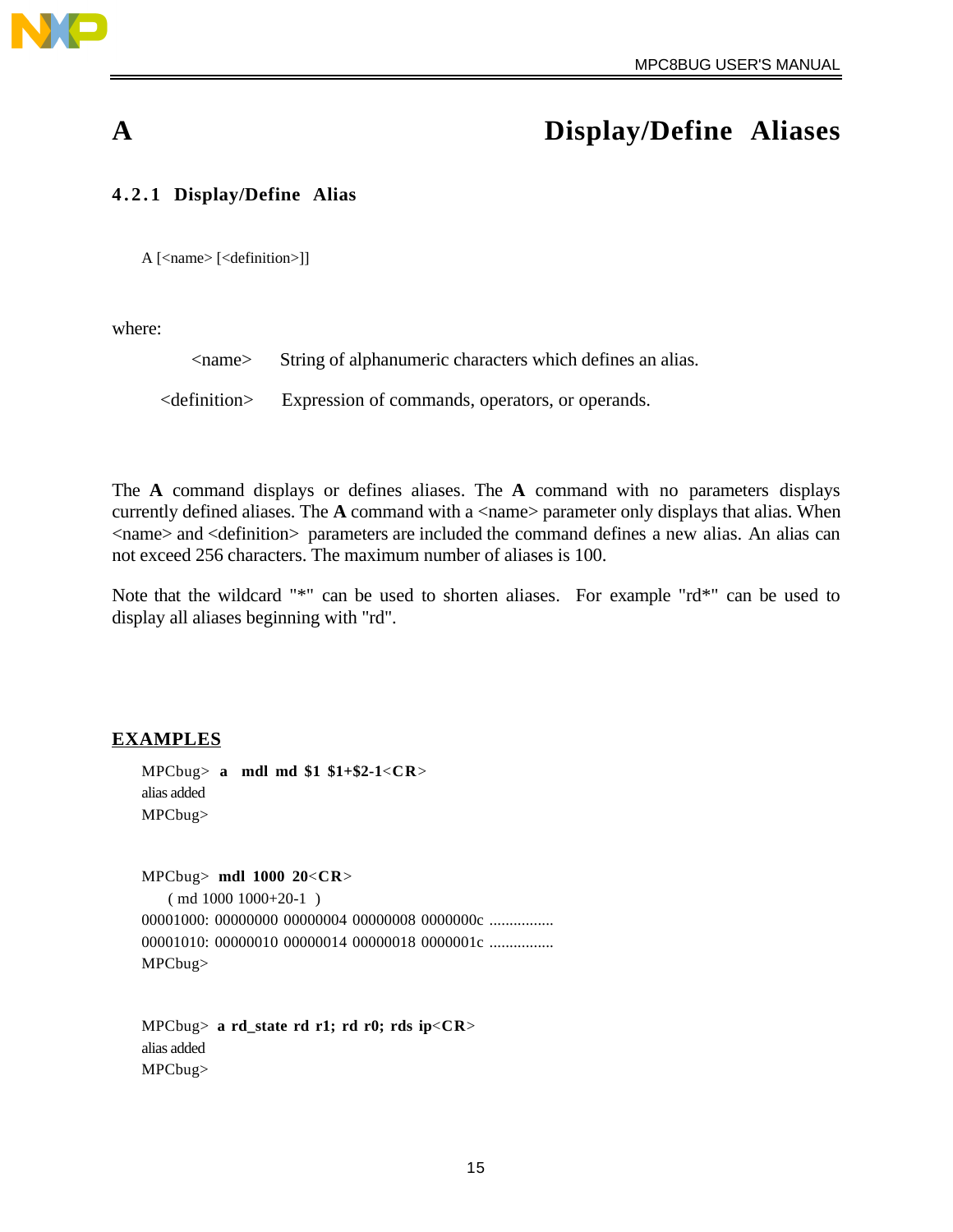

# **A Display/Define Aliases**

MPCbug> **rd\_state**<**CR**> ( rd r1 ) r1 ffffffff .... ( rd r0 ) r0 ffffffff .... ( rds ip ) IP (SRR0) (Current Instruction Address)= 00001000

MPCbug> **a**<**CR**> MDL md \$1 \$1+\$2-1 RD\_STATE rd r1; rd r0; rds ip MPCbug>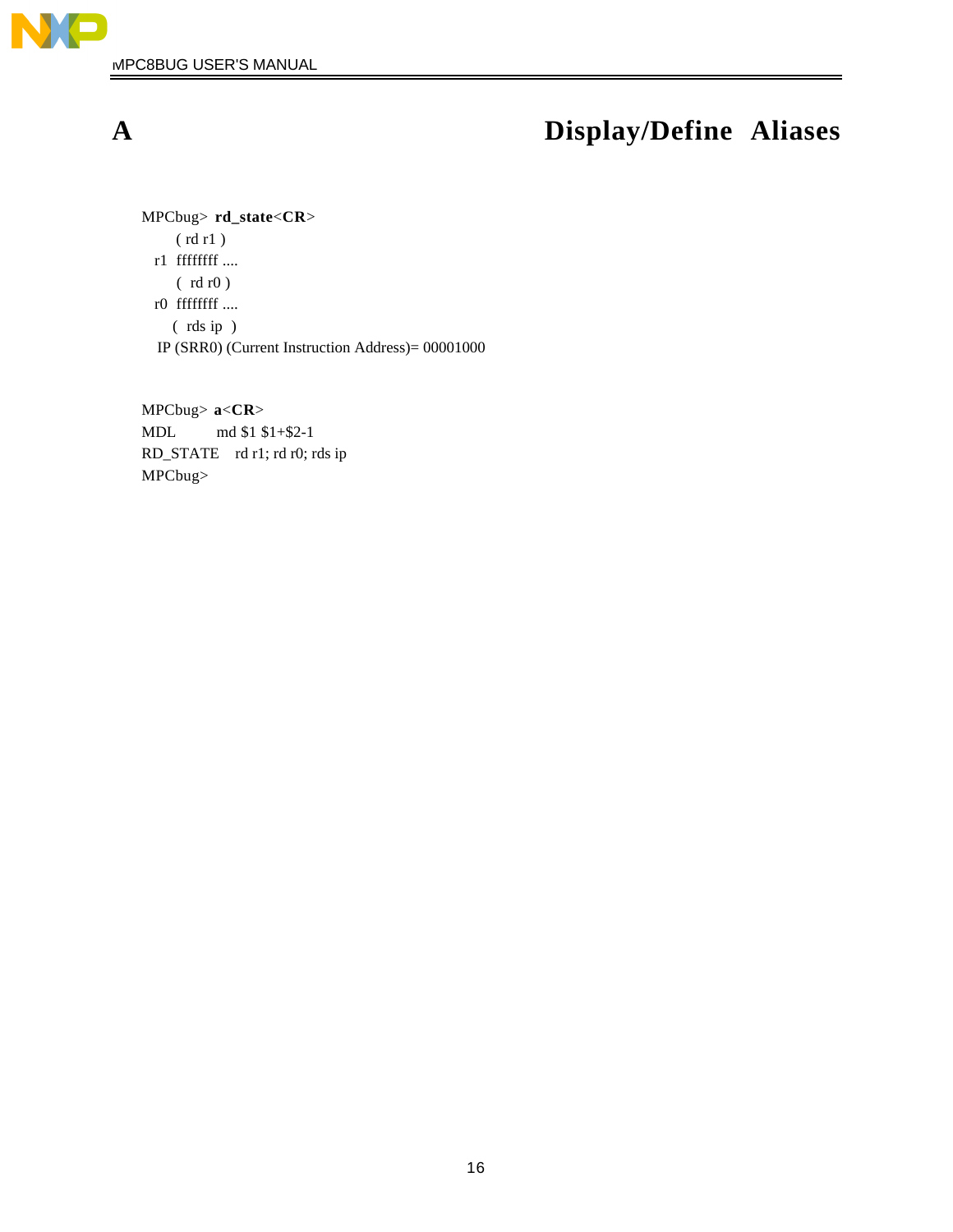

## **ARG Set Program Line Arguments**

### **4.2.2 Set Program Line Arguments**

ARG  $\left[ < \text{addr} > < \text{arg0} > \left[ < \text{arg1} ... > \right] \right]$ 

where:

- $\langle \text{addr}\rangle$  Address where the  $\langle \text{arg} 0 \rangle$  parameter is to be located. If the command contains an  $\langle \text{addr} \rangle$  value, the command also must contain an  $\langle \text{arg} 0 \rangle$  value; the command may contain additional  $\langle \arg \rangle$  values ( $\langle \arg 1 \rangle$ ,  $\langle \arg 2 \rangle$ , and so forth).
- $\langle \text{arg0} \rangle$  The program name argument. If the command contains an  $\langle \text{arg0} \rangle$  value, it must also contain an <addr> value; the command may contain additional  $\langle \text{arg} \rangle$  values ( $\langle \text{arg1} \rangle$ ,  $\langle \text{arg2} \rangle$ , and so forth).
- $\langle \text{arg1} \ldots \rangle$  Additional program arguments ( $\langle \text{arg2} \rangle$ ,  $\langle \text{arg3} \rangle$ , and so forth).

The **ARG** command displays or sets program arguments. Entering the **ARG** command with no parameters displays the most recently set program arguments. Using  $\langle \text{addr} \rangle$  and  $\langle \text{arg} \rangle$  parameters loads the specified program arguments ( $\langle \text{arg0} \rangle \langle \text{arg1} \rangle$ ...) at the address ( $\langle \text{addr} \rangle$ ); setting r3 to argc, r4 to argv, and r5 (the UNIX environment variables pointer) to NULL.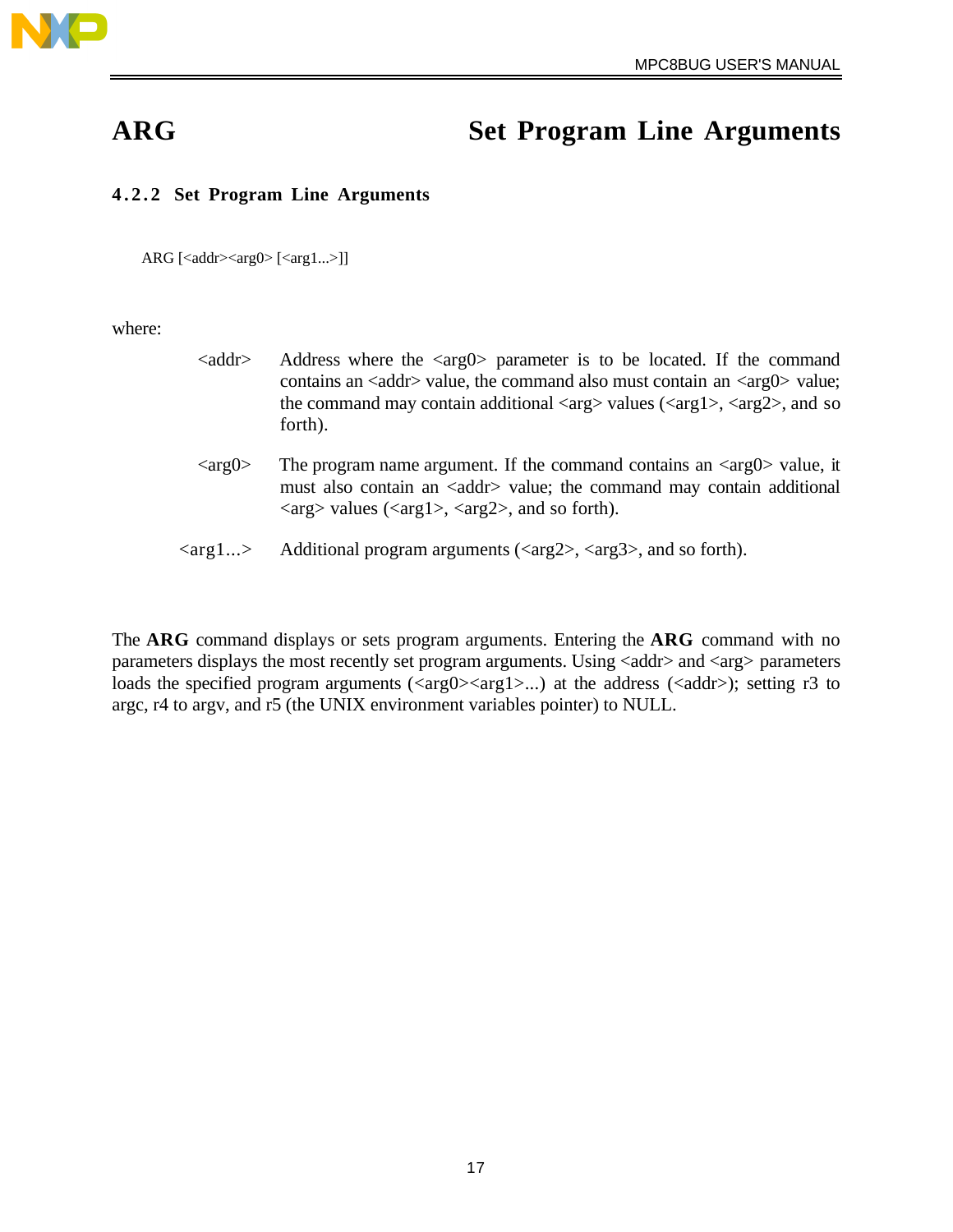

## **ARG Set Program Line Arguments**

**EXAMPLE 1** Set program arguments to arg0="prog\_name", arg1="arg1", arg2="arg2", arg3="aabbccdd" at address 0x2000:

MPCbug> **arg 2000 prog\_name arg1 arg2 aabbccdd**<**CR**> MPCbug>

#### **EXAMPLE 2** Display program arguments

MPCbug> **arg**<**CR**> program arguments were set to: prog\_name arg1 arg2 aabbccdd at address=0x00002000 MPCbug>

**EXAMPLE 3** Program argc and argy parameters, and memory contents after ARG command

MPCbug> **rd r3; rd r4; rd r5**<**CR**>

 r3 00000004 .... r4 00002020 .. r5 00000000 .... MPCbug> **md 2000**<**CR**> 00002000: 70726f67 5f6e616d 65006172 67310061 prog\_name.arg1.a 00002010: 72673200 61616262 63636464 00000000 rg2.aabbccdd.... 00002020: 00002000 0000200a 0000200f 00002014 ... ... ... ... 00002030: 00000000 00000000 00000000 00000000 ................ MPCbug>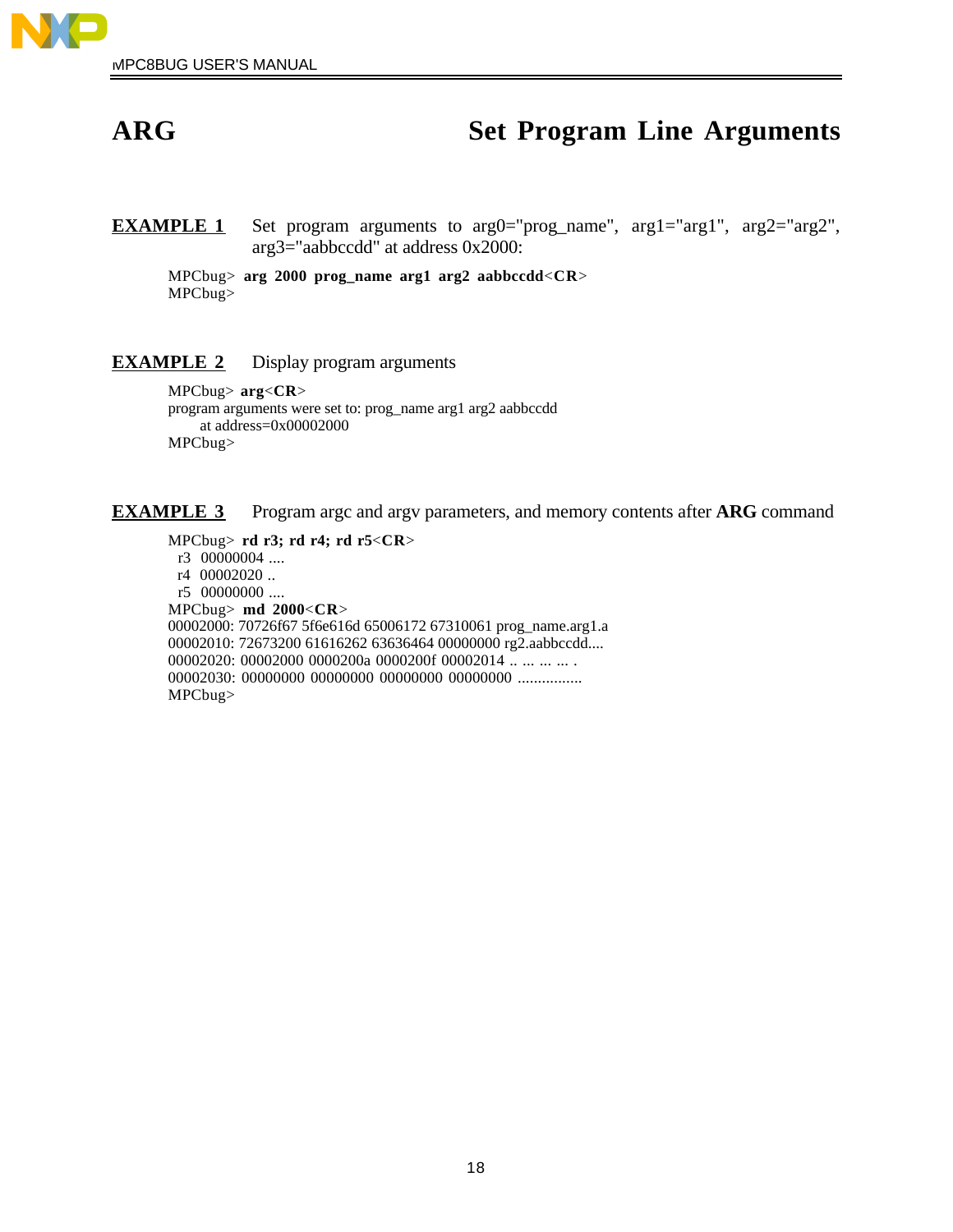

## **BR** Instruction Breakpoint

### **4.2.3 Instruction Breakpoint**

BR [[<opr>]<addr>|<start\_range><end\_range> [COUNT <n>]]

where:

- <opr> An operator that sets a target code instruction address as a breakpoint address. A compare operator:  $=$  (equal to),  $\lt$  (less than),  $\gt$  (greater than),  $\leq$  (less than or equal to),  $\geq$  (greater than or equal to), or != (not equal to). (For example, the command **BR < 4040** tells the monitor to set a breakpoint at the address range 0x0 thru 0x4040.)
- <addr> Address at which one breakpoint is to be set. If the command contains an <addr> value, it may also contain one compare operator, but not <start\_range> and <end\_range> values.
- <start\_range> The first address of the range in which breakpoints are to be set. If the command contains an <start\_range> value, it also must contain an <end\_range> value, but not <opr> or <addr> values.
- <end\_range> The last address of the range in which breakpoints are to be set. If the command contains an <end\_range> value, it also must contain an <start\_range> value, but not <opr> or <addr> values.
	- $\langle n \rangle$  An integer, 1 through 0xFFFF (65,535): the number of times program execution passes through each breakpoint before stopping. The **BR** command may contain an  $\langle n \rangle$  value only if the command includes the COUNT keyword.

The **BR** command displays or sets target code instruction breakpoints. The **BR** command with no parameters displays the current breakpoints in the breakpoint table. If an address or a range of addresses is specified with the **BR** command, that address is added to the breakpoint table. The <addr> and COUNT <n> parameters set a target code instruction address as a breakpoint address with count value  $\langle n \rangle$ . If, during target code execution, a breakpoint with 0 count is found, the target code state is saved in the target registers and control returned to MPCbug. This allows the user to see the actual state of the processor at selected instructions in the code. As many as four instruction breakpoints can be defined.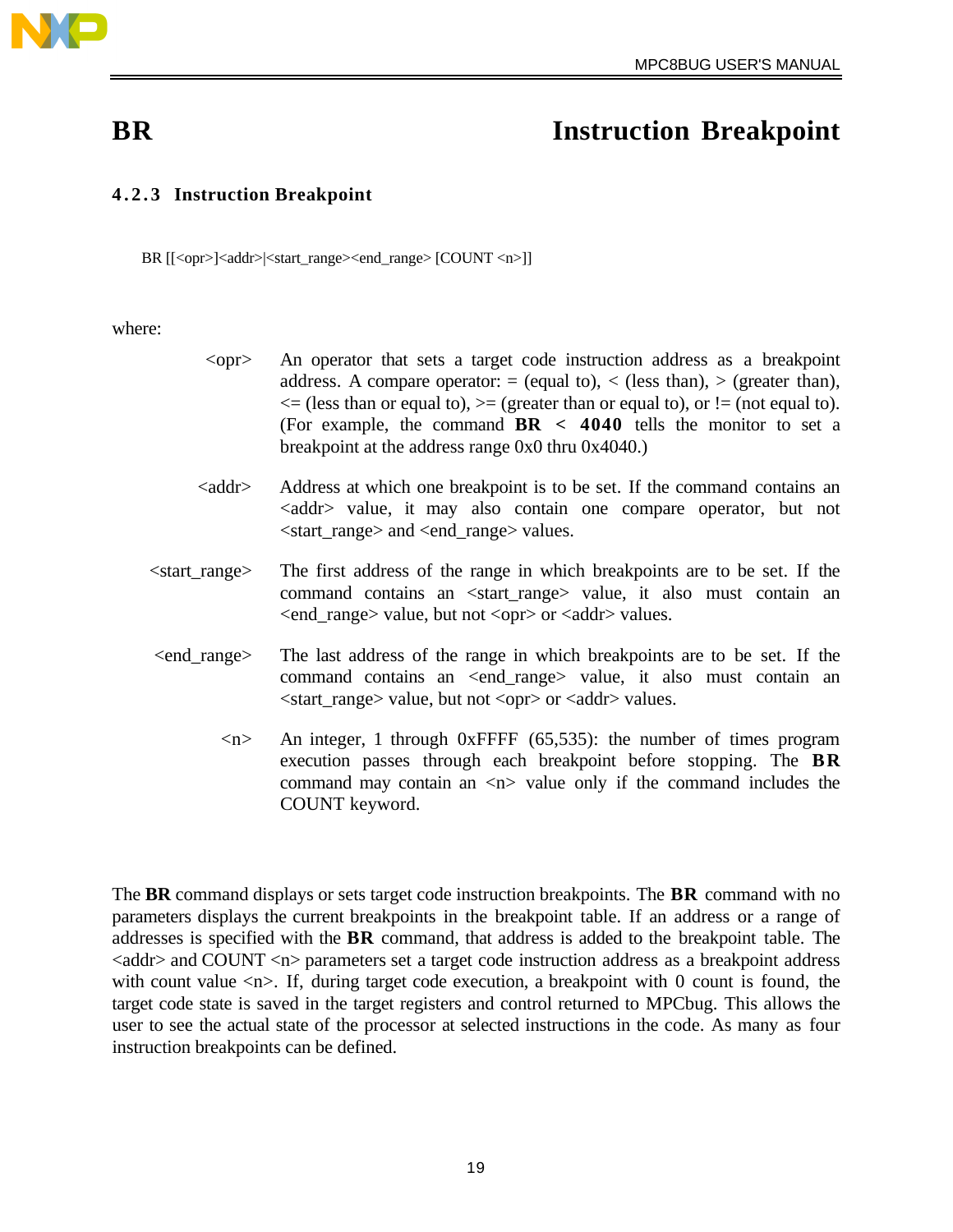

## **BR** Instruction Breakpoint

**EXAMPLE 1** Set a breakpoint at all addresses greater than or equal to 1000, stop execution only after passing through the breakpoint 100 times

MPCbug> **br >= 1000 count 100**<**CR**> MPCbug>

**EXAMPLE 2** Set a breakpoint at address proc1

MPCbug> **br proc1**<**CR**> MPCbug>

**EXAMPLE 3** Set a breakpoint through address range proc1 to proc1+0x20

MPCbug> **br proc1 proc1+20**<**CR**> MPCbug>

**EXAMPLE 4** Display currently active instruction and data breakpoints

```
MPCbug> br<CR>
1. >=0x00001000 cnt=256
     instruction breakpoint number 1 count=256
     address: >=0x00001000
     registers used: CMPA COUNTA
2. 0x00002100
     instruction breakpoint number 2 count=1
     address: 0x00002100
           ( proc1)
     registers used: CMPB
3. 0x00002100-0x00002120
     instruction breakpoint number 3 count=1
     address range: 0x00002100-0x00002120
          (proc1 - proc1+0x20) registers used: CMPC CMPD
MPCbug>
```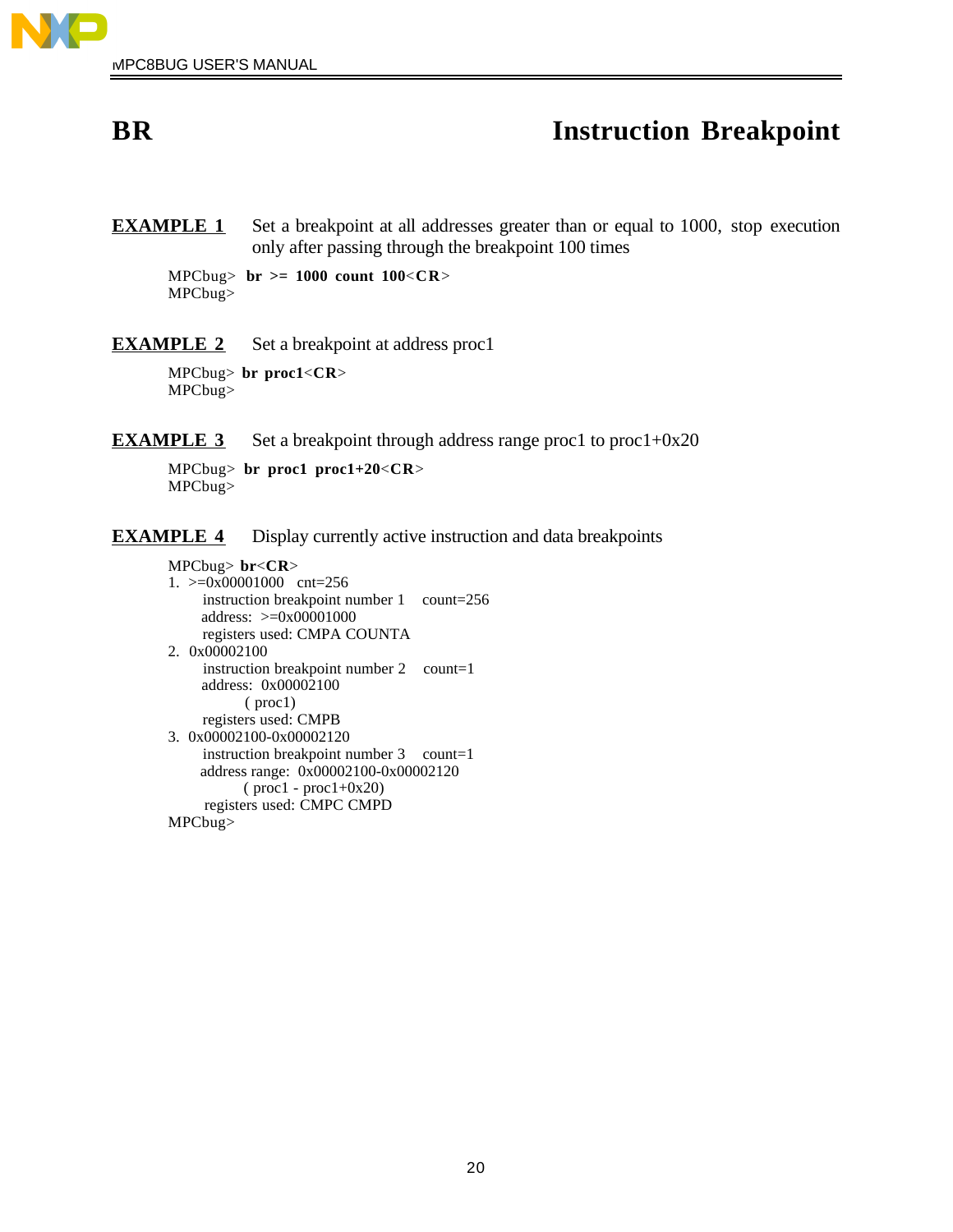

### **4.2.4 Data Breakpoint**

BRD [[<opr>]<addr>|<start\_range><end\_range>[READ|WRITE]] [COUNT <n>] [INSTRUCTION [[<opr>] <addr>|<start\_range><end\_range>]] [DATA [[<opr>]<data>|<data1 data2] [UNSIGNED] [:B|:H|:W]]

#### where:

- $\langle \text{opr}\rangle$  A compare operator: = (equal to),  $\langle$  (less than),  $\rangle$  (greater than),  $\langle$  = (less than or equal to),  $\geq$  (greater than or equal to), or  $!=$  (not equal to). (For example, the command BRD < 4040 tells the monitor to set a data breakpoint at all the addresses less than 4040.)
- <addr> In the first phrase, the address at which one data breakpoint is to be set. In the INSTRUCTION phrase, the address of the specified store and load instruction. A compare operator may precede an  $\langle \text{addr} \rangle$  value in either phrase. But if either phrase contains an <addr> value, the phrase can not contain <start\_range> or <end\_range> values.
- <start\_range> In the first phrase, the first address of the range in which breakpoints are to be set. In the INSTRUCTION phrase, the address of the first instruction of the specified range. If either phrase contains an <start\_range> value, it also must contain an <end\_range> value, but not <opr> or <addr> values.
- <end\_range> In the first phrase, the last address of the range in which breakpoints are to be set. In the INSTRUCTION phrase, the address of the last instruction of the specified range. If either phrase contains an <end\_range> value, it also must contain a <start\_range> value, but not <opr> or <addr> values.
	- $\langle n \rangle$  An integer, 1 through 0xFFFF (65,535): the number of times program execution passes through each breakpoint before stopping. The **BRD** command may contain an  $\langle n \rangle$  value only if the command includes the COUNT keyword.
	- <data> The specified value of a DATA phrase. A compare operator may precede the  $\langle \text{data}\rangle$  value. But if the phrase contains a  $\langle \text{data}\rangle$  value, the phrase can not contain <data1> or <data2> values.
	- <data1> The low value of a DATA-phrase range. If the phrase contains a <data1> value, it also must contain a <data2> value, but not opr or data values.
	- $\langle \text{data2}\rangle$  The high value of a DATA-phrase range. If the phrase contains a  $\langle \text{data2}\rangle$ value, it also must contain a  $\langle data1 \rangle$  value, but not  $\langle opp \rangle$  or  $\langle add7 \rangle$ values.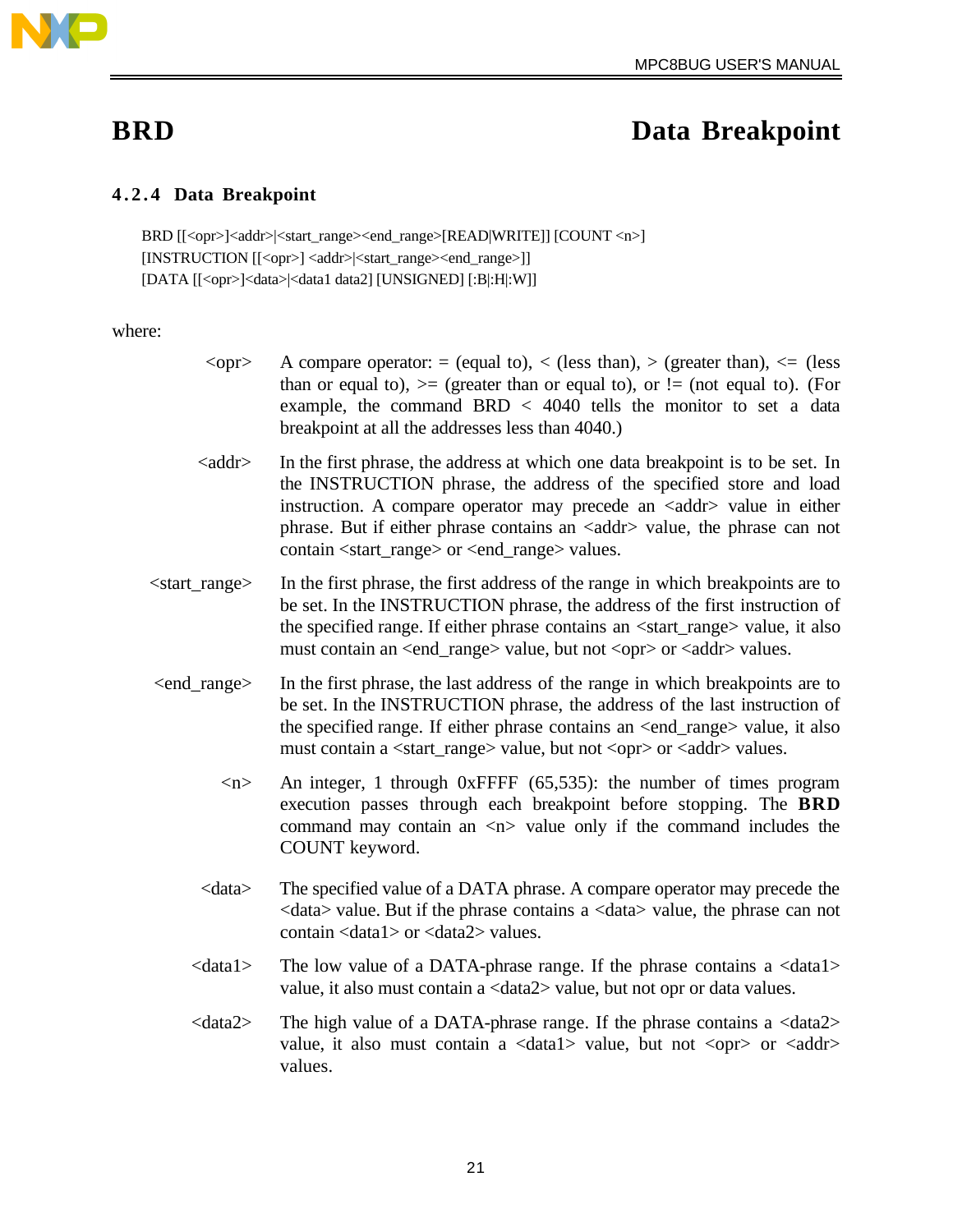

The command syntax can be viewed as three optional phrases combined with a logical "and".

Address Phrase – Specifies the address range in memory of the written/read data and the READ|WRITE keyword specify if it on read (load) or write (store). (COUNT belongs to all specifications). The address phrase is:

[[<opr>]<addr>|<start\_range><end\_range>[READ|WRITE]] [COUNT <n>]

Instruction Phrase – Specifies the address range in memory of the store or load instruction, when executed, a breakpoint is activated. The instruction phrase is:

[INSTRUCTION [[<opr>] <addr> |<start\_range><end\_range>]]

Data Phrase – Specifies the range of  $\langle \text{data} \rangle$  values stored or loaded to/from memory on which the data breakpoint should be set. The data phrase is:

```
[DATA [[<opr>]<data>|<data1><data2>] [UNSIGNED] [:B|:H|:W]]
```
The **BRD** command displays or sets target code data breakpoints. See below to reference **BRD** parameters

| <b>BRD</b> Command Parameters                                                  | <b>Description</b>                                                                                                                                                                                                            |
|--------------------------------------------------------------------------------|-------------------------------------------------------------------------------------------------------------------------------------------------------------------------------------------------------------------------------|
| BRD (no address, instruction, or data<br>phrases)                              | Set a data breakpoint that will cause the program to stop on any<br>load/store instruction.                                                                                                                                   |
| <b>BRD</b><br>address<br>phrase<br>with<br>(no<br>instruction or data phrases) | A data breakpoint is set at the specified data address                                                                                                                                                                        |
| with address and instruction<br>BRD -<br>phrase (no data phrase)               | Sets one data breakpoint, provided that the specified instruction or<br>instructions caused the data to be at the specified address.                                                                                          |
| BRD with address and data phrase (no<br>instruction phrase)                    | Sets one data breakpoint at the specified address, provided that the data<br>conforms to the DATA-phrase criteria                                                                                                             |
| BRD with address, instruction, and data<br>phrases                             | Sets one data breakpoint at the specified address, provided that the<br>specified instruction or instructions caused the data to be at that address,<br>and also provided that the data conforms to the DATA-phrase criteria. |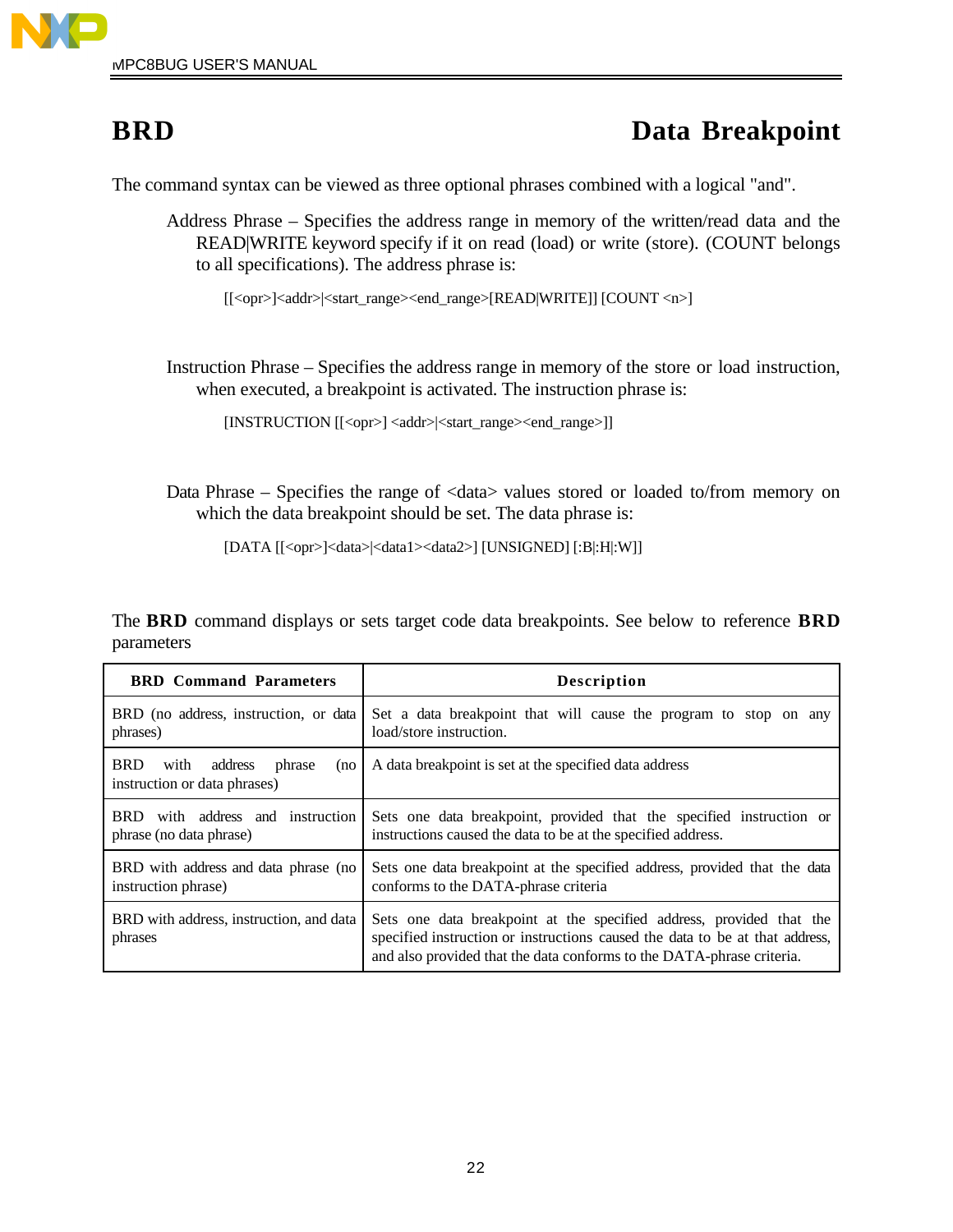

If you use the BRD command to set one breakpoint, you can include one of the compare operators, = through !=. For this type breakpoint, program execution stops at the first address that satisfies the compare-operator-and-address condition.

The first phrase of the **BRD** command may include either the READ or the WRITE keyword to specify read or write data breakpoints. If no READ or WRITE keyword is specified, this will be a read-or-write breakpoint.

The first phrase of this command may include the optional COUNT keyword and  $\langle n \rangle$  parameter. If so, program execution passes through each breakpoint n times before stopping.

If you use this command to set a breakpoint, but there are insufficient free debug support registers for the specified breakpoint, the command does not set any breakpoints.

For the optional INSTRUCTION phrase to specify one instruction, use the instruction's address as the <addr> value of the phrase; you may precede the <addr> value with a compare operator. For the INSTRUCTION phrase to specify several instructions; use the addresses of the first and last instructions as the <start\_range> and <end\_range> values of the phrase.

For the optional DATA phrase to specify one value, make it the <data> value of the phrase; you may precede the <data> value with a compare operator. For the DATA phrase to specify a value range, make the low and high range values the <data1> and <data2> values of the phrase. The DATA phrase may include the optional keyword UNSIGNED, and one of the optional values :B, :H, or :W (for 8-bit byte, 16-bit halfword, or 32-bit word, respectively), to further restrict the data specification.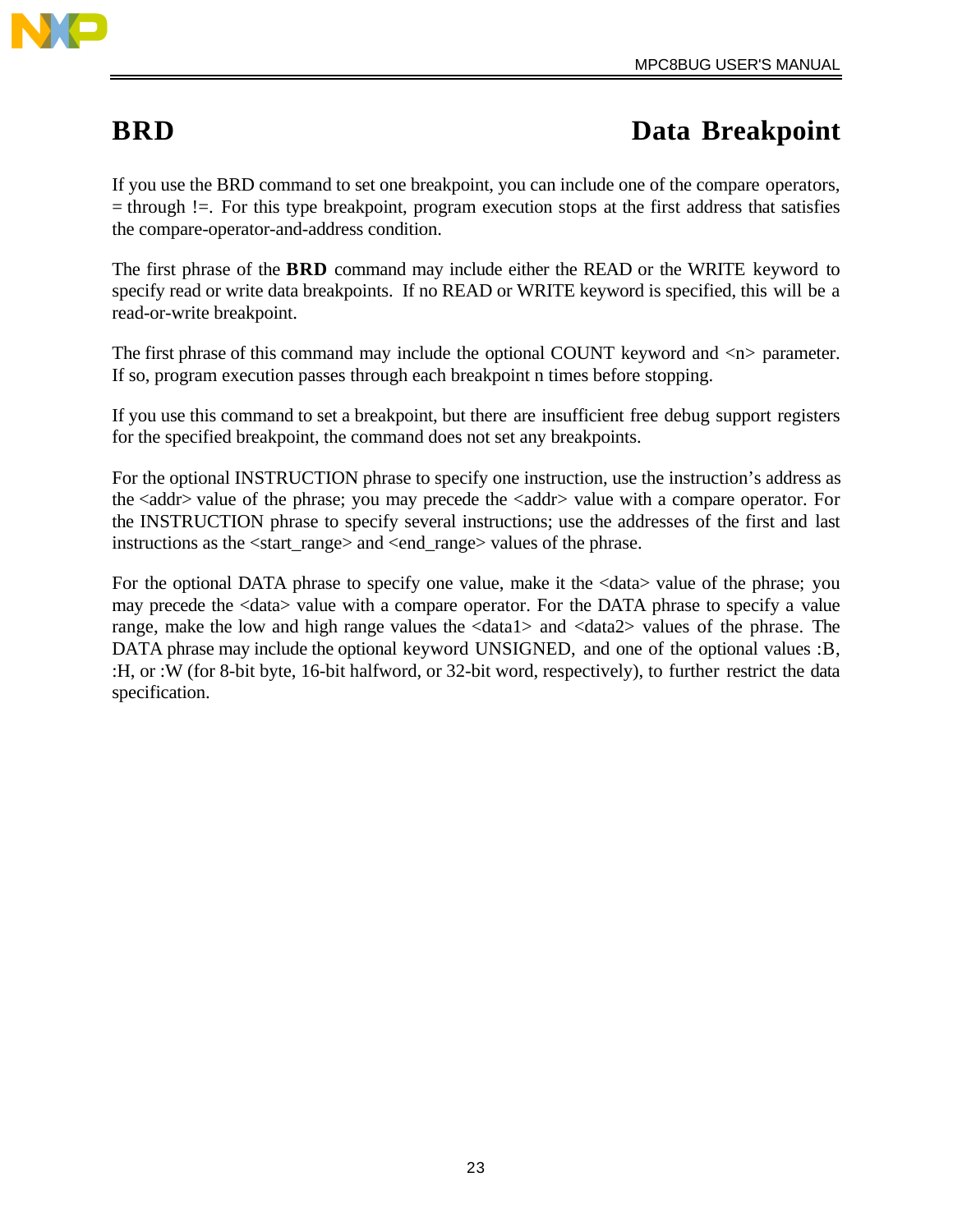

**EXAMPLE 1** Set breakpoint at the data store to memory at addresses range starting from .\_vals to .\_vals+0xFF (vals-a program array), stop execution only after passing through the breakpoint 10 times

MPCbug> **brd .\_vals .\_vals+ff write count 10**<**CR**> MPCbug>

**EXAMPLE 2** Set breakpoint at the data store to memory of values 0x1000-0x1FFFFF in addresses range starts from .\_vals to .\_vals+0xFF, which performed from function \_init (program defined function symbol) and stop execution only after passing through the breakpoint 10 times

MPCbug> **brd .\_vals .\_vals+ff write count 10 instruction \_init \_init\_exit data 1000 1fffff**<**CR**> MPCbug>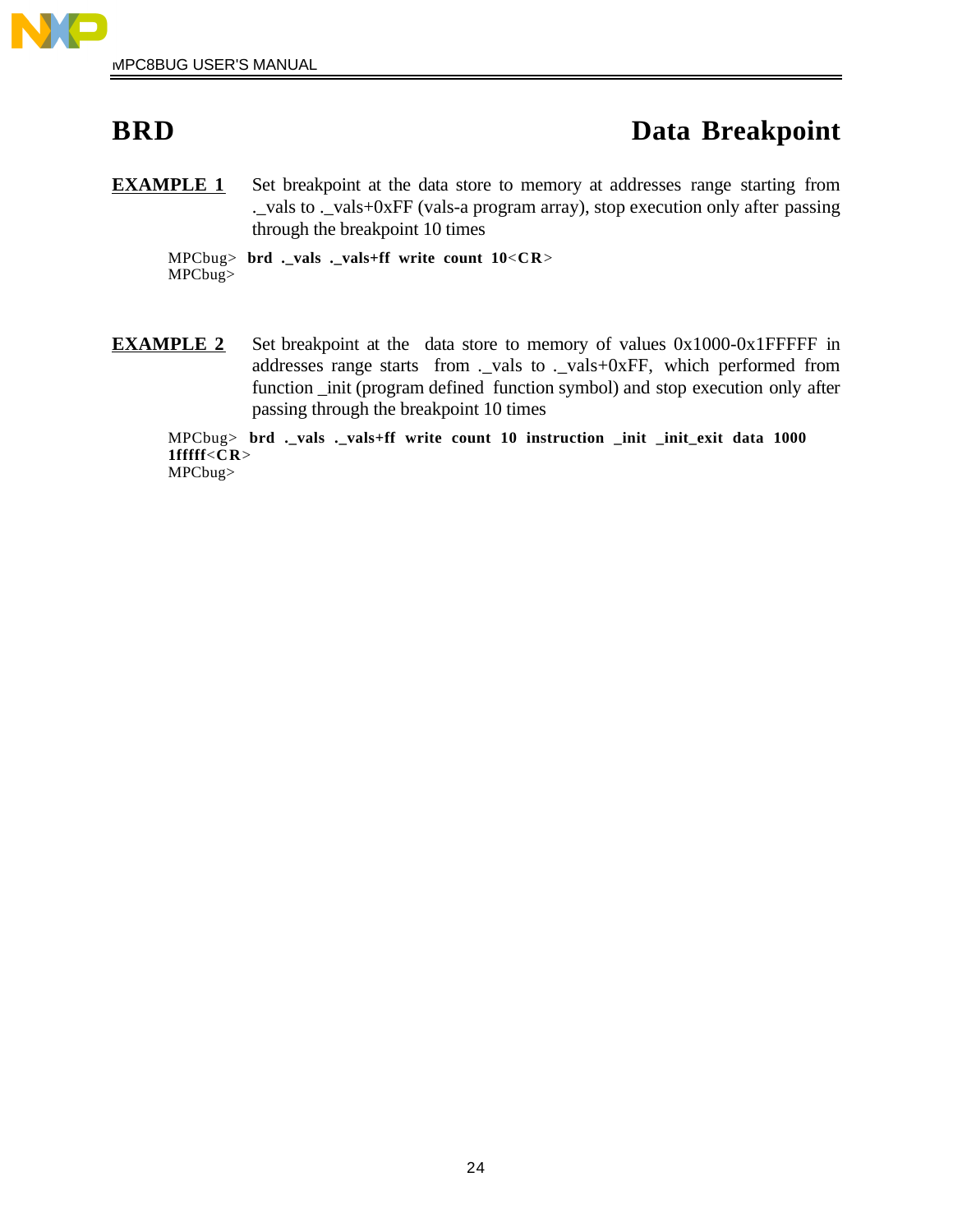

# **CAL Calculate Address Expression**

### **4.2.5 Calculate Address Expression**

CAL <addr>

where:

<addr> Address parameter to be calculated

Use the **CAL** command to calculate an address expression.

#### **EXAMPLES**

MPCbug> **cal 2000 \* 15 /3 + 778**<**C R**> the address: 0000e778 MPCbug>

MPCbug> **cal r0+r1\*2**<**CR**> the address: 00000aaa MPCbug>

MPCbug> **cal r0-ip + &32**<**CR**> the address: 00000142 MPCbug>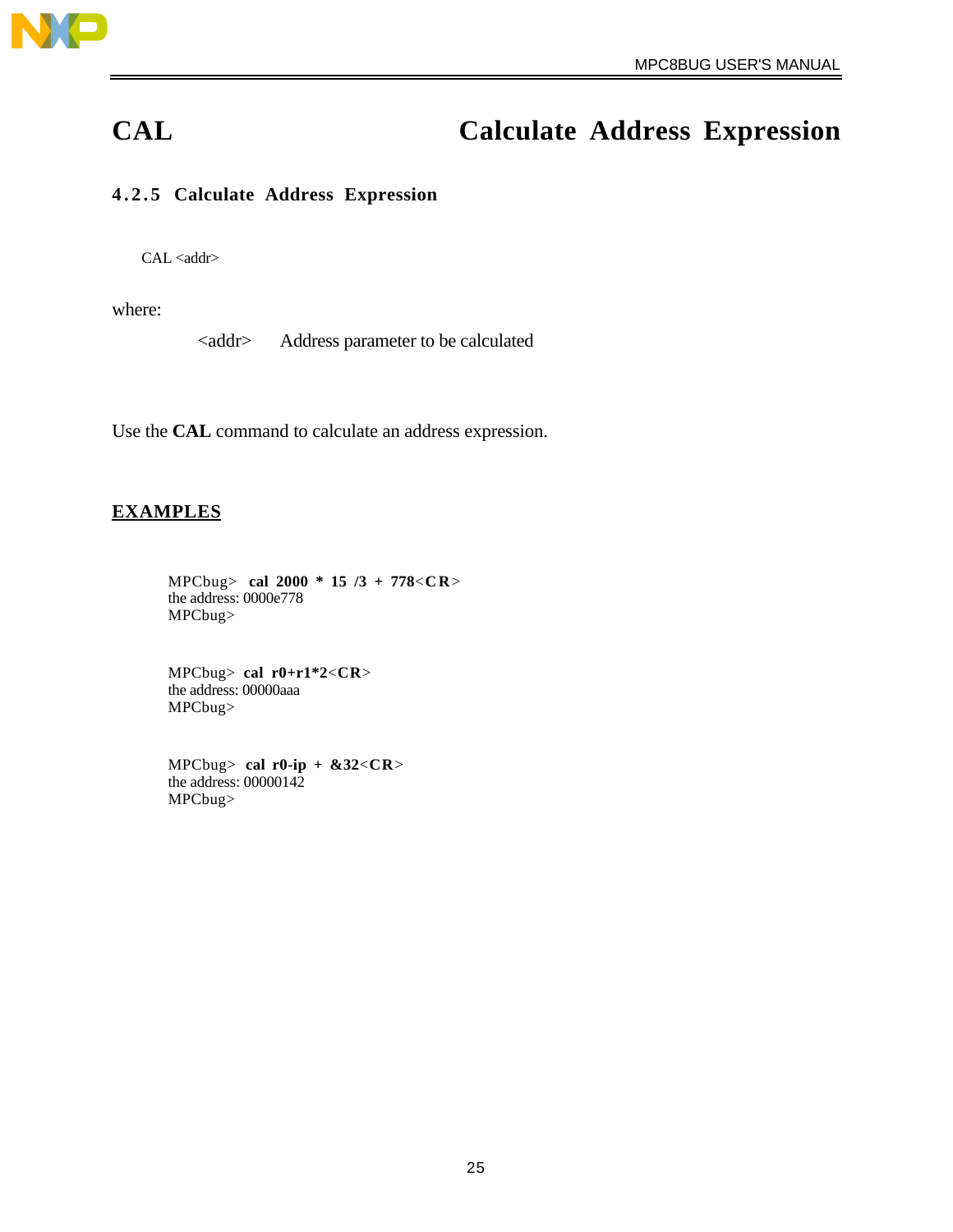# **CTRL-C Abort User Program/Debugger Output**

### **4.2.6 Abort User Program/Debugger Output**

The **CTRL-C** key combination (pressing the CTRL and C keys simultaneously) aborts debugger output or user program execution on the Sun platform, by sending NMI to the board. On the IBM-PC the correct command is **CTRL-Break**. Unlike actual commands, the **CTRL-C/CTRL-Break** key combination has no command syntax. You can use this key combination to interrupt: MPCbug initialization, execution of the **GO**, **EX**, or **LOAD** commands and any other command that has a long output.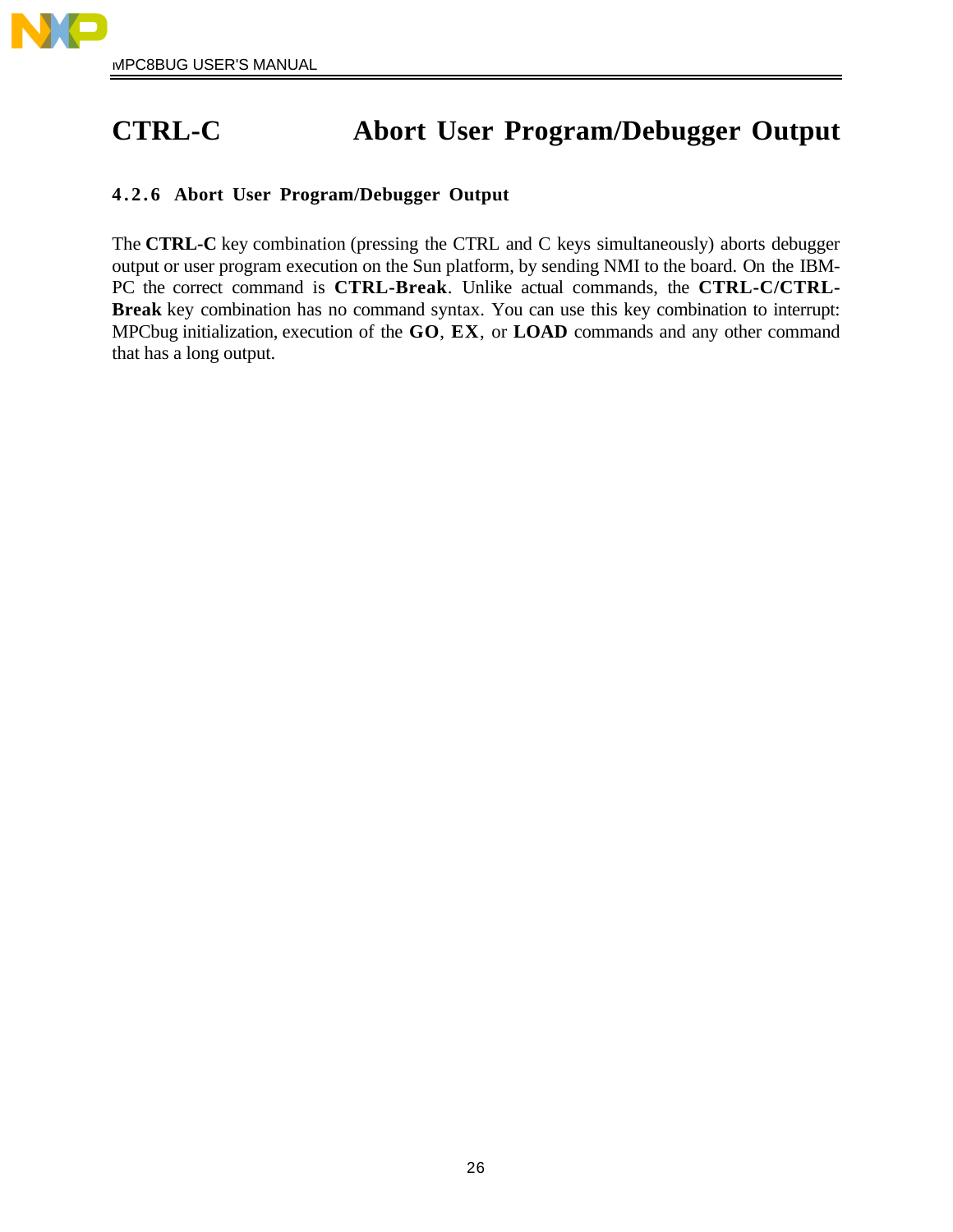

## **DEF Define Memory Mapped Register**

## **4.2.7 Define Memory Mapped Register**

DEF <group><[.]reg\_name> ["long\_name"] <addr> [:W|:H|:B] DEF <group><[.]reg\_name> BIT <subfield> ["long\_name"] <mask> DEF [+|+csN] group\_name [.] reg\_name ["long\_name"] addr [:W|H|B] [STATUS]

#### where:

| $<$ group $>$         | The name of the group that contains the special register.                                                                                                                                                                                                     |
|-----------------------|---------------------------------------------------------------------------------------------------------------------------------------------------------------------------------------------------------------------------------------------------------------|
| <reg_name></reg_name> | The name of the special register.                                                                                                                                                                                                                             |
| "long_name"           | The optional long name describes the register or its subfield, in quotes.                                                                                                                                                                                     |
| <addr></addr>         | The address of the special register.                                                                                                                                                                                                                          |
| $\leq$ subfield $>$   | The name of the register subfield bits. Precede the <subfield> parameter<br/>with the keyword BIT.</subfield>                                                                                                                                                 |
| $<$ mask $>$          | The register subfield bit mask.                                                                                                                                                                                                                               |
| $+$                   | means the register group address will be relative to the IMMR register<br>value.                                                                                                                                                                              |
| $+c s N$              | The register group address is an offset from chip select number N base<br>address. (N=1-7). The + or +csN option can be specified with any register<br>of the group. Both $+$ and $+$ csN options cannot be specified for two registers<br>of the same group. |

STATUS Means that all the fields of the register are status bits and are cleared when 1 is written to them. When updating a single field in such a register, the debugger will take care to write 0 to all other fields.

The configuration file which includes the def commands will also include the mapping of BCSR board control and status register.

The **DEF** command defines a memory-mapped-special-purpose register or a subfield of a special purpose register.

In order to define a register, the command must include the register  $\langle \text{group} \rangle$  name,  $\langle \text{reg\_name} \rangle$ , register <addr> and an optional register size (:W|:H|:B - the default register size is word).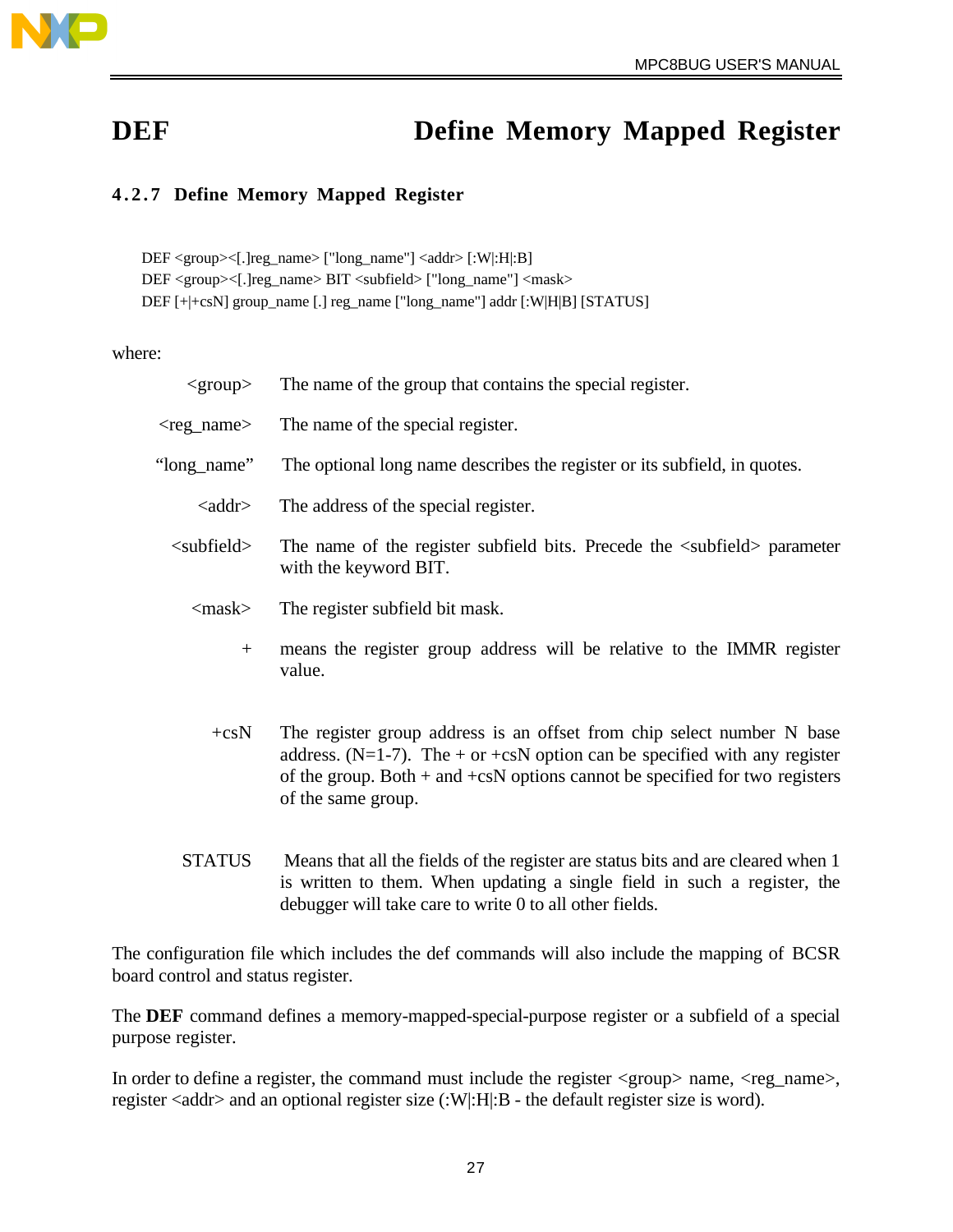

MPC8BUG USER'S MANUAL

In order to define register <subfield> bits, the command must include the register <group> name, <reg\_name> (must be previously defined) and <subfield> bit name preceded by the BIT keyword and bit <mask> value.

The command may include a string "long\_name" consisting of a full register name or any other user defined string.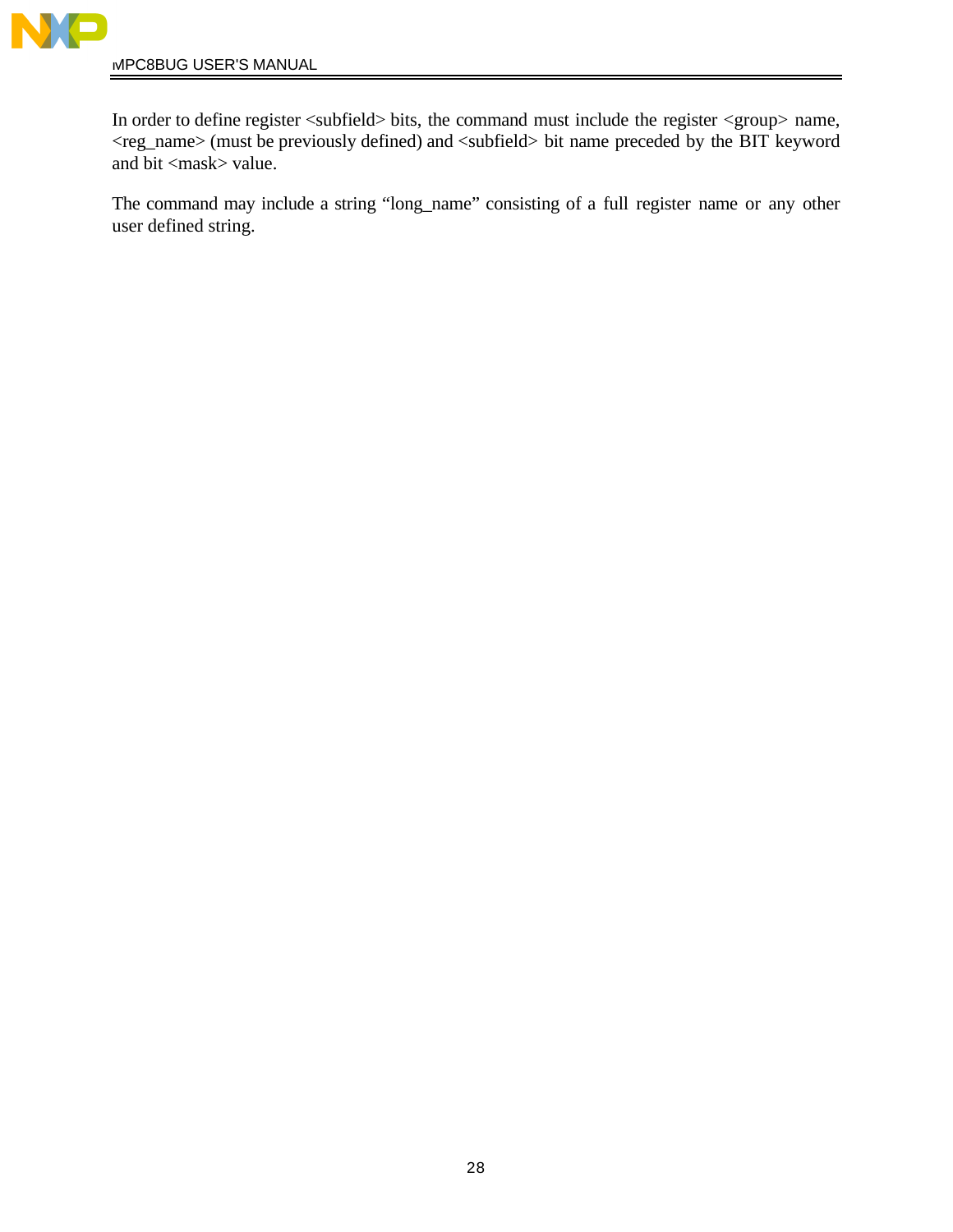

## **DIAG Start Diagnostic Monitor**

### **4.2.8 Start Diagnostic Monitor**

DIAG

Use the **DIAG** command to enter the diagnostic monitor. Once you are in the diagnostic monitor you can enter **HELP** for a list of the available commands. Enter **EXIT** to exit the diagnostic monitor. See Chapter 6 for more information.

**EXAMPLE 1** To enter the diagnostic monitor:

MPCbug> **diag**<**CR**> MPCdiag%>

#### **EXAMPLE 2** To exit the diagnostic monitor:

MPCdiag%> **exit**<**CR**> MPCbug>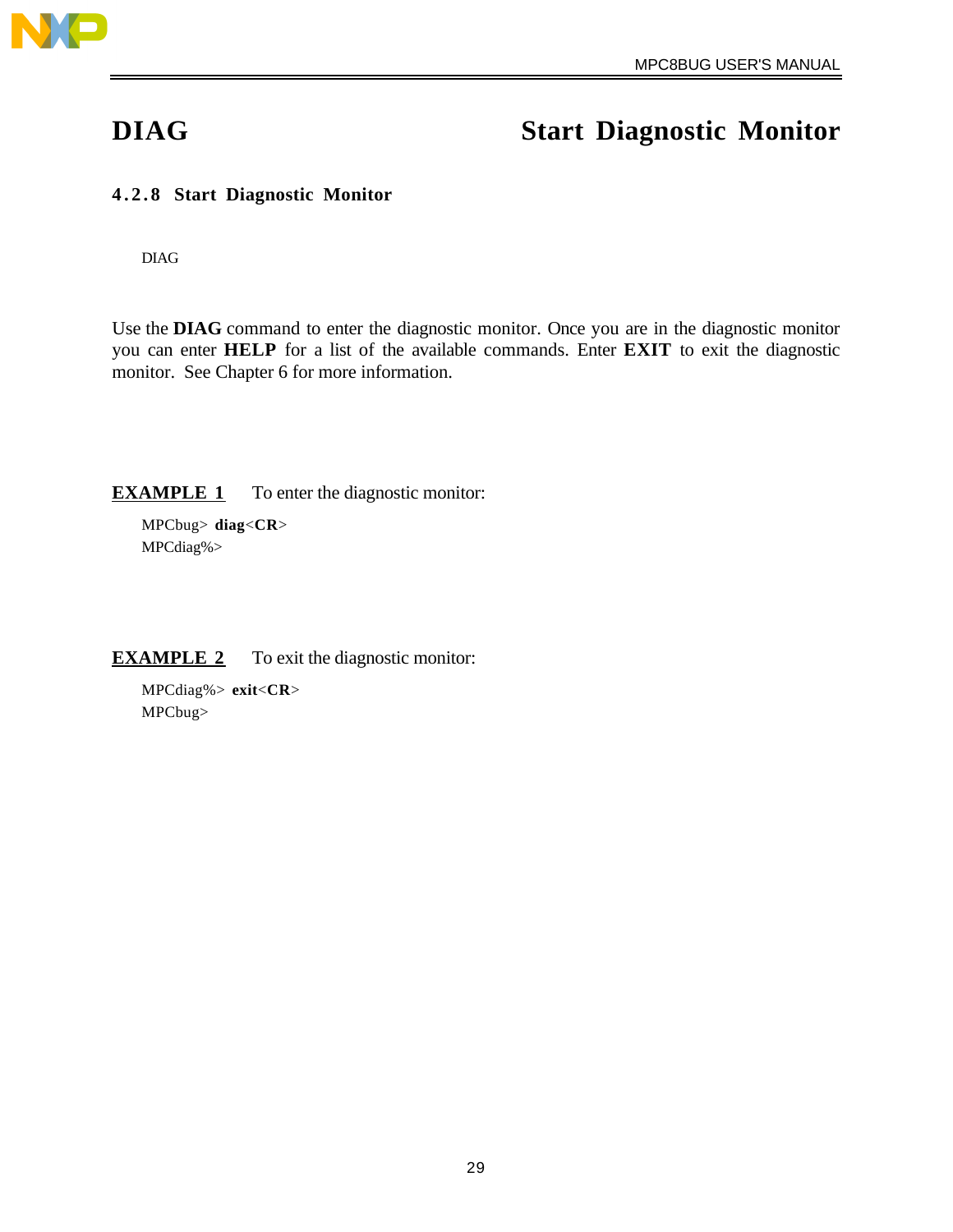## **EX Execute Debugger Command File**

## **4.2.9 Execute Command File**

EX <filename> [:Q]

where:

<filename> The name of a command script file.

The **EX** command executes a series of ADS commands from the file defined as <filename>. Executing such a file has the same effect as executing the individual commands in sequence. A command file is convenient for any sequence of commands often needed; the command file saves time and promotes accuracy.

The syntax shows that the **EX** command can include the optional :Q quiet mode indicator, which directs MPCbug to execute the commands of the file without displaying the commands or their outputs.

Note that the **EX** command itself can be in a command file. In this way, you can nest command files as many as 16 levels deep.

The following features are available on the Sun version only: When the up-arrow button is pressed, debugger commands may be edited from the history. Also the "Tab" button may be used to complete filenames, as well as ctrl-d may be used to get a list of files.

Debugger startup includes execution of the command script file .mpc860.cfg (or mpc860.cfg on PC) This file should be in the current or home directory.

### **EXAMPLES**

MPCbug> **ex init.scr**<**CR**> Execute commands in file INIT.SCR (.SCR extension is optional).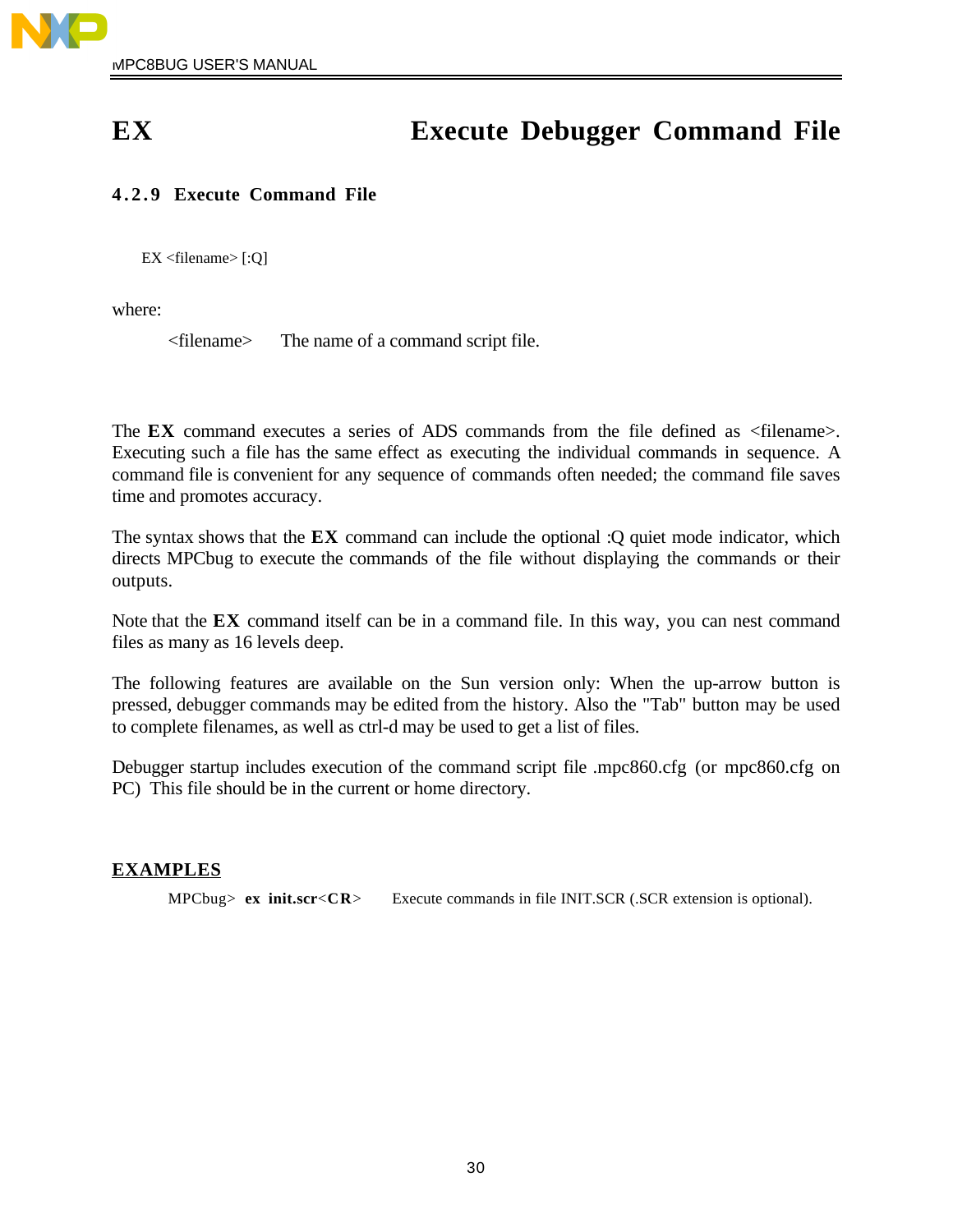

## **GO Execute User Program**

### **4.2.10 Execute User Program**

GO [<addr>]

where:

<addr> The starting address for program execution.

Use the **GO** command to initiate target code execution. All breakpoints that have been previously set are still enabled. If an address is specified, execution starts at that address, it is placed in the target instruction pointer (IP). Execution starts at the target IP address.

**EXAMPLE 1** Begin program execution at IP: MPCbug> **go**<**CR**>

**EXAMPLE 2** Begin program execution at address 0x4000: MPCbug> **go 4000**<**CR**>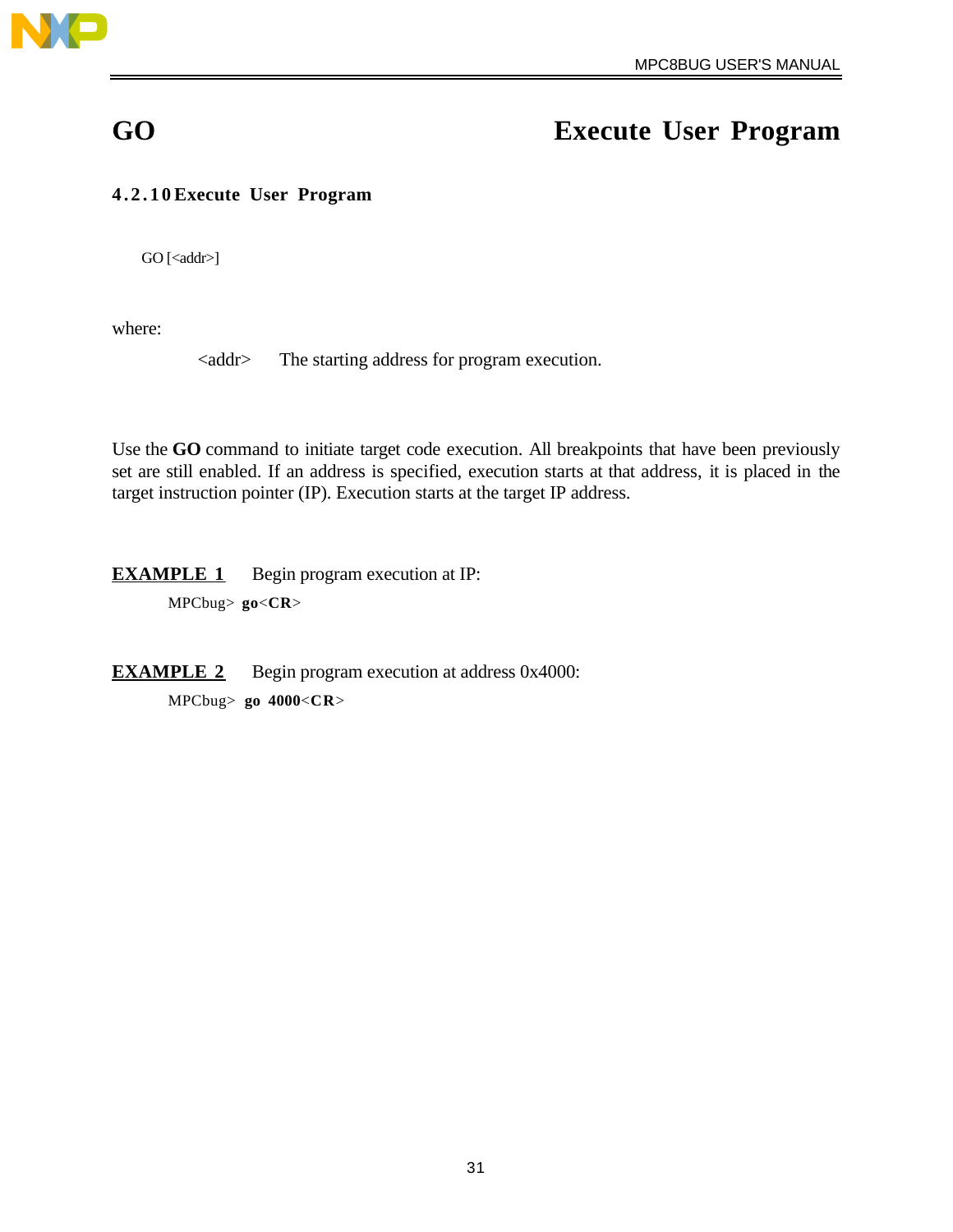## **HELP Help**

## **4.2.11 Help**

HELP|H [<command>]

where:

<command> Display command description for a specific command acronym.

The **HELP** (or **H**) command activates the MPCbug help. If you enter this command without a command parameter value, the complete list of MPCbug commands appears; select **H** <command> and the corresponding help information appears.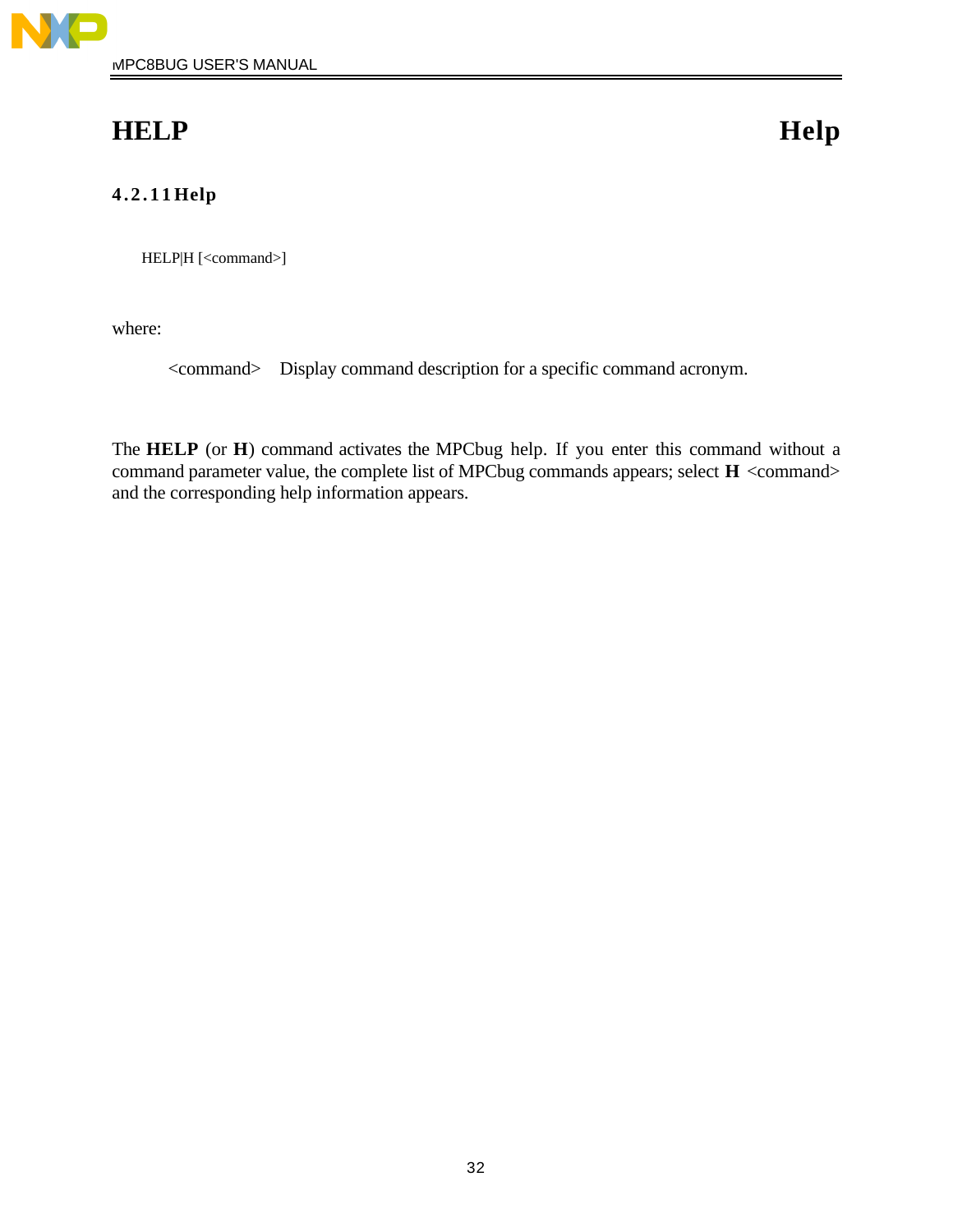

## **EXAMPLE 1**

| MPCbug> $H <$ CR>                            |                                                 |
|----------------------------------------------|-------------------------------------------------|
| syntax: H HELP [command]                     |                                                 |
| HELP is available on the following commands: |                                                 |
| A                                            | display/define alias                            |
| ARG                                          | set program line arguments                      |
| <b>BR</b>                                    | set/display instruction breakpoint              |
| <b>BRD</b>                                   | set/display data breakpoint                     |
| <b>CAL</b>                                   | calculate address expression                    |
| <b>DEF</b>                                   | define memory mapped register                   |
| <b>DIAG</b>                                  | board diagnostic command                        |
| EX                                           | execute debugger command file                   |
| GO                                           | execute user program                            |
| <b>HELP/H</b>                                | help                                            |
| HIS                                          | display commands history                        |
| <b>LOAD</b>                                  | load user program                               |
| LOADF                                        | load user program to flash memory               |
| LOG                                          | set log file                                    |
| <b>MBC</b>                                   | memory block compare                            |
| <b>MBF</b>                                   | memory block fill                               |
| <b>MBM</b>                                   | memory block move                               |
| <b>MBS</b>                                   | memory block search                             |
| MD                                           | memory display                                  |
| MM                                           | memory modify                                   |
| <b>NOA</b>                                   | delete alias                                    |
| <b>NOBR</b>                                  | breakpoint delete                               |
| <b>PAGE</b>                                  | toggle output paging on/off                     |
| QUIT                                         | quit debugger                                   |
| <b>RD</b>                                    | register display                                |
| <b>RDS</b>                                   | special purpose/memory mapped registers display |
| <b>RESET</b>                                 | send reset to board                             |
| RM                                           | register modify                                 |
| <b>RMS</b>                                   | special purpose register modify                 |
| <b>SDEF</b>                                  | attach/detach symbols                           |
| STDIN/STDOUT/STDERR                          | redirect standard I/O to file                   |
| <b>SYM</b>                                   | display symbol table                            |
| T                                            | trace user program                              |
| TC                                           | trace on change of flow                         |
| <b>UPM</b>                                   | display/modify UPM RAM                          |
| <b>VE</b>                                    | print debugger version                          |
| MPCbug                                       |                                                 |

### **EXAMPLE 2** Display help information on the command RESET

MPCbug> **H VE**<**CR**> syntax: VE print debugger version number. MPCbug>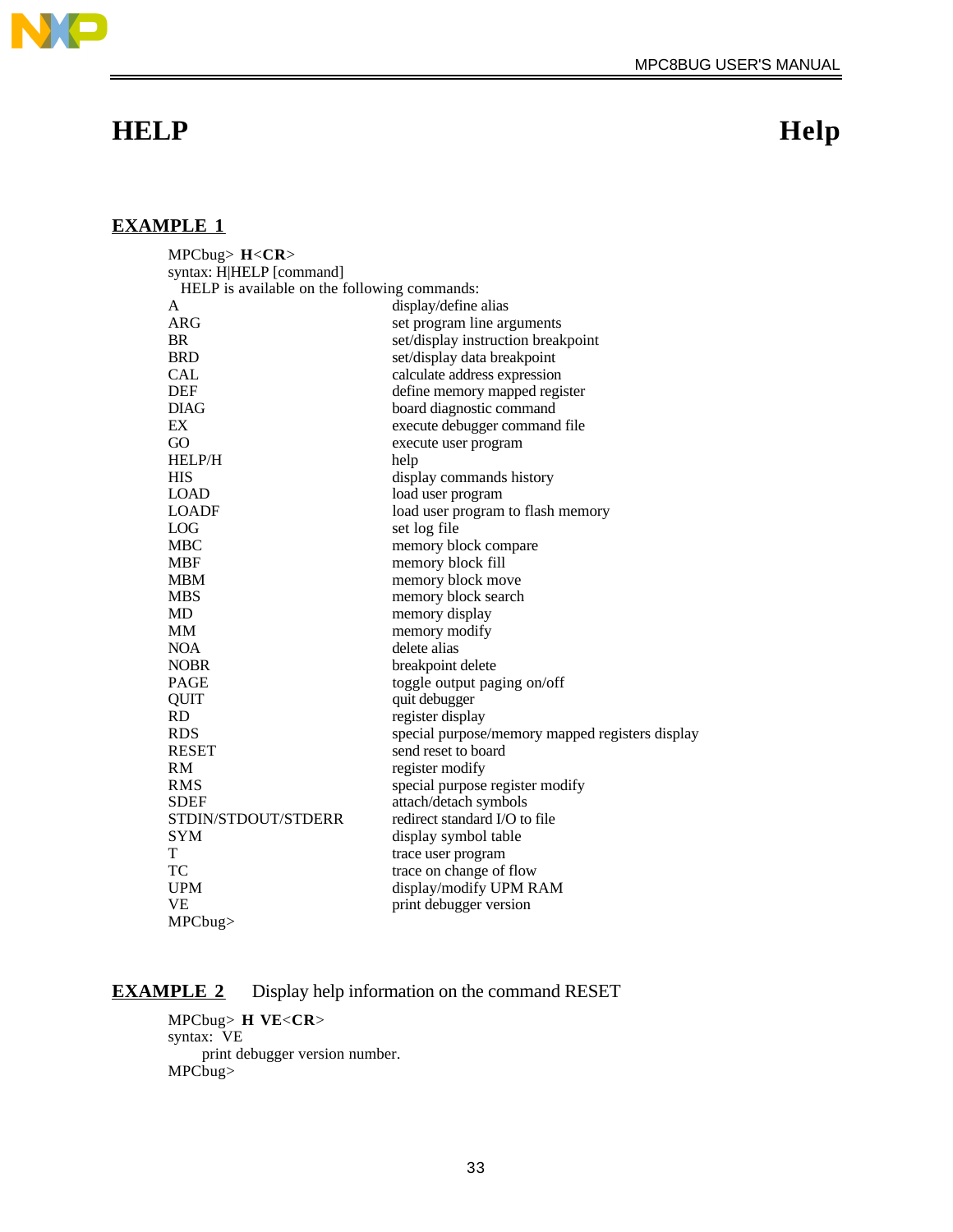

## **HIS Display Commands History**

### **4.2.12 Display Commands History**

 $HIS$  [<num>]

where:

<num> The number of commands to be displayed

Use the **HIS** command to display the command history list. If the  $\langle$ num $\rangle$  parameter is specified, only the latest commands are displayed notto exceed the <num> parameter value. The **HIS** command can display, at most, 200 of most recent commands. If an **EX** command is one of the commands that has been executed, only the **EX** command is displayed, not the commands contained in the script file.

#### **EXAMPLE**

MPCbug> **his**<**CR**> 1: load xcoff.exec 2: rm r1 1ff00 3: br 4000 4: go 5: his MPCbug>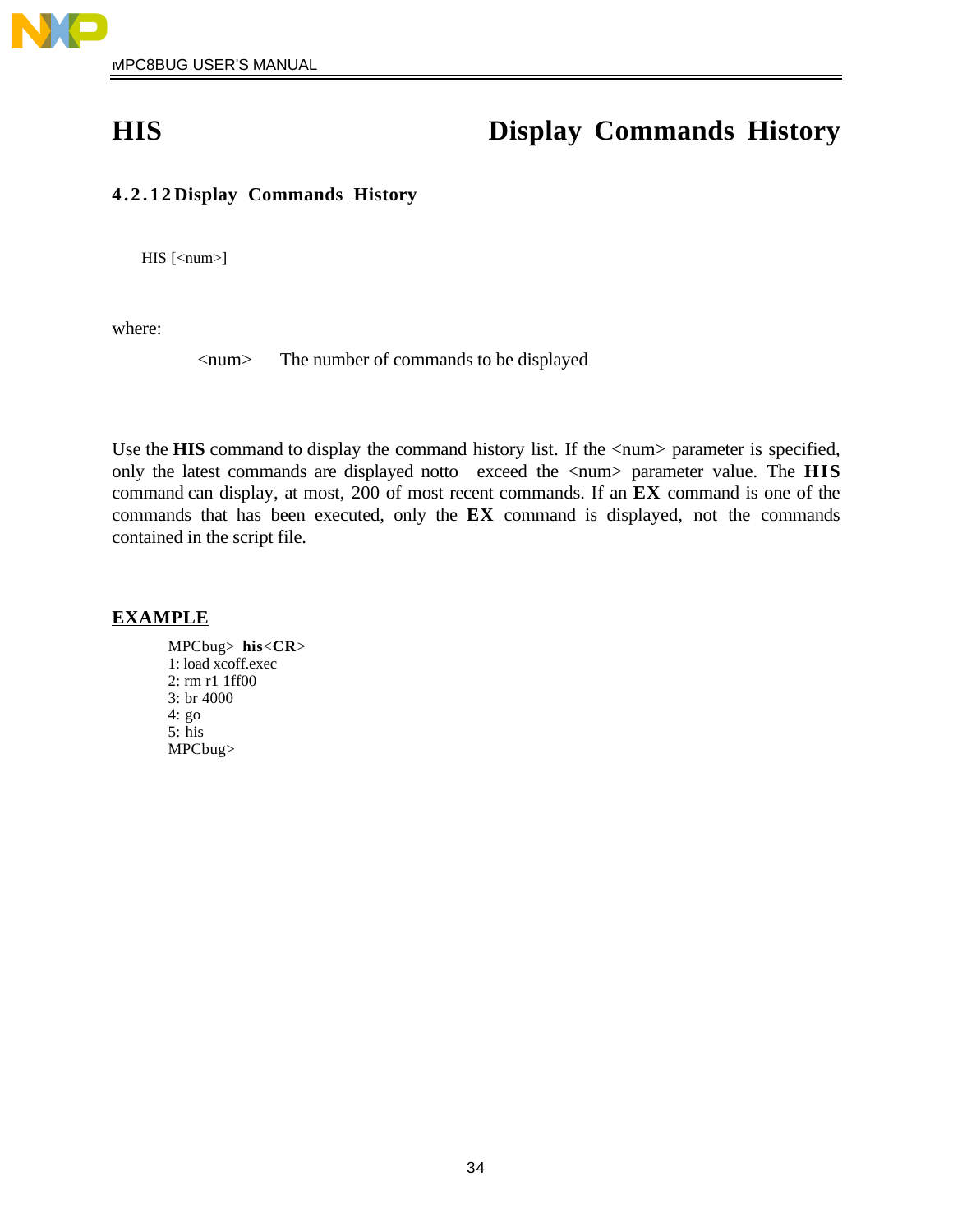

# **LOAD Load Executable File From Host**

### **4.2.13 Load Executable From Host**

LOAD <filename> [OFFSET <offset>] [NOBSS] [<heap\_pointer>]

where:

| <filename></filename>         | Name of the file to be loaded.                                                                                                                                                               |
|-------------------------------|----------------------------------------------------------------------------------------------------------------------------------------------------------------------------------------------|
| $\le$ offset $>$              | Optional parameter preceded by the OFFSET keyword specifies an offset<br>value. When an <offset> is specified you may load S-record format<br/>modules shifted by the offset value.</offset> |
| <heap_pointer></heap_pointer> | Heap pointer address value may be specified by the user. If <heap_pointer><br/>is not specified, it is set by default at end of the loaded sections.</heap_pointer>                          |

Use the LOAD command to download an executable file from a host computer to the ADS. The LOAD command accepts data from the host and loads it into on-board memory. Types of executable files accepted by the ADS are:

XCOFF COFF ELF (and little endian ELF format) S-Records

Loading XCOFF, COFF, ELF might modify the r2 register (TOC pointer) and the IP register, clears r3 and r5 registers and loads the programs symbol table (after removing any previously defined symbols).

The S-record format (refer to Appendix A) allows a specified entry point in the address field of the S-record-block termination record. The contents of the termination-record address field (plus any offset address) is put into the target IP. Thus, after a download, enter **GO** without an <addr> parameter to execute the downloaded code. An error condition exists if the embedded-record checksum does not agree with the checksum calculated by MPCbug. A checksum error is a fatal error and causes the **LOAD** command to abort. (NOTE: in later versions the checksum error is a warning only).

If the NOBSS keyword is specified the BSS section is not cleared when **LOAD** is executed and if no <heap\_pointer> parameter is specified, it is set by default at the end of the loaded section.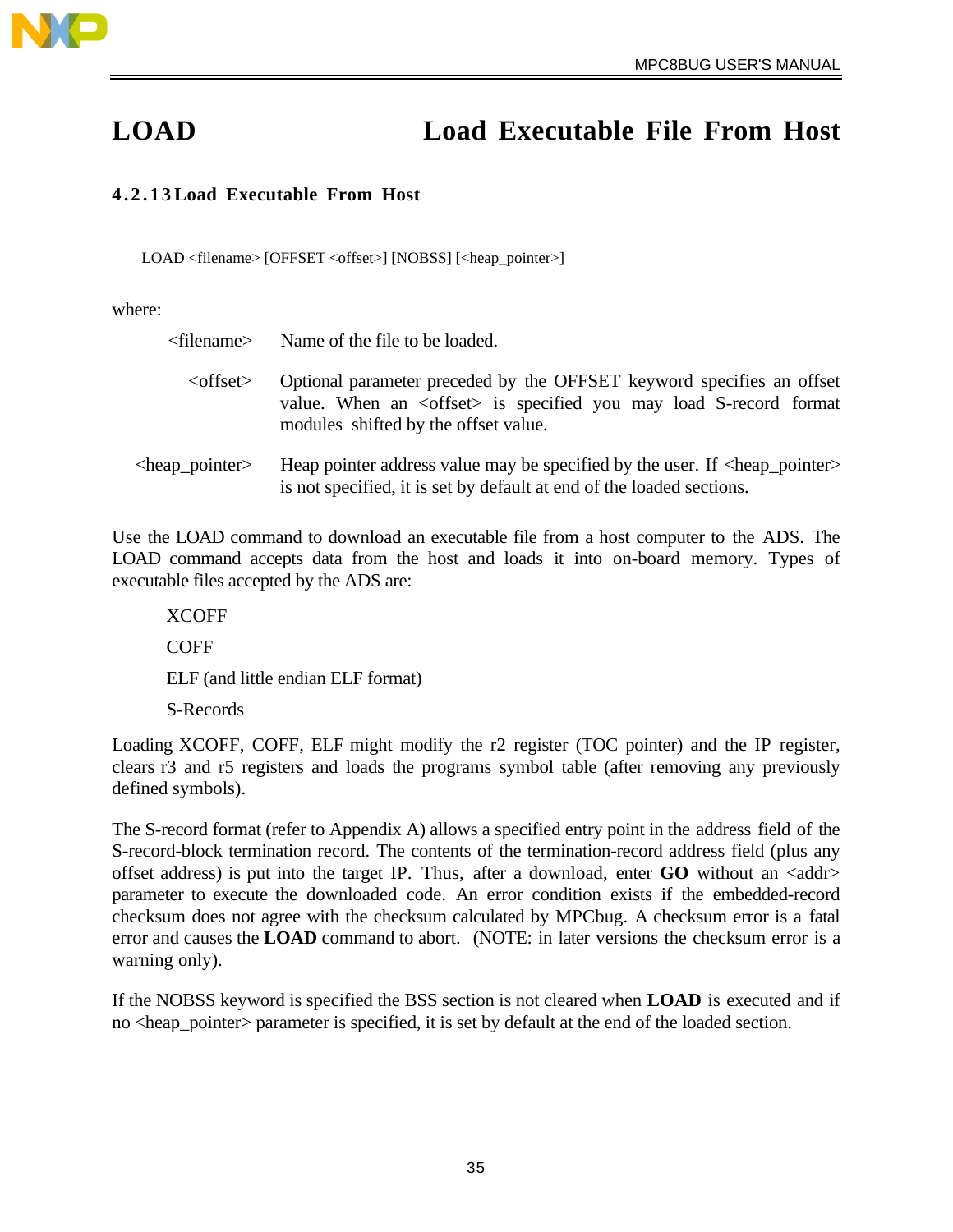

## **LOAD Load Executable File From Host**

#### **EXAMPLE 1** Load XCOFF program simple.xcoff to target memory

MPCbug> **load simple.xcoff**<**CR**> Loading XCOFF file . . . Loading section 2 (.text) : 000000a0 bytes at 00000000 Loading section 4 (.data) : 0000002c bytes at 00001000 Loading section 5 (.bss) : 00000010 bytes at 0000102c (not loaded) Entry point (IP) set to 00000000 r2 (toc) set to 00001020 Heap start address set to 0000103c Loaded 00000011 symbols into the symbol table Duplicated symbols (2) expanded with enumerated suffixes r3 and r5 are set to 0 MPCbug>

#### **EXAMPLE 2** Load S-records program simple.mx to target memory

MPCbug> **simple.mx**<**CR**> Loading Srecords file . . . Loading block : at 00001000 : 000000c4 bytes loaded Loading block : at 00002000 : 0000004c bytes loaded Entry point (IP) is not set Heap start address set to 0000204c r3 and r5 are set to 0 MPCbug>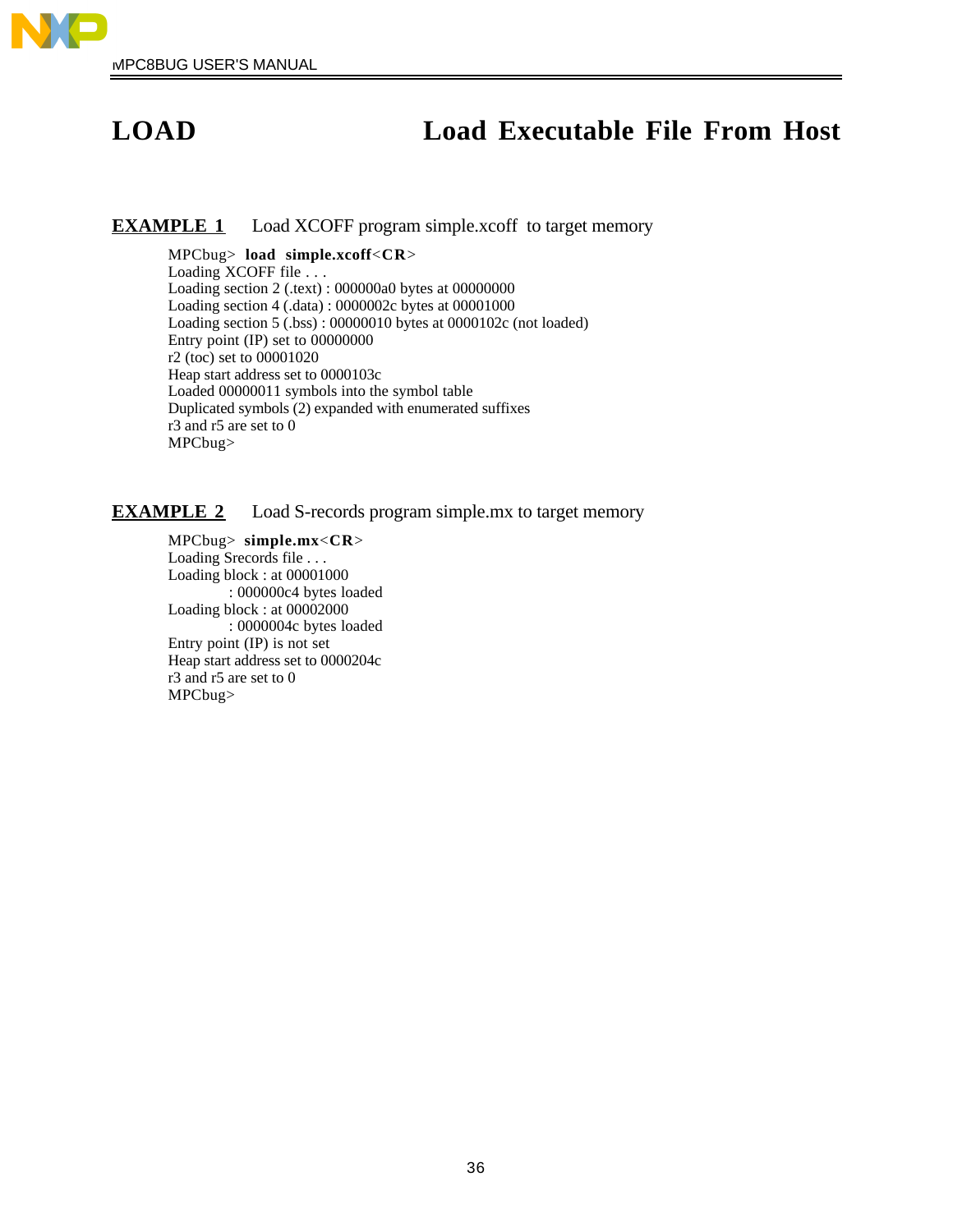

# **LOADF Load Executable File To Flash Memory**

## **4.2.14 Load Executable File To Flash Memory**

LOADF <filename><ram\_addr>

where:

<filename> Name of the file to be loaded. <ram\_addr> Buffer address in on-board memory.

Use the **LOADF** command to download an executable file from the host computer to the ADS flash memory. The **LOADF** command accepts a file from the host and loads that data contained in it into flash on-board memory to the address specified in the host file, using a temporary buffer at <ram\_addr> specified on **LOADF** command line. The size of the buffer in on-board memory should equal the executable file size plus ~0x4000 bytes. Types of files accepted by the ADS are:

XCOFF **COFF** ELF S-Records

Loading XCOFF, COFF, and ELF modifies the r2 register (TOC pointer) and the IP register, clears r3 and r5 registers and loads the programs symbol table (after removing any previously defined symbols). Also, when using the **LOADF** command to load XCOFF, COFF, and ELF format files, only the flash memory mapped sections of code are loaded into the flash memory, all other sections are loaded to on-board memory defined by its address.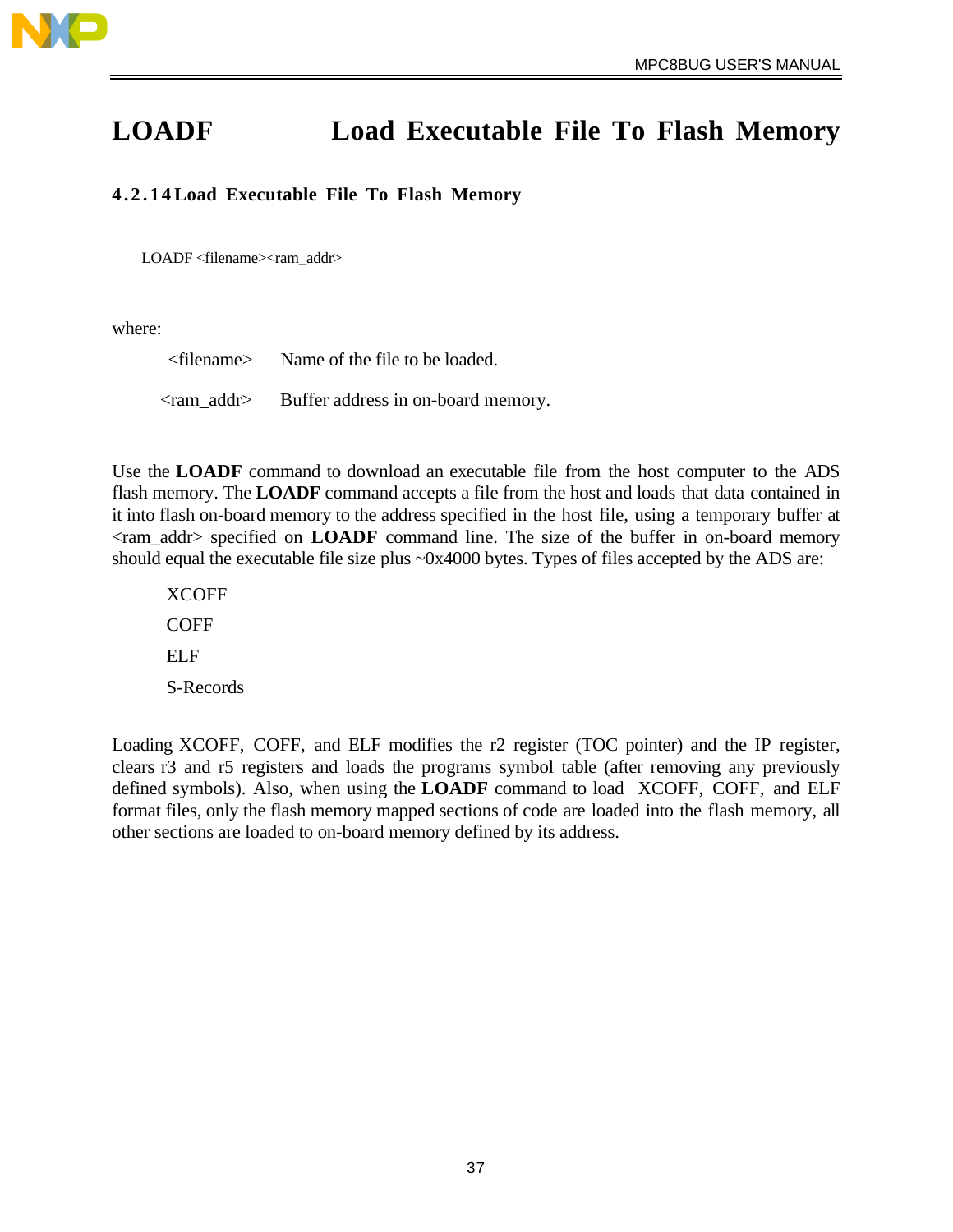

# **LOADF Load Executable File To Flash Memory**

### **EXAMPLE** Load the XCOFF program *simple2.xcoff* to flash memory

MPCbug> **loadf simple\_flash.xcoff 3000**<**CR**> loadf: Loading XCOFF file . . . Loading flash mapped sections to ram memory buffer: Loading section 2 (.text) : 000001a0 bytes at 00003000 Programming flash : 000001a0 bytes at 02800000-0280019f Flash programming completed

Loading ram mapped sections to ram memory: Loading section 4 (.data) : 00000060 bytes at 00010000 Loading section 5 (.bss) : 00000018 bytes at 00010060 (not loaded) r2 (toc) set to 00010048 Entry point (IP) set to 01000000 Heap start address set to 00010078 Loaded 00000018 symbols into the symbol table Duplicated symbols (2) expanded with enumerated suffixes MPCbug>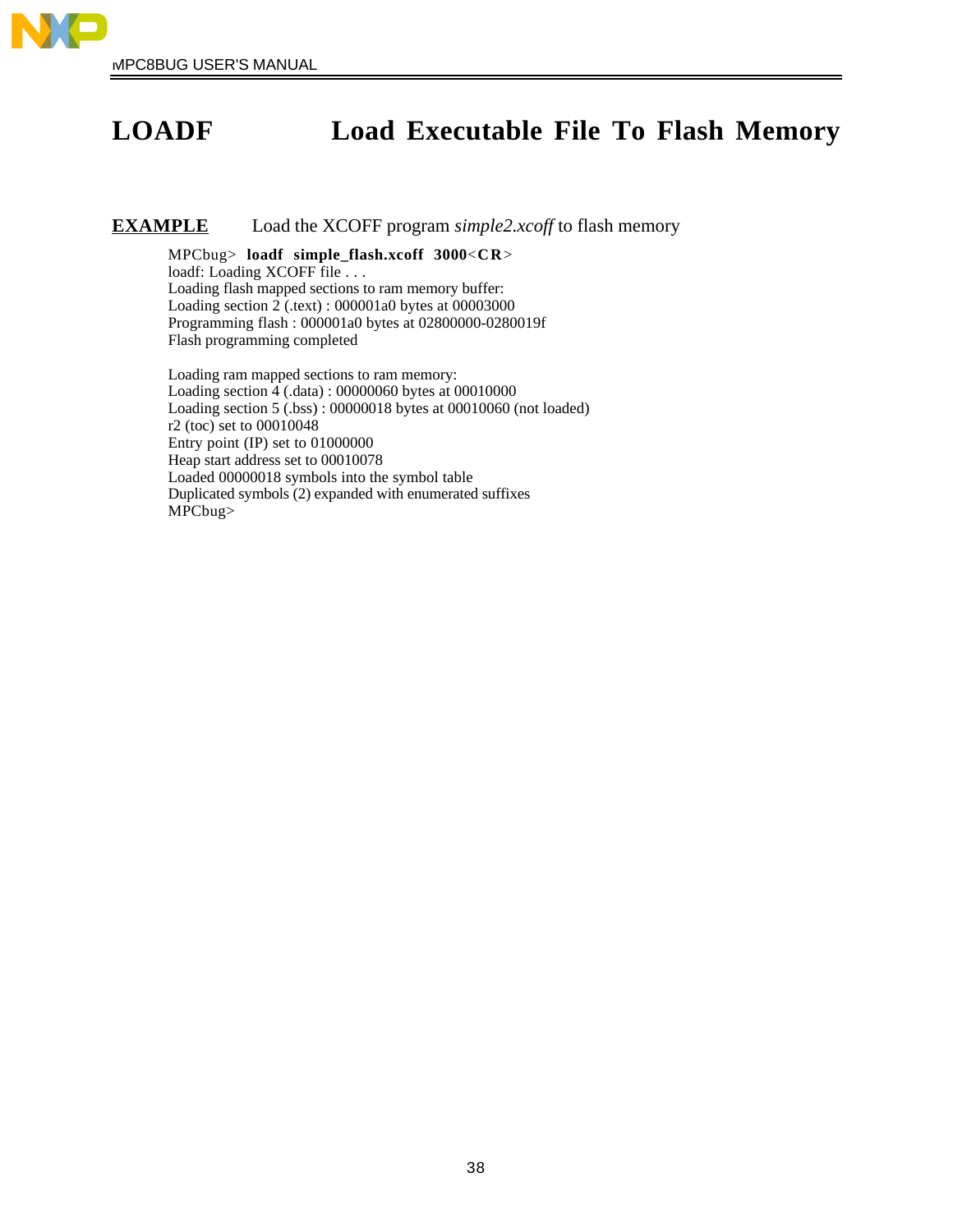

# **LOG Start/Stop Log To File**

## **4.2.15 Start/Stop Log To File**

LOG [OFF | [WRITE][SHORT] <filename>]

where:

<filename> Name of the file used to store log data.

Use the LOG command to record debugger commands and all command outputs to a specified file. Entering LOG with no parameter values prints the current log status. The OFF keyword toggles the logging function "ON" and "OFF". The WRITE keyword overwrites previous file contents; otherwise MPCbug appends log outputs to the file. The SHORT keyword logs only commands, not outputs, during the current session.

**EXAMPLE** Log debugger commands to out.log file

MPCbug> **log write out.log**<**CR**> log is write to out.log MPCbug>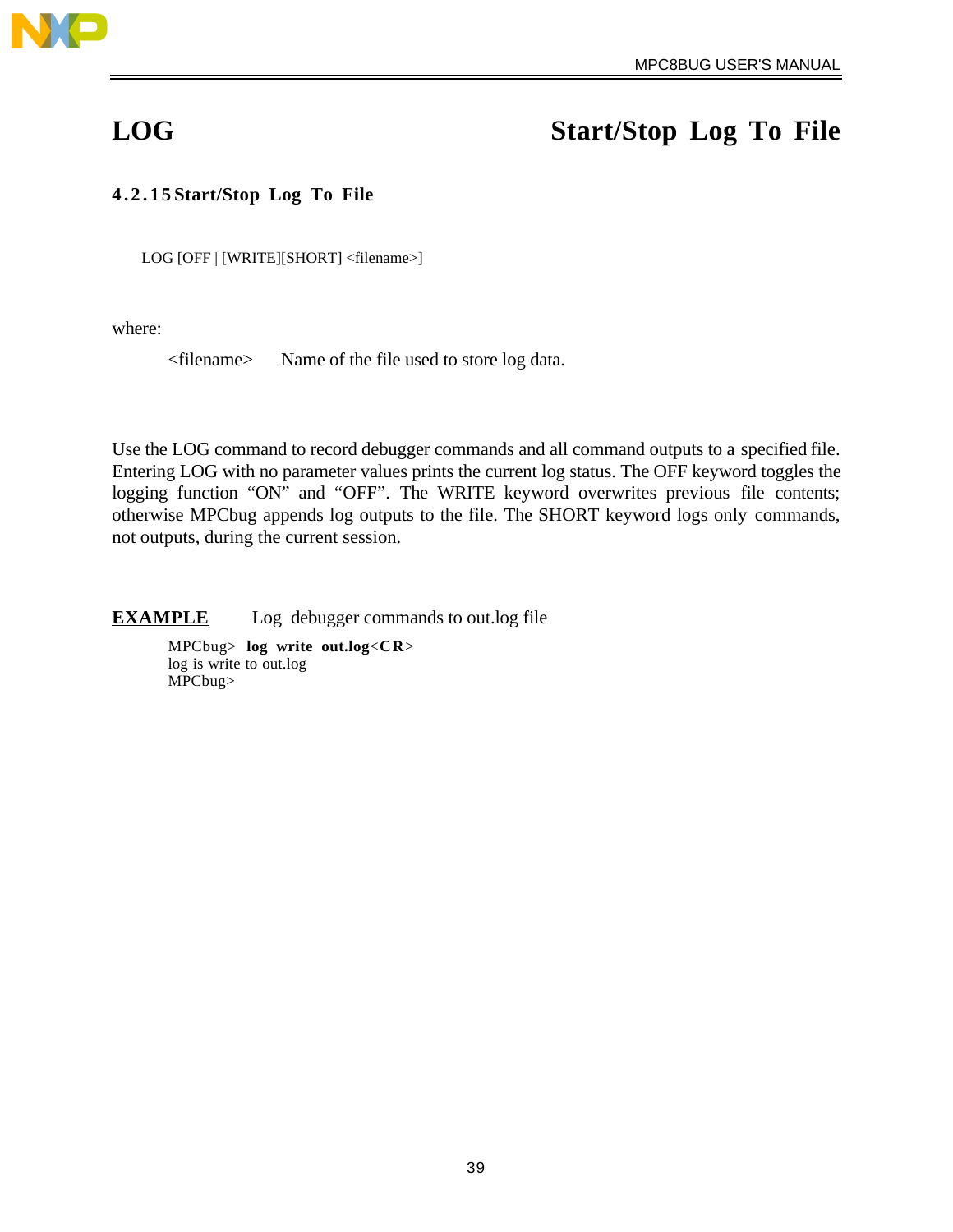

# **MBC** Memory Block Compare

### **4.2.16 Memory Block Compare**

MBC <start\_range><end\_range><addr>

where:

| <start range=""></start>      | The starting address for the range (block) of memory to be compared. |
|-------------------------------|----------------------------------------------------------------------|
| $\epsilon$ ange $\epsilon$    | The last address for the range (block) of memory to be compared.     |
| $\langle \text{addr} \rangle$ | The first address for the second range or block of memory.           |

The MBC command compares the contents of two specified memory ranges, or blocks, displaying mismatch notifications. If the <start\_range> address is greater than the <end\_range> address, an error results.

**EXAMPLE 1** Memory compare, nothing printed

MPCbug> **mbc 0 ff 3300**<**CR**> compare 00000000-000000ff to 00003300 MPCbug>

## **EXAMPLE 2** Create a mismatch

MPCbug> **mm 50:b**<**CR**> 00000050= aa  $?57$ . MPCbug>

### **EXAMPLE 3** Mismatches are printed out

MPCbug> **mbc 0 ff 3300**<**CR**> compare 00000000-000000ff to 00003300<br>00000050: 57bb0000 00003350: aa 00003350: aabb0000 MPCbug>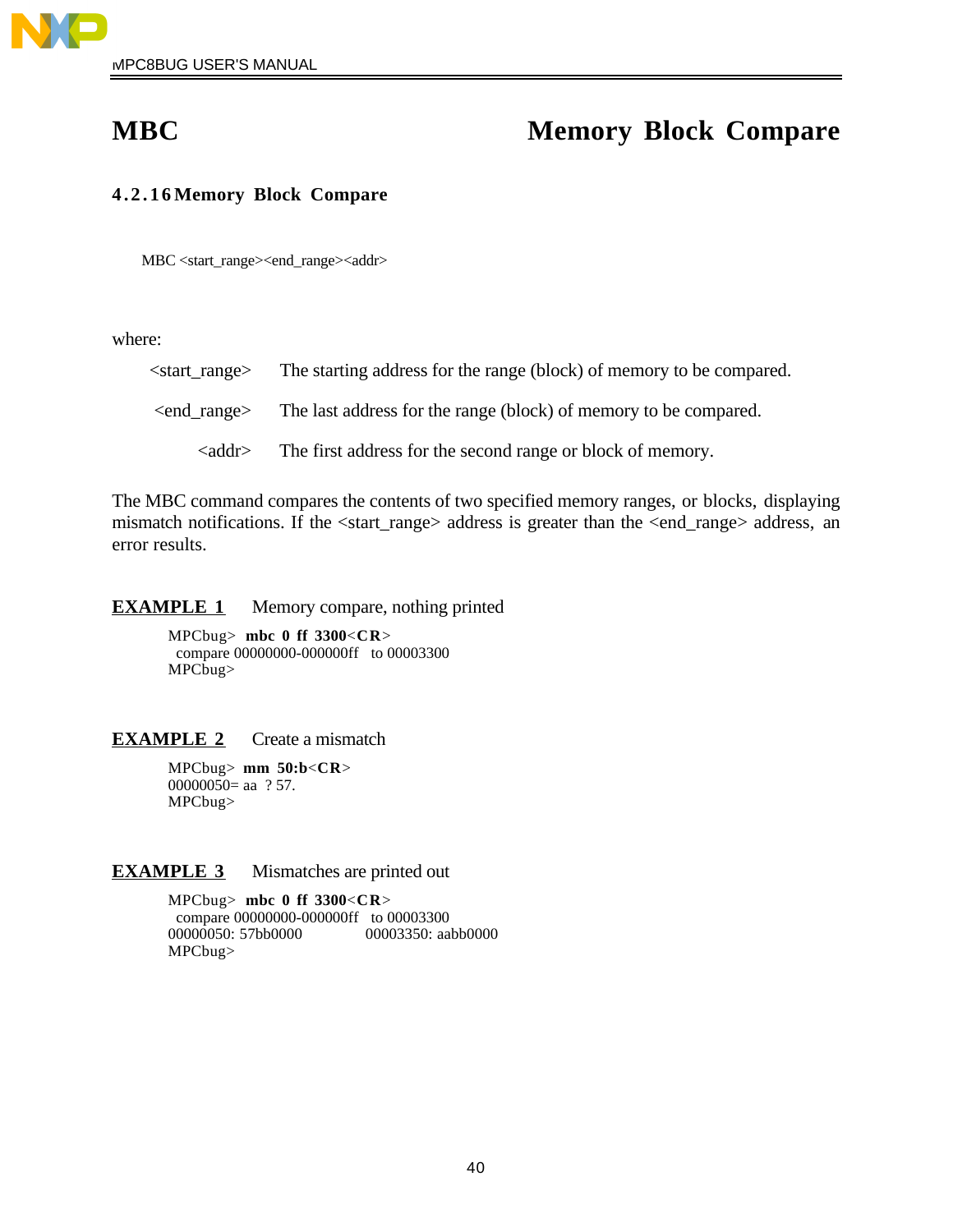

# **MBF Memory Block Fill**

## **4.2.17 Memory Block Fill**

MBF <start\_range><end\_range>,<data> [<increment>] [:B|:H|:W]

where:

|                      | <start_range> The starting address for the range or block of memory to be filled.</start_range> |
|----------------------|-------------------------------------------------------------------------------------------------|
|                      | <end_range> The last address for the range or block of memory to be filled.</end_range>         |
|                      | $\langle data \rangle$ Constant value.                                                          |
| $\leq$ increment $>$ | Increment value for each successive write.                                                      |

The MBF command fills the specified range of memory with a data pattern. If the command does not include an increment value, each address of the range receives the data value. If the command does include an increment value, each successive address of the range receives an incremented data value. (A negative increment value creates a decremented pattern).

If the <end\_range> is not a correct boundary for an integer multiple of the <data>, MPCbug fills <data> to the last boundary before the <end\_range>. Effective address messages show the extent of the area that receives <data> values.

The <data> values are right-justified. An optional value :B, :H, or :W specifies the data size as an 8-bit byte, 16-bit halfword, or 32-bit word, respectively. (The default is :W.). If a data value does not fit into the specified field, MPCbug prints an error message.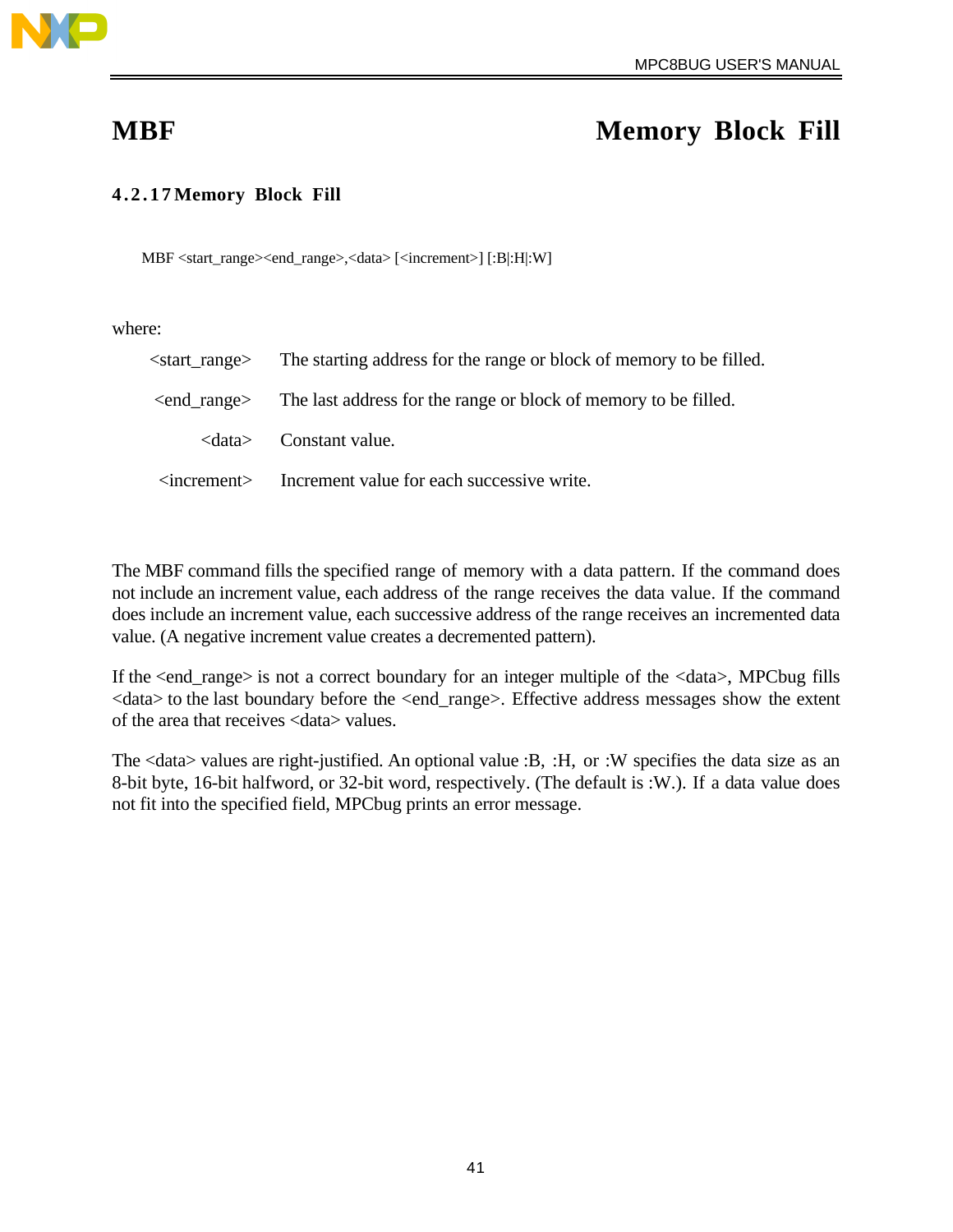

# **MBF Memory Block Fill**

**EXAMPLE 1** Fill memory range 0x1000-0x10ff with data 0xAABB0000

MPCbug> **mbf 1000 10ff, aabb0000**<**CR**> fill aabb0000 in 00001000-000010ff MPCbug>

**EXAMPLE 2** Display the filled memory

MPCbug> **md 1000**<**CR**> 00001000: aabb0000 aabb0000 aabb0000 aabb0000 ................ 00001010: aabb0000 aabb0000 aabb0000 aabb0000 ................ 00001020: aabb0000 aabb0000 aabb0000 aabb0000 ................ 00001030: aabb0000 aabb0000 aabb0000 aabb0000 ................ MPCbug>

**EXAMPLE 3** Fill memory range 0x1000-0x10ff with data 0xAA00 and increment each halfword by 2

MPCbug> **mbf 1000 10ff, aa00 2 :h**<**CR**> fill aa00 in 00001000-000010ff MPCbug>

**EXAMPLE 4** Display the filled memory

MPCbug> **md 1000**<**CR**> 00001000: aa00aa02 aa04aa06 aa08aa0a aa0caa0e ................ 00001010: aa10aa12 aa14aa16 aa18aa1a aa1caa1e ................ 00001020: aa20aa22 aa24aa26 aa28aa2a aa2caa2e . .".\$.&.(.\*.,.. 00001030: aa30aa32 aa34aa36 aa38aa3a aa3caa3e .0.2.4.6.8.:.<.> MPCbug>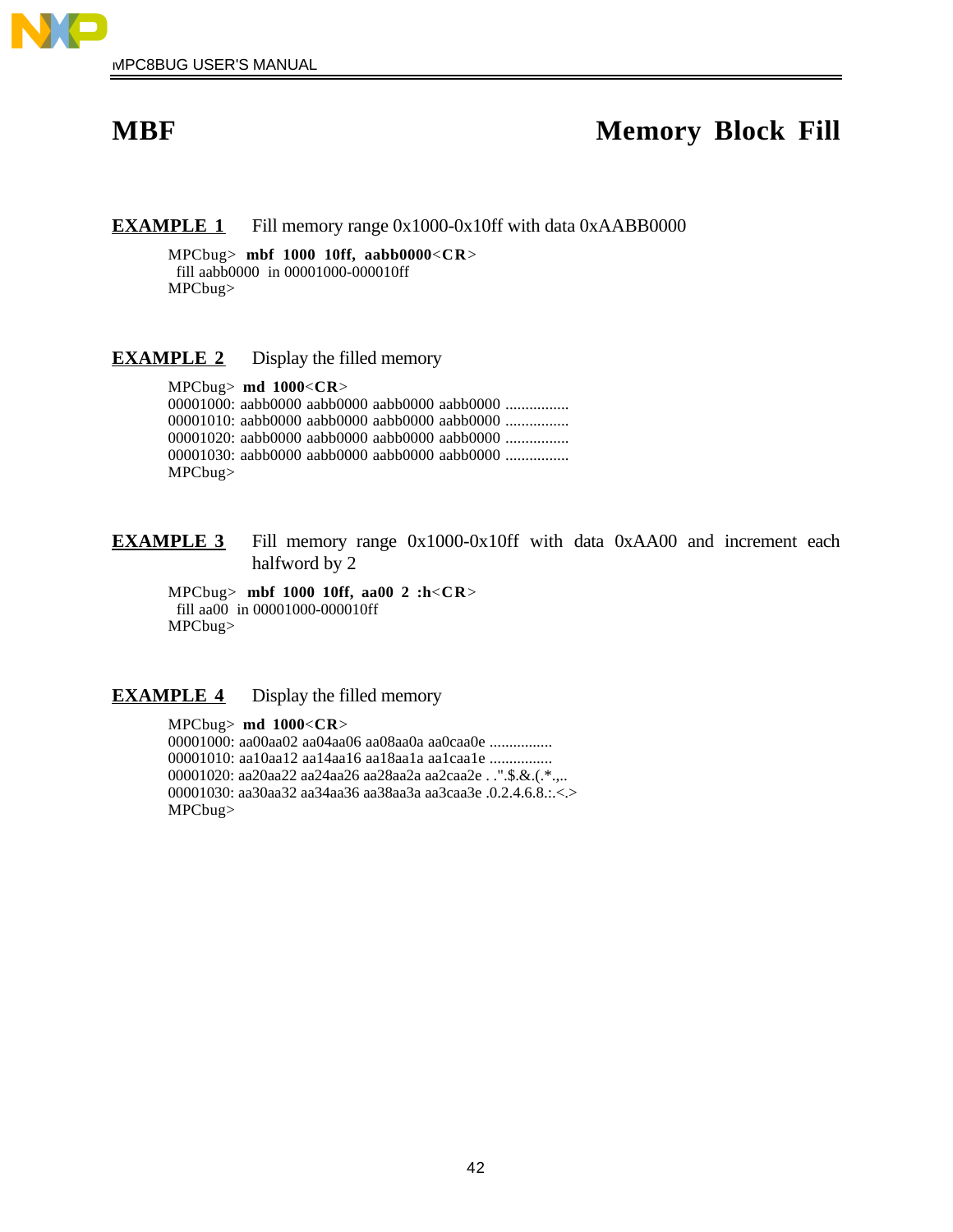

# **MBM Memory Block Move**

### **3.4.18 Memory Block Move**

MBM <start\_range><end\_range><addr>

where:

| <start range=""></start>      | The starting address for the range or block of memory to be moved. |
|-------------------------------|--------------------------------------------------------------------|
| $\epsilon$ ange $\epsilon$    | The last address for the range or block of memory to be moved.     |
| $\langle \text{addr} \rangle$ | The first address of the new memory location for the data.         |

The MBM command copies the contents of a memory block determined by <start\_range> and <end\_range> to another place in memory defined by <addr>.

### **EXAMPLES**

MPCbug> **md 1000**<**CR**> 00001000: 54686973 20697320 61207465 73742021 This is a test ! 00001010: 21210000 00000000 00000000 00000000 !!.............. 00001020: 00000000 00000000 00000000 00000000 ................ 00001030: 00000000 00000000 00000000 00000000 ................ MPCbug>

MPCbug> **mbm 1000 103f 4000**<**CR**> move from 00001000-0000103f to 00004000 MPCbug>

MPCbug> **md 4000**<**CR**> 00004000: 54686973 20697320 61207465 73742021 This is a test ! 00004010: 21210000 00000000 00000000 00000000 !!.............. 00004020: 00000000 00000000 00000000 00000000 ................ 00004030: 00000000 00000000 00000000 00000000 ................ MPCbug>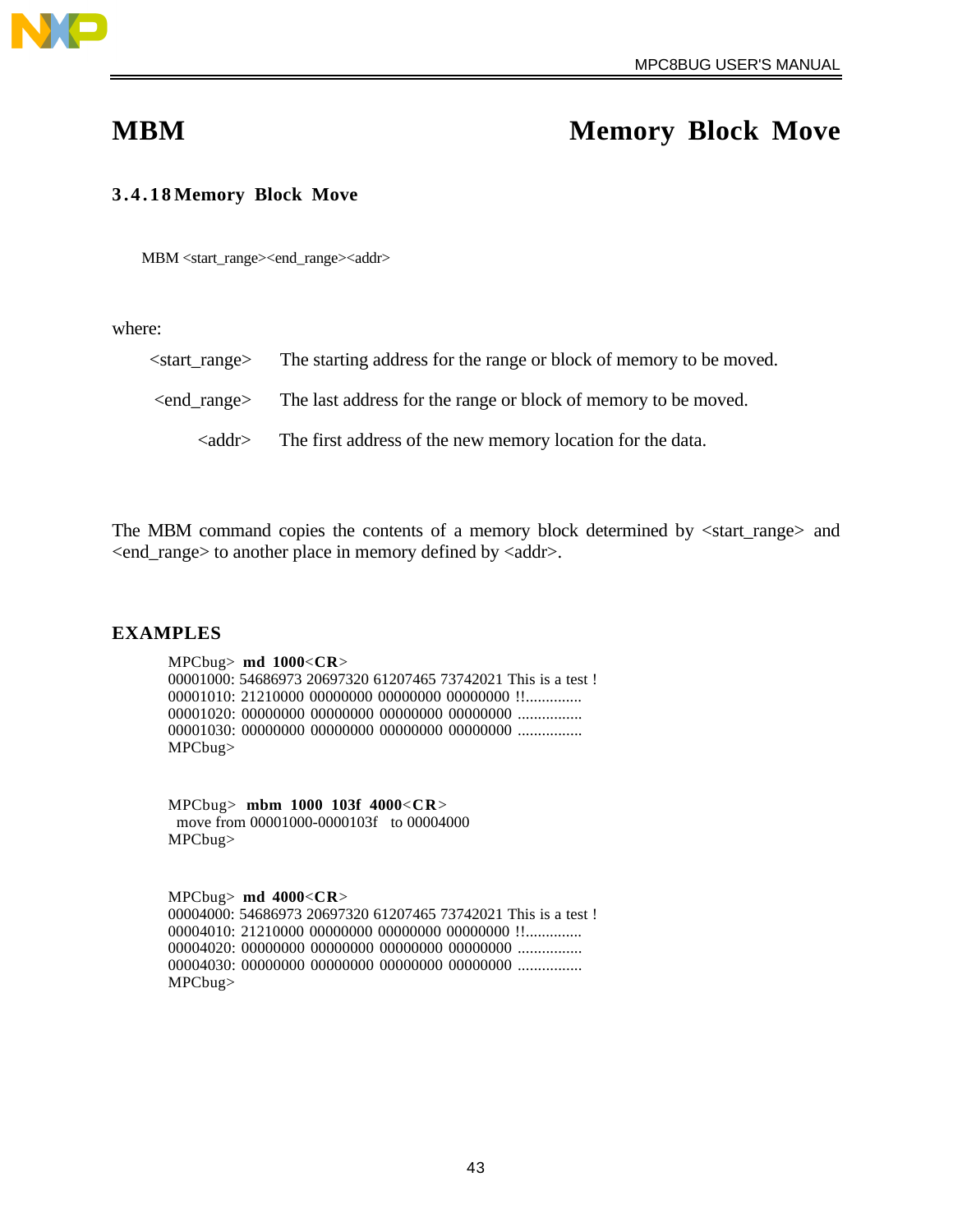

# **MBS Memory Block Search**

## **4.2.19 Memory Block Search**

MBS <start\_range><end\_range><data> [:B|H|W]

where:

| <start_range></start_range> | The starting address for the range or block of memory to be searched.                     |
|-----------------------------|-------------------------------------------------------------------------------------------|
|                             | <end_range> The last address for the range or block of memory to be searched.</end_range> |
| <data></data>               | The object of the search.                                                                 |

The **MBS** command searches the specified range of memory for a match with a user entered data pattern.

In this mode, a data pattern is entered as a part of the command line.

Use the size option field to set the compare alignment as successive bytes, halfwords or words (the default is word) within the range, for a match with your defined data. The data value is rightjustified, MPCbug truncates leading bits or adds leading zeros to make the data pattern the specified size. If a match is found, then the address of the first byte of the match is displayed. If the [:b|h|w] parameter is not specified, there will be noalignment during the search (i.e. 0x12345678 will be found in: 00000000: 00123456 78000000 .... )."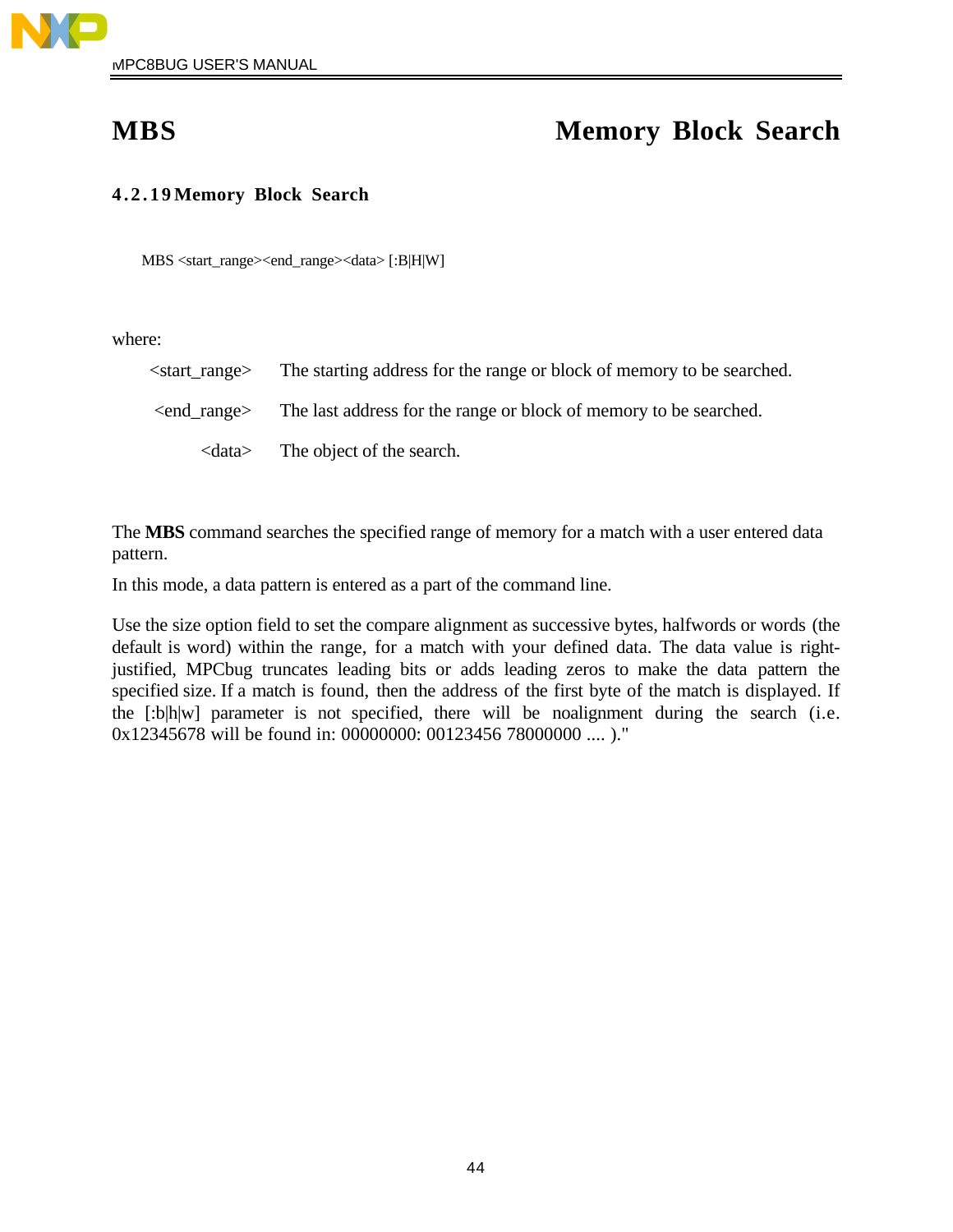

# **MBS Memory Block Search**

**EXAMPLE 1** Assuming you run the **MD** command and the following data is in memory at address 1000. Then when the search is initiated and the string is found, the address of the first matched byte is displayed.

MPCbug> **md 1000**<**CR**> 00001000: 54657374 20526573 756c7473 203a0000 Test Results :.. 00001010: 00000000 00000000 00000000 00000000 ................ 00001020: 00000000 00000000 00000000 00000000 ................ 00001030: 00000000 00000000 00000000 00000000 ................ MPCbug> **mbs 500 1fff, 'Test'**<**CR**> unaligned search 54657374 in 00000500-00001fff 00001000 MPCbug>

**EXAMPLE 2** Assuming you run the **MD** command and the following data is in memory at address 2000. Then when the data search mode is initiated and the string is found, the address of the first matched byte is displayed

MPCbug> **md 2000**<**CR**> 00002000: 00000000 12345678 00000000 00000000 .....4Vx........ 00002010: 00000000 00000000 00000000 00000000 ................ 00002020: 00000000 00000000 00000000 00000000 ................ 00002030: 00000000 00000000 00000000 00000000 ................ MPCbug> **mbs 1500 2500, 12345678**<**CR**> unaligned search 12345678 in 00001500-00002500 00002004 MPCbug>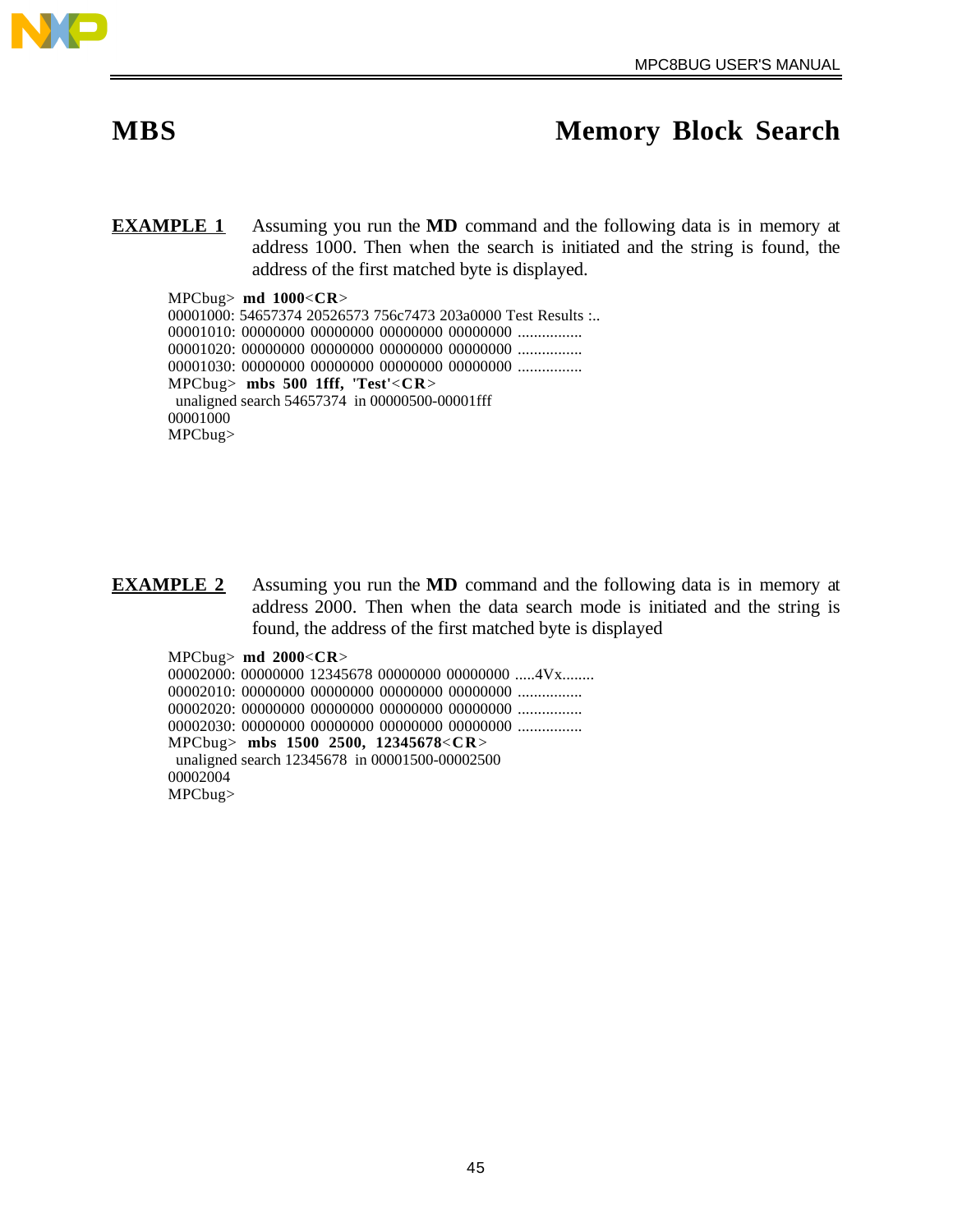

# **MD Memory Display**

## **4.2.20 Memory Display**

MD <start\_range> [<end\_range>] [:B|H|W|FS|FD|DB|DH|DW|I]

where:

| <start_range></start_range> | The starting address for the range or block of memory to be displayed. |  |
|-----------------------------|------------------------------------------------------------------------|--|

<end\_range> The last address for the range or block of memory to be displayed.

**MD** accepts the following data formats:

| B   | <b>Byte</b>           |
|-----|-----------------------|
| H   | Halfword              |
| W   | Word                  |
| FS. | Floating point single |
| FD  | Floating point double |
| DB  | Decimal byte          |
| DН  | Decimal half word     |
|     |                       |

- DW Decimal word
	- I Instruction

Use the **MD** command to display the contents of multiple memory locations. The default data type is word. When format is not specified the **MD** command displays data in hex and character format. If <end\_range> is not given the **MD** command displays a 64 byte block. If the command includes optional formatting requirements ([:B|H|W|FS|FD|DB|DH|DW]), the memory is displayed in that format. The instruction (I) format displays disassembled memory assembly code.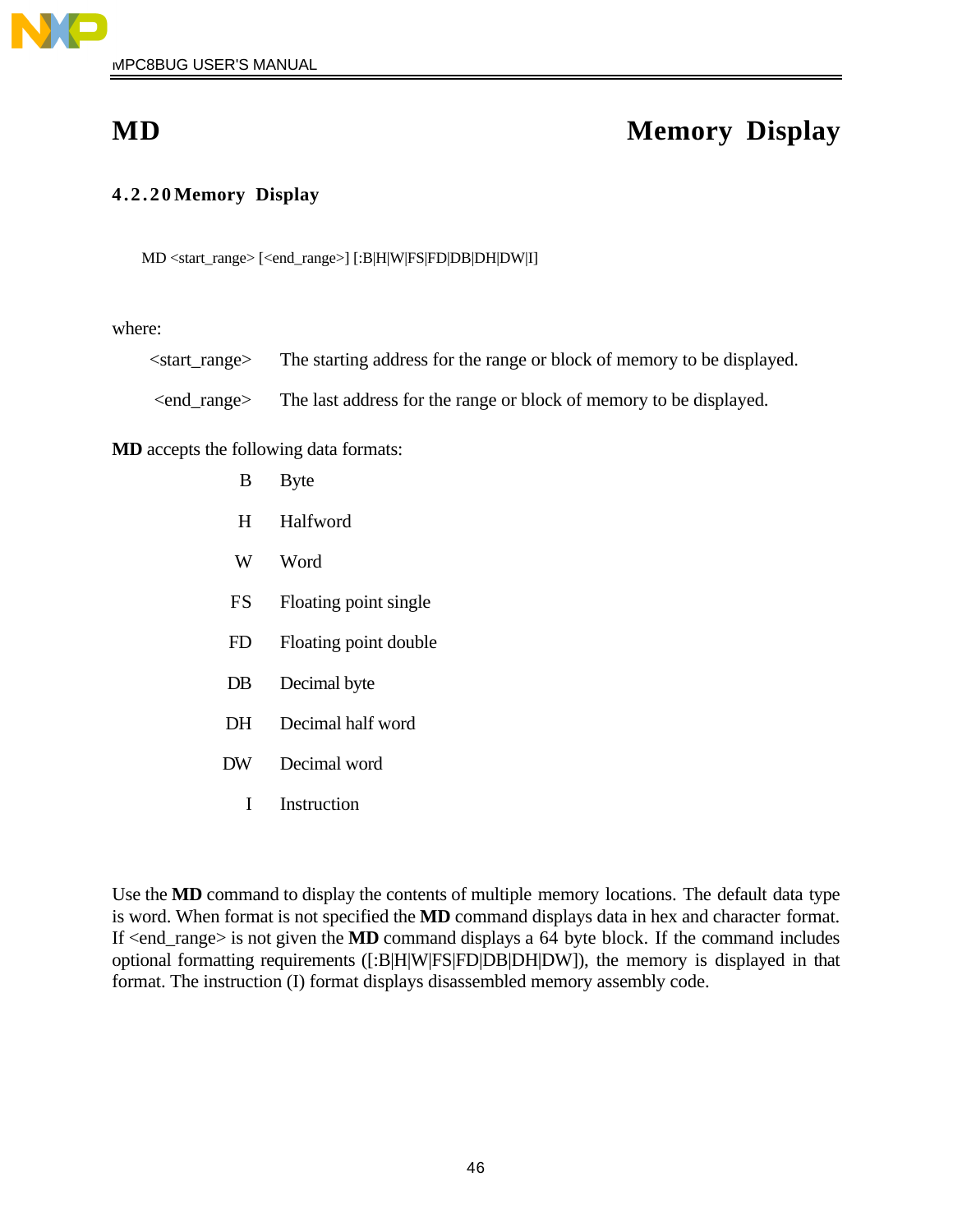

# **MD** Memory Display

### **EXAMPLES**

MPCbug> **md 3000**<**CR**> 00003000: aabb0000 aabb0004 aabb0008 aabb000c ................ 00003010: aabb0010 aabb0014 aabb0018 aabb001c ................ 00003020: aabb0020 aabb0024 aabb0028 aabb002c ... ...\$...(..., 00003030: aabb0030 aabb0034 aabb0038 aabb003c ...0...4...8...< MPCbug>

MPCbug> **md 3000 305f :fs**<**CR**>

00003000: -3.321787e-13 -3.321788e-13 -3.321789e-13 -3.321791e-13 00003010: -3.321792e-13 -3.321793e-13 -3.321794e-13 -3.321795e-13 00003020: -3.321796e-13 -3.321797e-13 -3.321798e-13 -3.321799e-13 00003030: -3.321800e-13 -3.321801e-13 -3.321802e-13 -3.321804e-13 00003040: -3.321805e-13 -3.321806e-13 -3.321807e-13 -3.321808e-13 00003050: -3.321809e-13 -3.321810e-13 -3.321811e-13 -3.321812e-13 MPCbug>

MPCbug> **md 3000 305f :fd**<**CR**> 00003000: -7.5343435537e-103 -7.5343776174e-103 00003010: -7.5344116811e-103 -7.5344457448e-103 00003020: -7.5344798084e-103 -7.5345138721e-103 00003030: -7.5345479358e-103 -7.5345819995e-103 00003040: -7.5346160631e-103 -7.5346501268e-103 00003050: -7.5346841905e-103 -7.5347182542e-103

MPCbug>

### MPCbug> **md 3000 305f :dh**<**CR**>

| 00003000: -21829   | $0 - 21829$ | 4 -21829   | 8-21829    | 12 |
|--------------------|-------------|------------|------------|----|
| $00003010: -21829$ | 16 - 21829  | 20 - 21829 | 24 - 21829 | 28 |
| $00003020: -21829$ | 32 - 21829  | 36 - 21829 | 40 - 21829 | 44 |
| 00003030: -21829   | 48 - 21829  | 52 - 21829 | 56 - 21829 | 60 |
| $00003040: -21829$ | 64 - 21829  | 68-21829   | 72 - 21829 | 76 |
| $00003050: -21829$ | 80 - 21829  | 84 - 21829 | 88 - 21829 | 92 |
| MPCbug             |             |            |            |    |

### MPCbug> **md 3000 305f :dw**<**CR**>

00003000: -1430585344 -1430585340 -1430585336 -1430585332 00003010: -1430585328 -1430585324 -1430585320 -1430585316 00003020: -1430585312 -1430585308 -1430585304 -1430585300 00003030: -1430585296 -1430585292 -1430585288 -1430585284 00003040: -1430585280 -1430585276 -1430585272 -1430585268 00003050: -1430585264 -1430585260 -1430585256 -1430585252 MPCbug>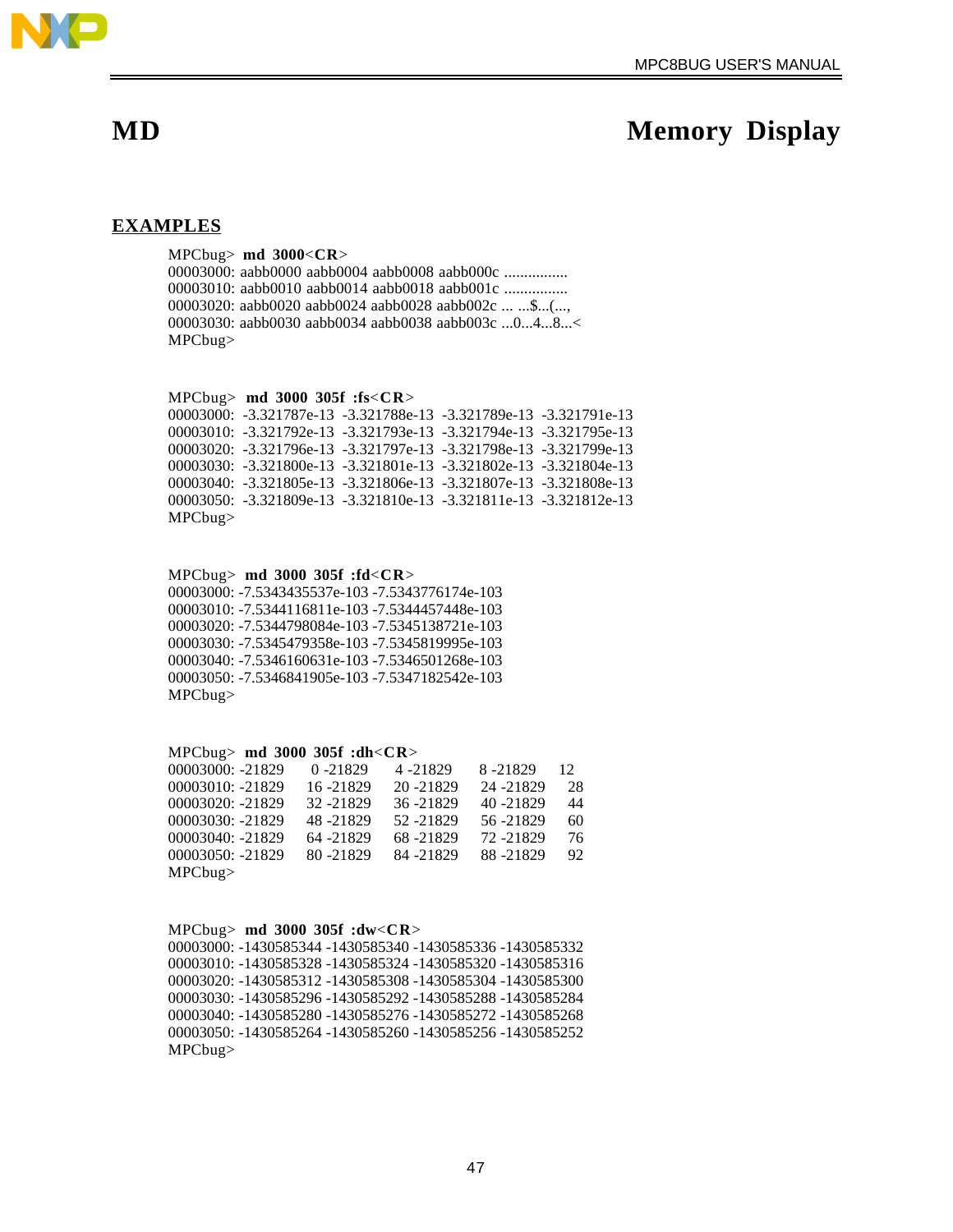

# **MD Memory Display**

| MPCbug> $\text{md } 0$ :i< $CR$ |                                 |
|---------------------------------|---------------------------------|
| $0x00000000$ :                  | 82420000 lwz<br>r18, 0x0(r2)    |
| 0x00000004:                     | 80f20008 lwz<br>r7, 0x8(r18)    |
| 0x00000008                      | 39000000 addi<br>r8, r0, 0x0    |
| 0x0000000c                      | 91070000 stw<br>r8, 0x0(r7)     |
| $0x00000010$ :                  | r9, 0x0(r18)<br>81320000 lwz    |
| 0x00000014:                     | r3, 0x0(r9)<br>90690000 stw     |
| 0x00000018                      | 81320004 lwz<br>r9.0x4(r18)     |
| 0x0000001c                      | 90890000 stw<br>r4, 0x0(r9)     |
| 0x00000020:                     | 80e20004 lwz<br>r7, 0x4(r2)     |
| 0x00000024:                     | 91070000 stw<br>r8, 0x0(r7)     |
| $0x00000028$ :                  | 48000051 bl<br>0x00000078       |
| 0x0000002c                      | 31, 31, 31<br>4ffffb82 cror     |
| 0x00000030:                     | 80f20008 lwz<br>r7, 0x8(r18)    |
| 0x00000034:                     | 80e70000 lwz<br>r7, 0x0(r7)     |
| 0x00000038:                     | 2c070000 cmpi<br>0,r7,0x0       |
| $0x0000003c$ :                  | 4182000c bc<br>0xc,2,0x00000048 |
| MPCbug                          |                                 |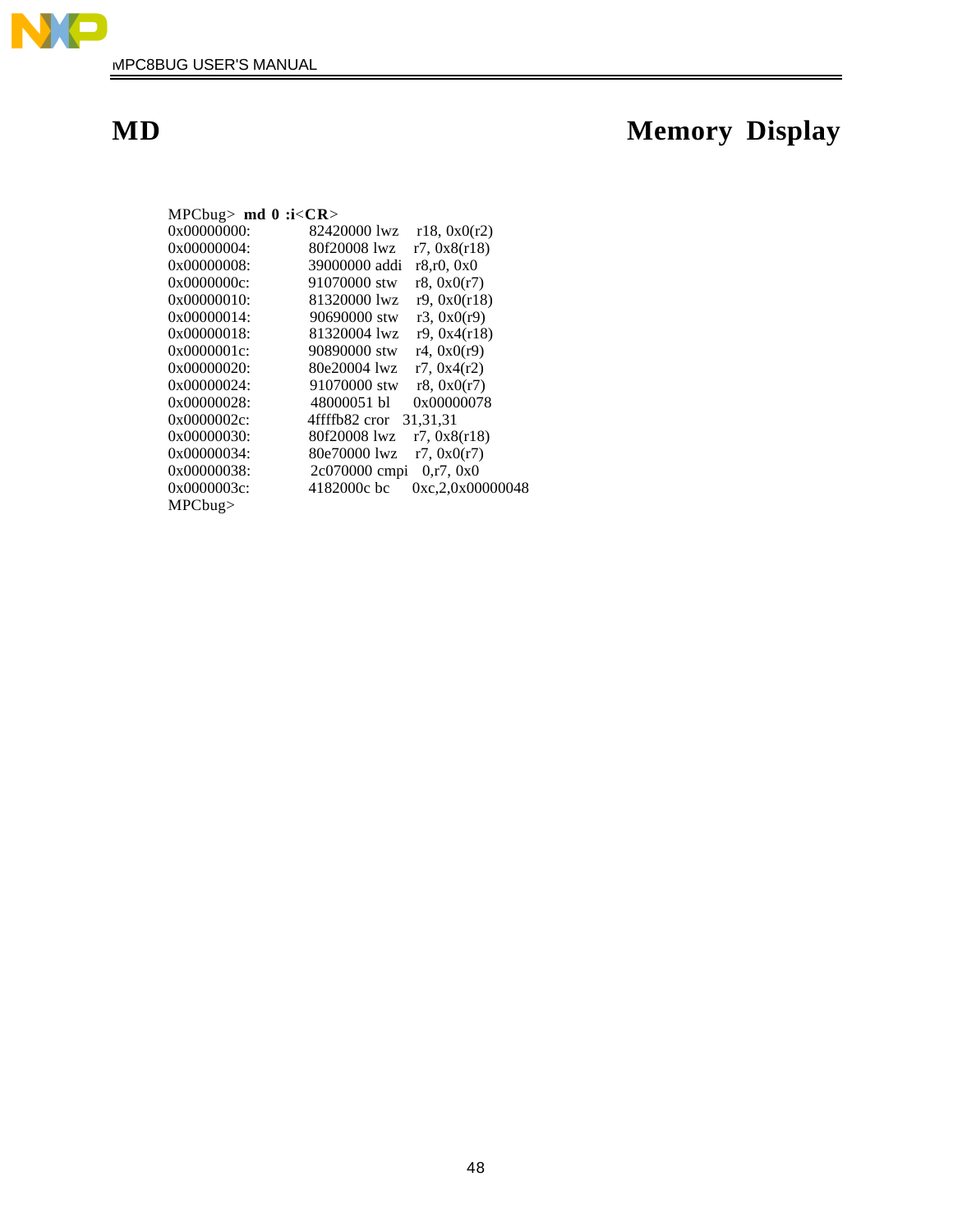

# **MM** Memory Modify

## **4.2.21 Memory Modify**

MM <addr> [:B|H|W|C|FS|FD|I] [<data>]

where:

| <addr></addr> | The address of a memory location. |  |
|---------------|-----------------------------------|--|
|               |                                   |  |

<data> Data to store at memory location defined by addr.

**MM** accepts the following data formats:

- B Byte
- H Halfword
- W Word
- C Character String
- FS Floating point single
- FD Floating point double
	- I Instruction

Use the **MM** command to examine and change the contents of a memory location. When a <data> value is specified the memory address is loaded with that value. If no <data> is specified, interactive memory modify is initiated.

The default data type is word. The **MM** command reads and displays the contents of memory at the specified address and prompts the user with a question mark (?). The user may enter new data for the memory location, followed by  $\langle CR \rangle$ , or may simply enter  $\langle CR \rangle$ , which leaves the contents unaltered. That memory location is closed and the next memory location is opened.

When the character [:C] format is specified the debugger accepts a variable character string length. If the command includes optional formatting requirements ([:B|H|W|C|FS|FD|I]), the memory is modified in that format.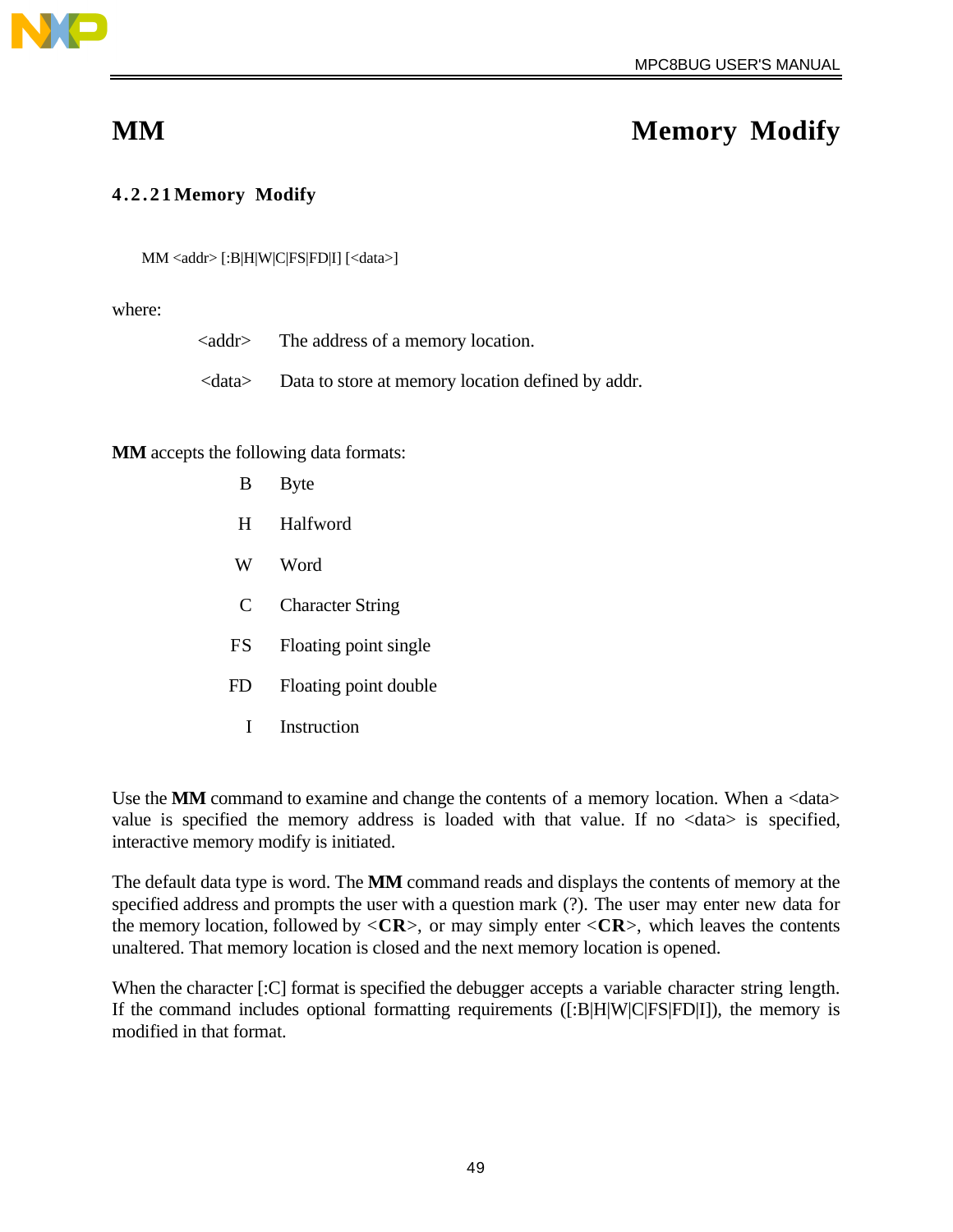# **MM** Memory Modify

In all formats except [:C] and [:I] the user may enter one of several step control characters, either at the prompt or after writing new data. Enter one of the following step control characters to modify the command execution:

- V or v The next successive memory location is opened. This is the default. It initializes whenever MM is executed and remains initialized until changed by entering one of the other special characters.
	- ^ MM backs up and opens the previous memory location.
	- = MM re-opens the same memory location. This is useful for examining I/O registers or memory locations that are changing over time).
	- . Terminates MM command. Control returns to MPCbug.

The I format activates the one-line assembler/disassembler. The control characters are disabled if :I or :C formats are selected.

**EXAMPLE 1** Access location 4000, modify three words and backup for check

MPCbug> **mm 4000**<**CR**> 00004000= 54686973 ? **1**<**CR**> 00004004= 20697320 ? **2**<**CR**> 00004008= 61207465 ? **3**<**CR**> 0000400c= 73742021 ? **^**<**CR**> 00004008= 00000003 ? 00004004= 00000002 ? 00004000= 00000001 ? **.**<**CR**> MPCbug>

**EXAMPLE 2** Access location 2000, modify two floating point double words

MPCbug> **mm 2000 :fd**<**CR**> 00002000= 1.5089747817e-315 ? **12345.6789**<**CR**> 00002008= 0.0000000000e+00 ? **12.00**<**CR**> 00002010= 0.0000000000e+00 ? **.**<**CR**> MPCbug>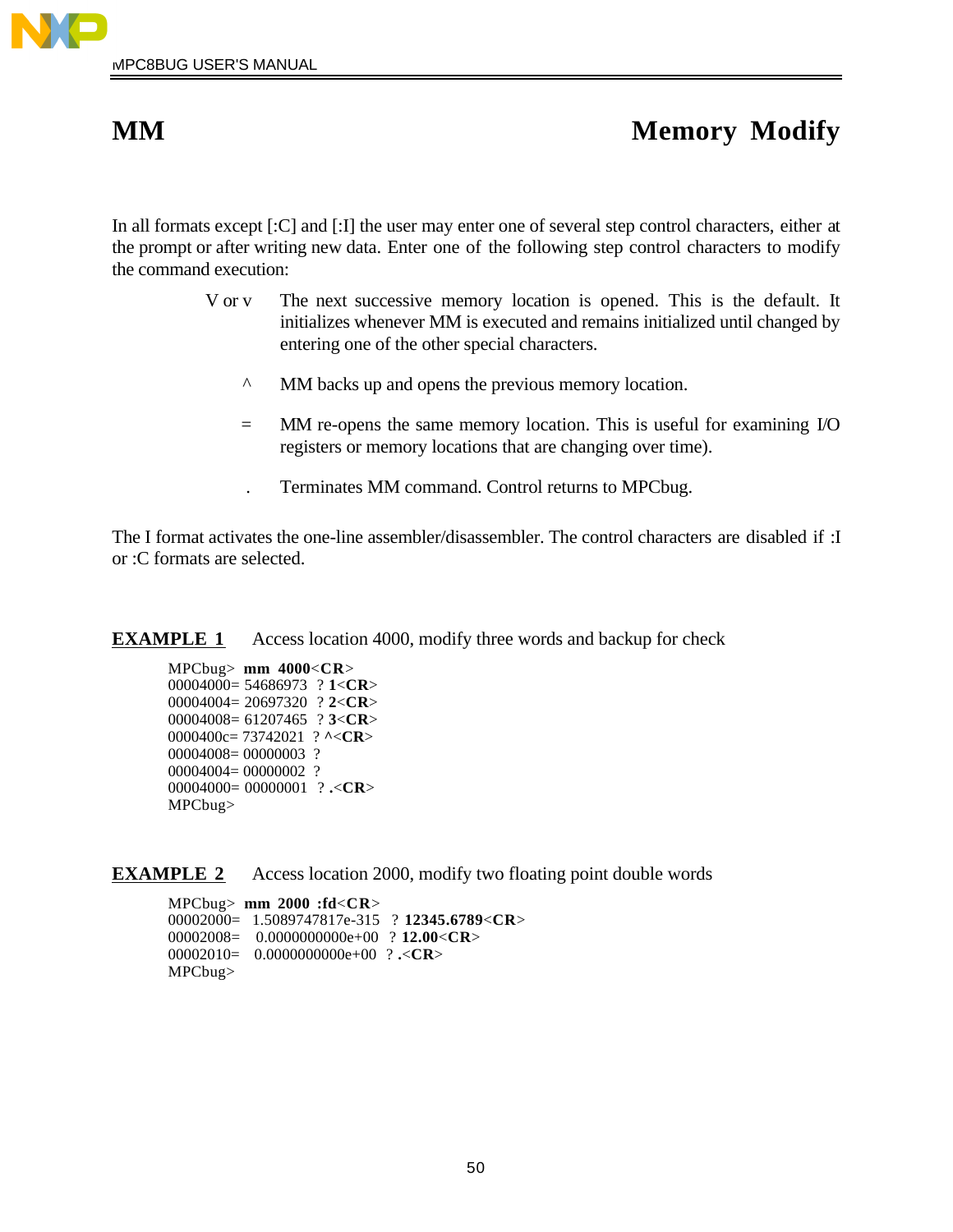

# **MM** Memory Modify

### **EXAMPLE 3** Enter a new source instructions

MPCbug> **mm 100 :i**<**CR**> 0x00000100= 00000000 unknown primary opcode 0 ? **addi r1,r1,0x1**<**CR**> 0x00000104= 00000000 unknown primary opcode 0 ? **b 0x100** <**CR**> 0x00000108= 00000000 unknown primary opcode 0 ? **.**<**CR**> MPCbug> **md 100 107 : i**<**CR**> 38210001 addi r1,r1, 0x1 0x00000104: 4bfffffc b 0x00000100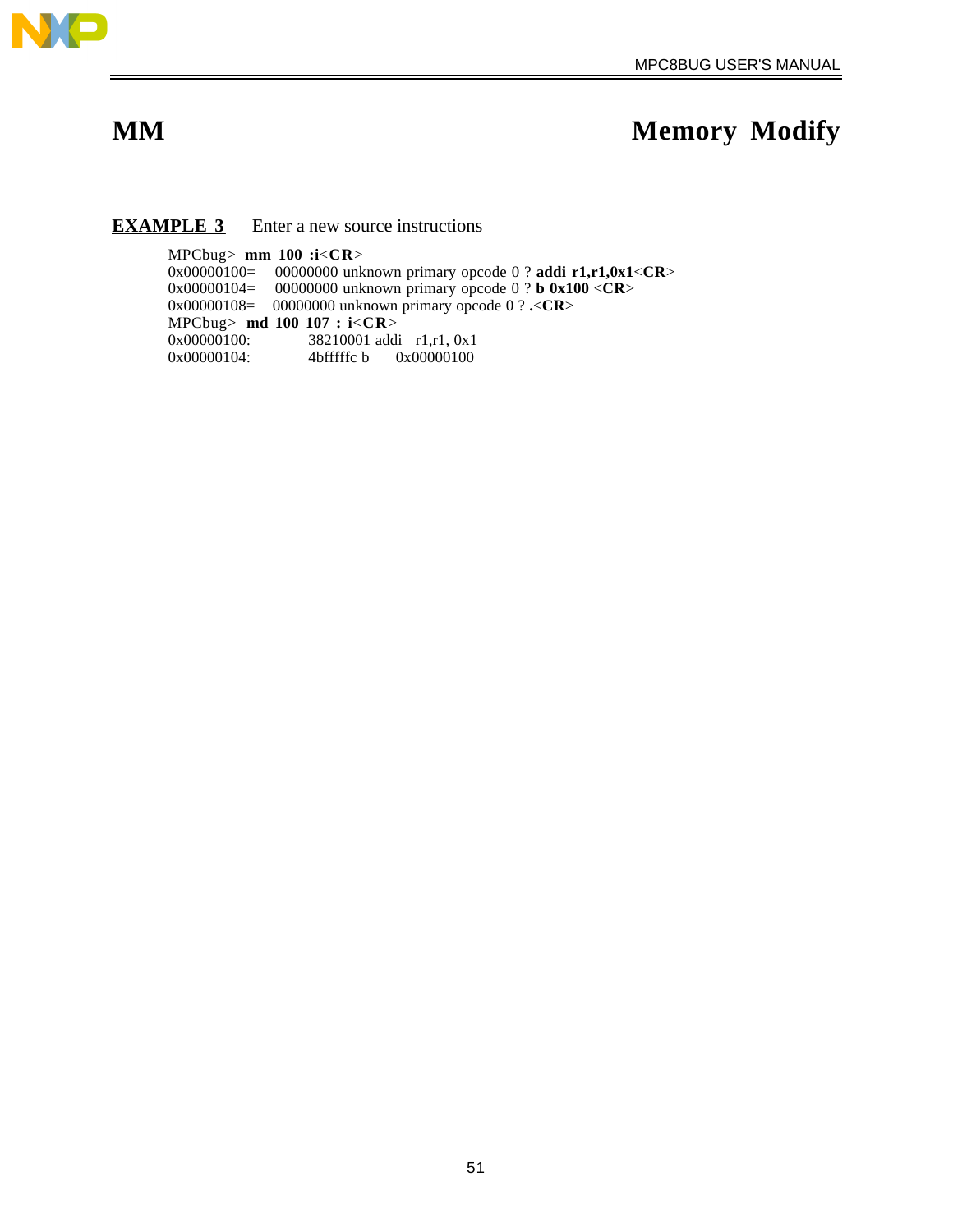

# **NOA Delete Alias**

## **4.2.22 Breakpoint Delete**

NOA <name>

where:

<name> String of alphanumeric characters: the alias name.

Delete alias with specified name.

**EXAMPLE** Define and delete an alias

MPCbug> **a mdl md \$1 \$1+\$2-1**<**CR**> alias added MPCbug>

MPCbug> **noa mdl**<**CR**> alias deleted MPCbug>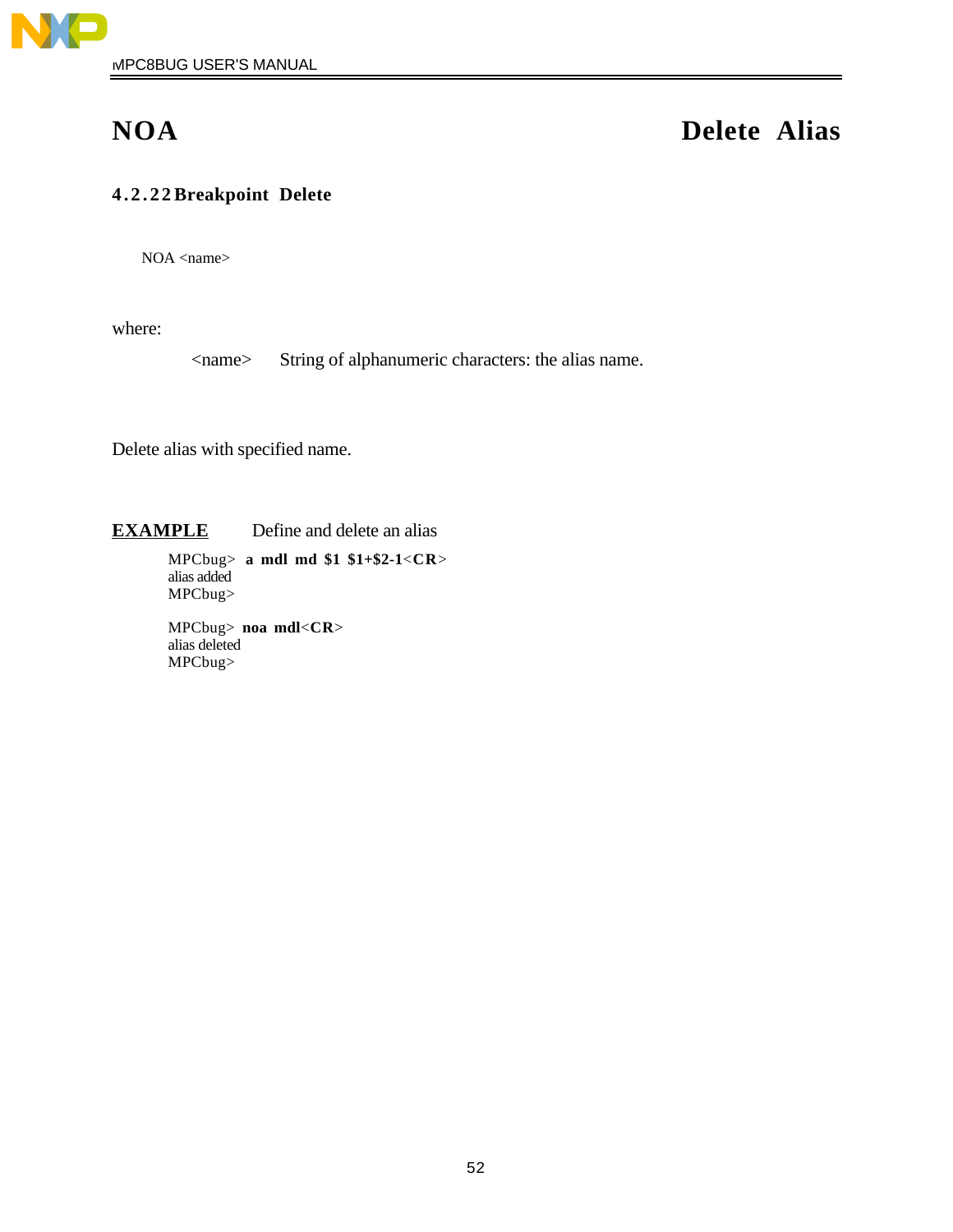

## **NOBR Breakpoint Delete**

### **4.2.23 Breakpoint Delete**

NOBR <id>|ALL

where:

 $\langle id \rangle$  Breakpoint id in the debugger breakpoint table (can be seen by BR command).

Use the **NOBR** command to delete breakpoints from the breakpoint table. The **NOBR** command deletes both instruction and data breakpoints from the breakpoint table. To remove a specific breakpoint from the breakpoint table, enter **NOBR** followed by the breakpoint identification number  $(\langle id \rangle)$ . Using the **NOBR** command with the keyword ALL deletes all entries from the breakpoint table.

### **EXAMPLE 1** Display all current breakpoint id's

MPCbug> **br**<**CR**> 1. >=0x00001000 cnt=256 instruction breakpoint number 1 count=256 address: >=0x00001000 registers used: CMPA COUNTA 2. 0x00002100 instruction breakpoint number 2 count=1 address: 0x00002100 ( proc1) registers used: CMPB 3. 0x00002100-0x00002120 instruction breakpoint number 3 count=1 address range: 0x00002100-0x00002120 ( proc1 - proc1+0x20) registers used: CMPC CMPD

### **EXAMPLE 2** Delete breakpoint id=1

MPCbug> **nobr 1**<**CR**> breakpoint deleted MPCbug>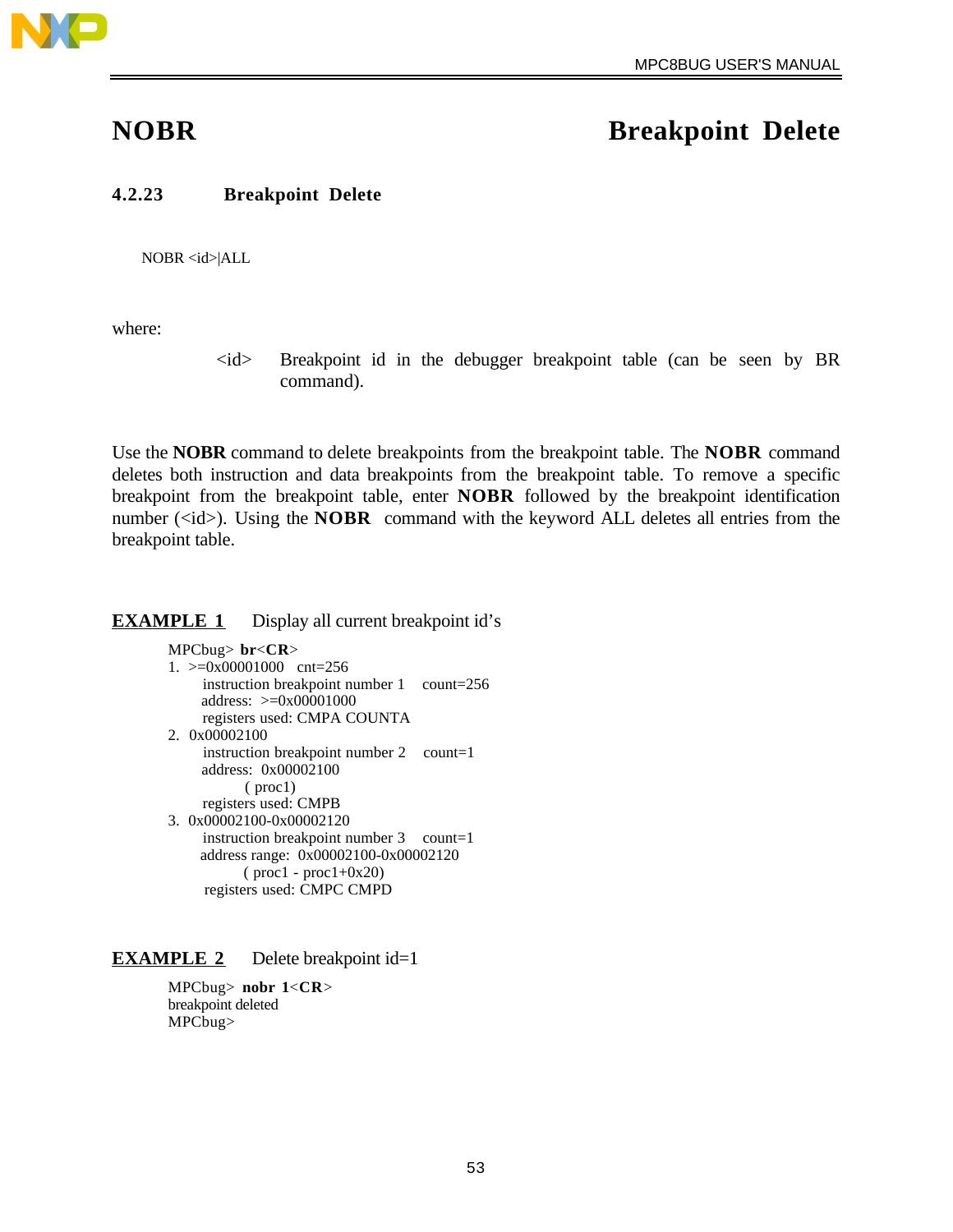

# **PAGE Enable/Disable Output Paging**

## **4.2.24 Enable/Disable Output Paging**

PAGE

Use the **PAGE** command to toggle paging ON/OFF. When ON, paging lets you display 24 lines of data on the screen. Entering a carriage return (<**CR**>) lets you view the next 24 lines of data.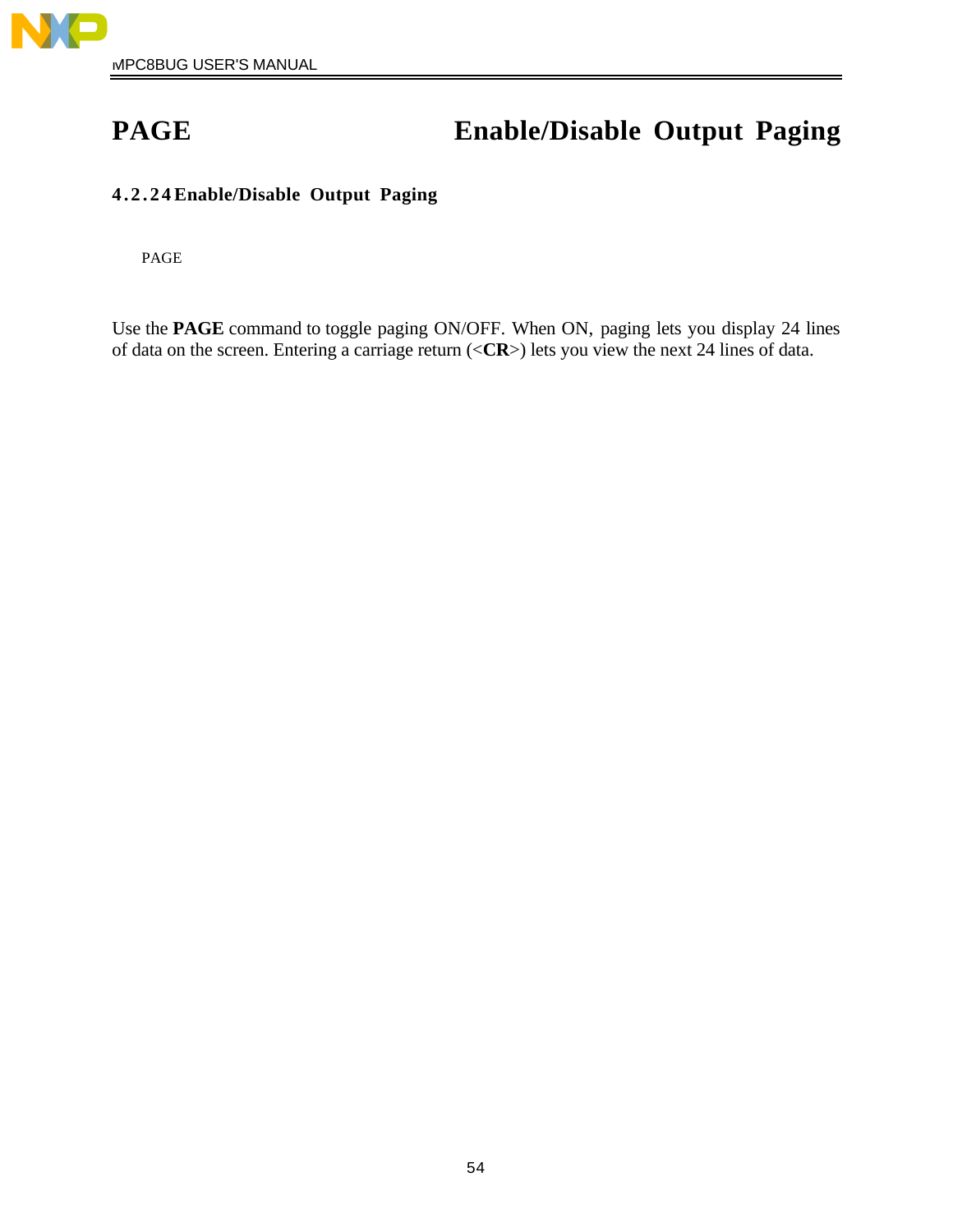

# **QUIT Terminate Debugger**

## **4.2.25 Terminate Debugger**

QUIT

The QUIT command terminates the debugger.

## **EXAMPLE**

MPCbug> **QUIT**<**CR**> Terminates the debugger  $% >$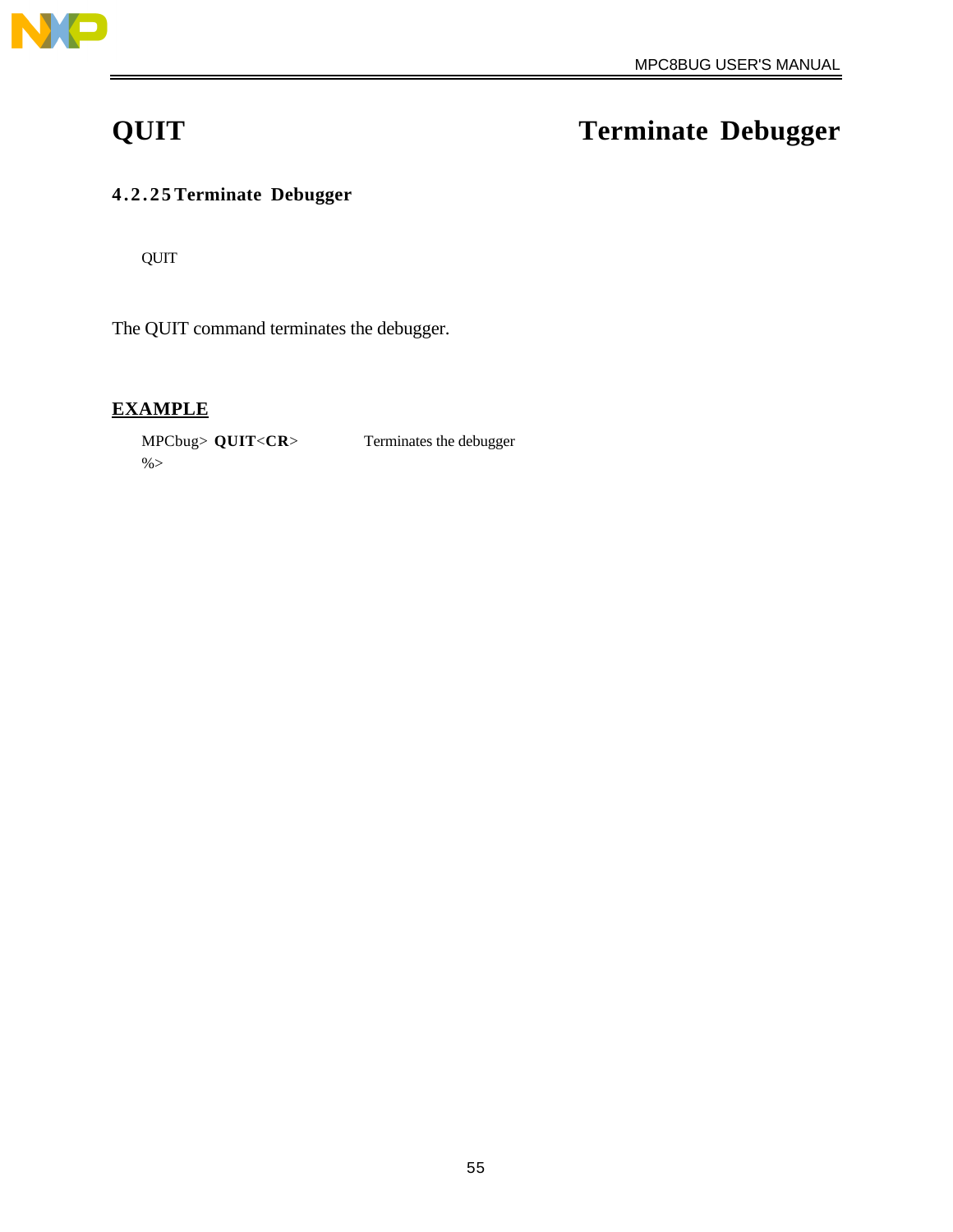

# **RD Display Registers**

## **4.2.26 Display Registers**

RD [<rN>] [:X|DB|DH|DW]

where:

<rN> General purpose register r0-r31.

The **RD** command accepts the following data formats:

- X hex
- DB Decimal byte
- DH Decimal half word
- DW Decimal word

Use the RD command to display all general purpose registers. If rN is specified the command displays the specified register only. When the RD command is executed without options the display is in hex format followed by a character format.

### **EXAMPLE 1**

MPCbug> rd<CR>

|        | r0-r3 00000000 00000001 00000002 00000003   |  | $\ldots \ldots \ldots \ldots$               |
|--------|---------------------------------------------|--|---------------------------------------------|
|        | r4-r7 00000004 00000005 00000006 00000007   |  | $\ldots \ldots \ldots \ldots$               |
|        | r8-r11 00000008 00000009 0000000a 0000000b  |  | $\overline{\phantom{a}}$                    |
|        |                                             |  | r12-r15 0000000c 0000000d 0000000e 0000000f |
|        | r16-r19 00000000 00000000 00000000 00000000 |  | $\overline{\phantom{a}}$                    |
|        | r20-r23 00000000 00000000 00000000 00000000 |  | $\cdots$                                    |
|        | r24-r27 00000000 00000000 00000000 00000000 |  | .                                           |
|        |                                             |  |                                             |
| MPCbug |                                             |  |                                             |
|        |                                             |  |                                             |

### **EXAMPLE 2**

MPCbug> **rd r28 :dw**<**CR**> r28 MPCbug>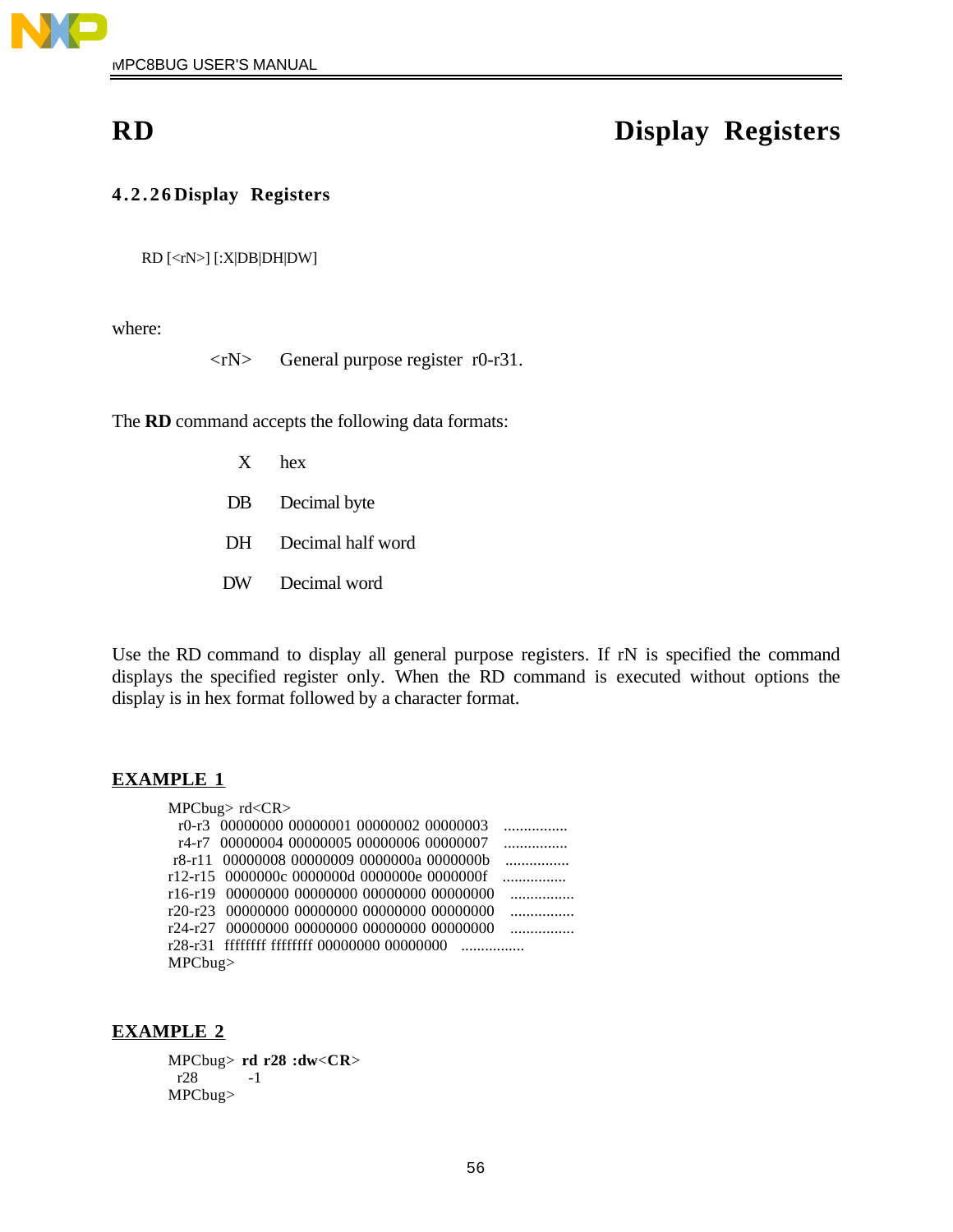

# **RDS Display Special Purpose Registers**

## **4.2.27 Display Special Purpose Register**

RDS [reg\_name] RDS <group> [[.]reg\_name]

where:

| $<$ reg_name $>$          | Special purpose register to be displayed with it's subfield. |
|---------------------------|--------------------------------------------------------------|
| <group_name></group_name> | Name of the user defined register group to be displayed.     |

Use the **RDS** command to display special purpose registers and list user defined special purpose register groups. Optional arguments let you display any core register or user defined register groups.

## **EXAMPLE**

MPCbug> **RDS** <**CR**> MPCbug>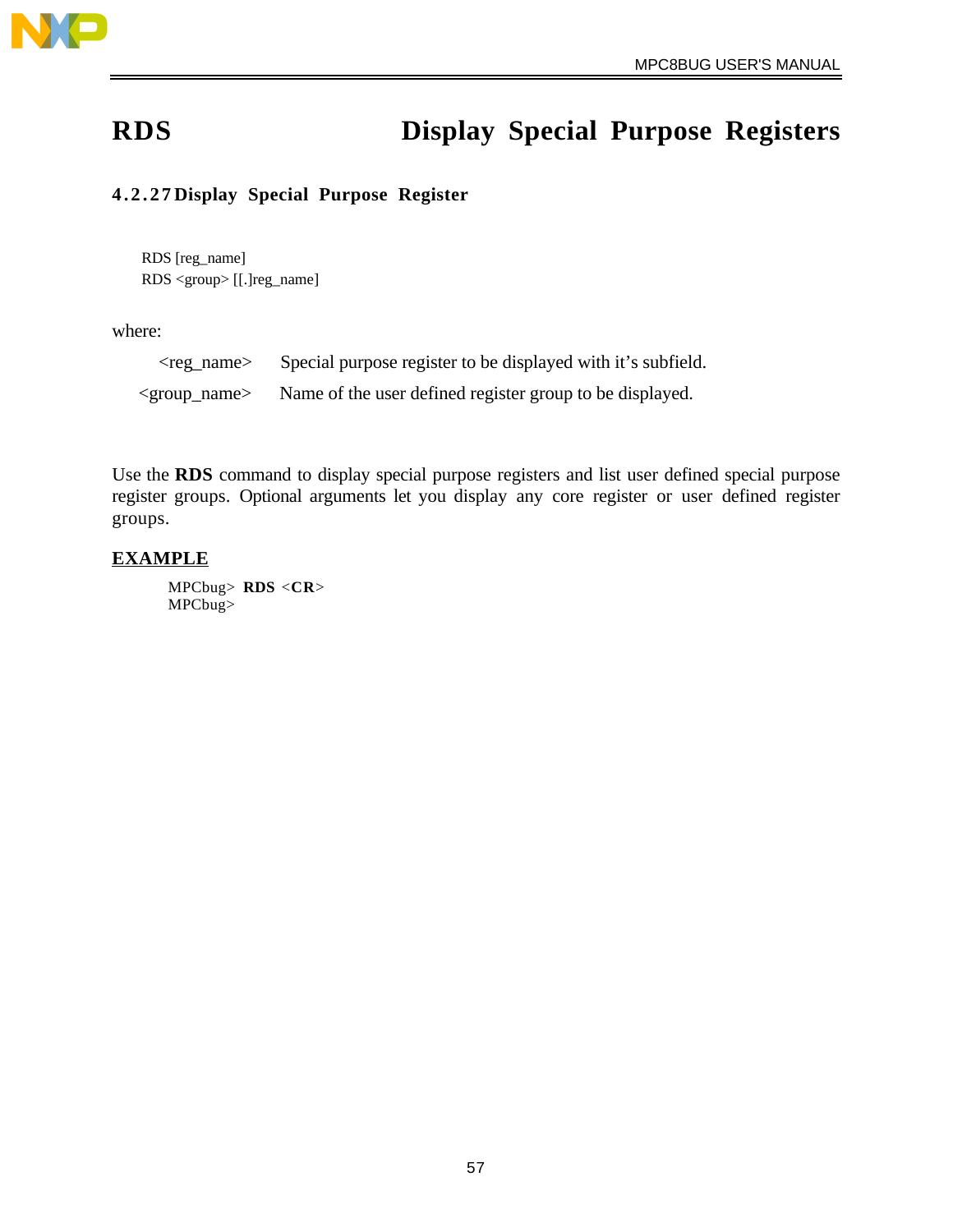

# **RESET Reset Board**

## **4.2.28 Reset Board**

RESET [:H] [:NI] [:50|20]

| $\langle \cdot \cdot H \rangle$ | Perform hard reset instead of soft reset.                                                                                                                                     |
|---------------------------------|-------------------------------------------------------------------------------------------------------------------------------------------------------------------------------|
| $\langle N_S \rangle$           | Do not perform any initializations after the reset. Note that correct operation<br>is not guaranteed after this operation.                                                    |
| <:50 20>                        | Perform hard reset and initialize the memory controller and UPM for board<br>frequency of 50 MHz/20 MHz. (NOTE: this option may not be available in<br>your current release). |

Use the **RESET** command to reset the ADS. Each time a reset command is activated, it resets the device and execute the sequence of settings described in the Chapter 2.

## **EXAMPLE**

MPCbug> **RESET**<**CR**> MPCbug>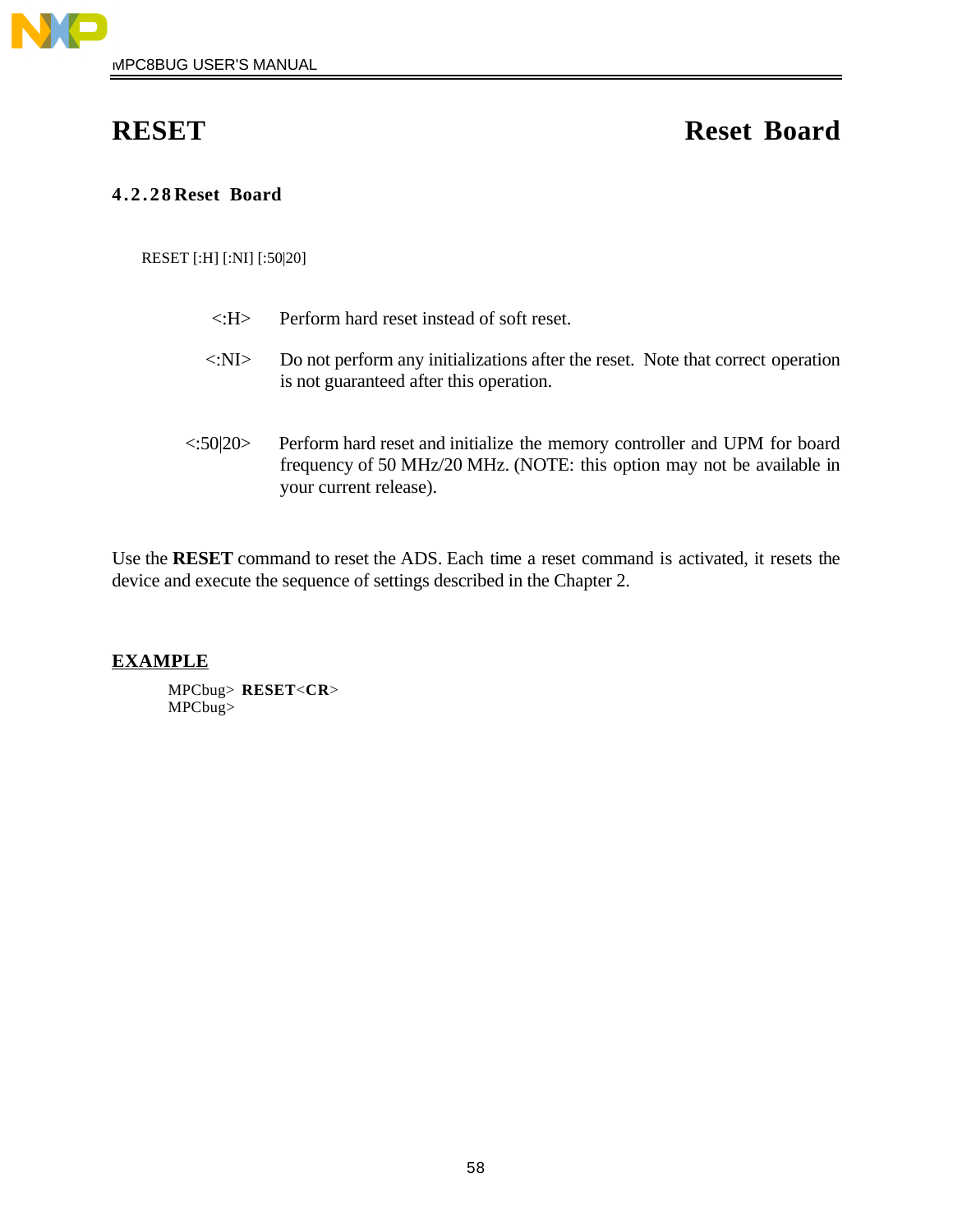

# **RM** Modify Register

## **4.2.29 Modify Register**

 $RM$  [<rN> [<data>]]

where:

 $\langle rN \rangle$  General purpose register r0-r31.

<data> Data to be written to the register defined by rN.

Use the **RM** command to display and change the contents of general purpose registers. When  $\langle rN \rangle$  and  $\langle \langle \langle \rangle \rangle$  values are specified, the general purpose register is loaded with that value. If no data is specified, interactive register modification mode is initiated.

When in interactive mode, if an optional register is specified, the interactive mode starts from that register, otherwise it starts from r0. The **RM** command reads and displays the contents of a general purpose register and prompts the user with a question mark (?). The user may enter new data for the displayed register, followed by <**CR**>, or simply enter <**CR**>. Entering a <**CR**> without a new value leaves the register contents unaltered, it is closed and the next general purpose register is opened. A period (**.**) followed by a <**CR**> terminates **RM** command.

This command accepts the same control characters as the **MM** command.

### **EXAMPLES**

MPCbug> **rm r4**<**CR**> r4=0x00000000 ? **1**<**CR**> r5=0x00000000 ? **2**<**CR**> r6=0x00000000 ? **3**<**CR**> r7=0x00000810 ? **4**<**CR**> r8=0x00000000 ? **5**<**CR**> r9=0x00000850 ? **.**<**CR**> MPCbug>

MPCbug> **rm r10 6**<**CR**> MPCbug>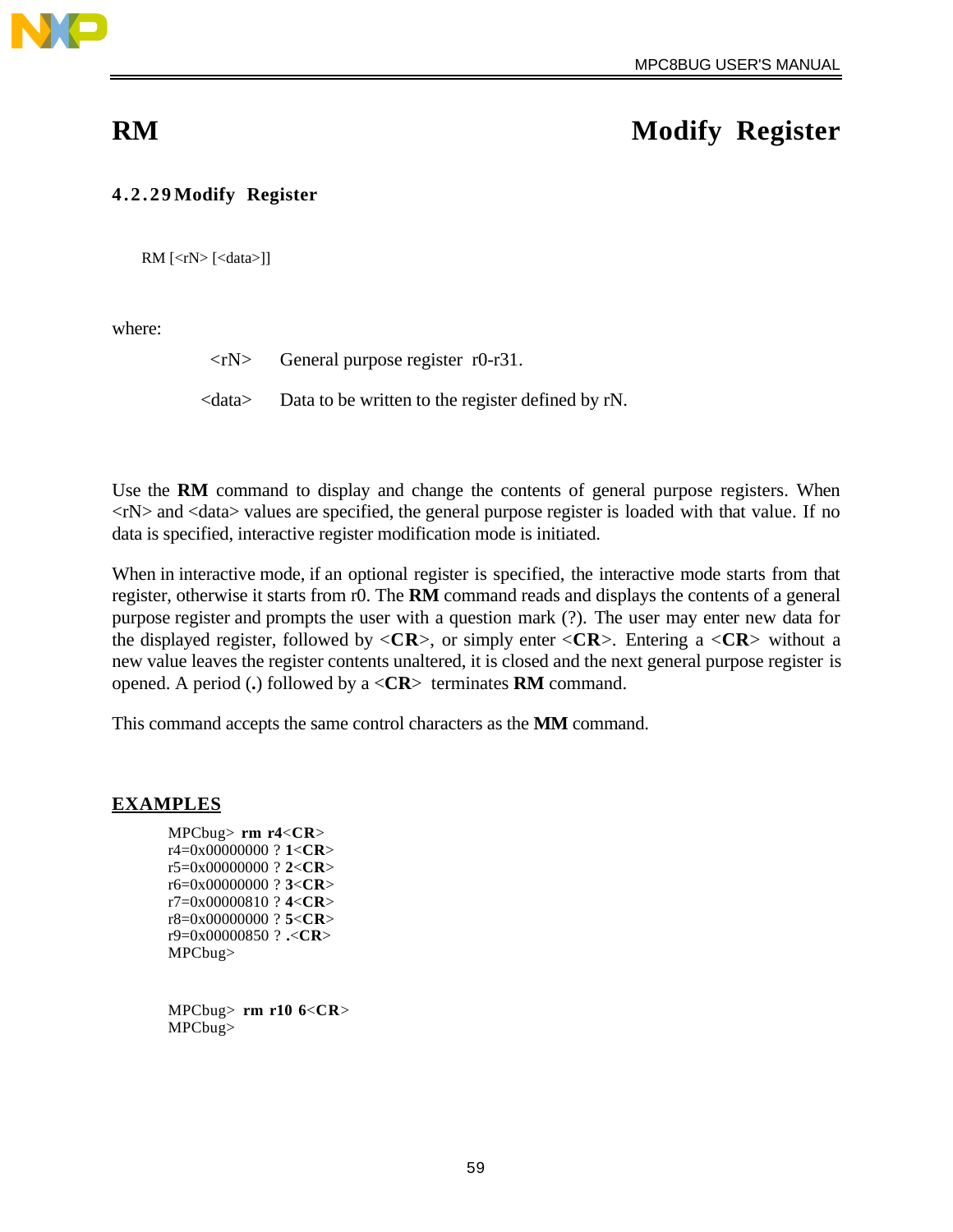

# **RMS** Modify Special Purpose Register

## **4.2.30 Modify Special Purpose Register**

RMS [[<reg\_name>] [[.]<subfield>] [<data>]] RMS <group> [[.][<reg\_name>][[.]<subfield>]] [<data>]]

where:

| <reg name=""></reg>          | The name of the special purpose register.                           |  |  |
|------------------------------|---------------------------------------------------------------------|--|--|
| $\langle$ subfield $\rangle$ | The name of a subfield within a special purpose register.           |  |  |
| <data></data>                | Data to be written to the special purpose register or its subfield. |  |  |
| $<$ group $>$                | The name of the group of defined special purpose registers.         |  |  |

Use the **RMS** command to display and change the contents of special purpose registers. When a special purpose register and data value are specified, the special purpose register is loaded with that value. If no data is specified, interactive register modification mode is initiated.

When in interactive mode, if an optional register is specified, the interactive mode starts from that register, otherwise it starts from the instruction pointer (IP). The **RMS** command reads and displays the contents of a special purpose register and prompts the user with a question mark (?). The user may enter new data for the displayed register, followed by  $\langle CR \rangle$ , or simply enter <**CR**>. Entering a <**CR**> without a new value leaves the register contents unaltered, it is closed and the next general special purpose is opened. A period (**.**) followed by a <**CR**> terminates **RMS** command.

This command accepts the same control characters as the **MM** command.

If a <group> parameter is specified, **RMS** displays and changes the contents of user group defined special purpose registers. Then the command functions in the same way as described in the above paragraphs for core special purpose registers.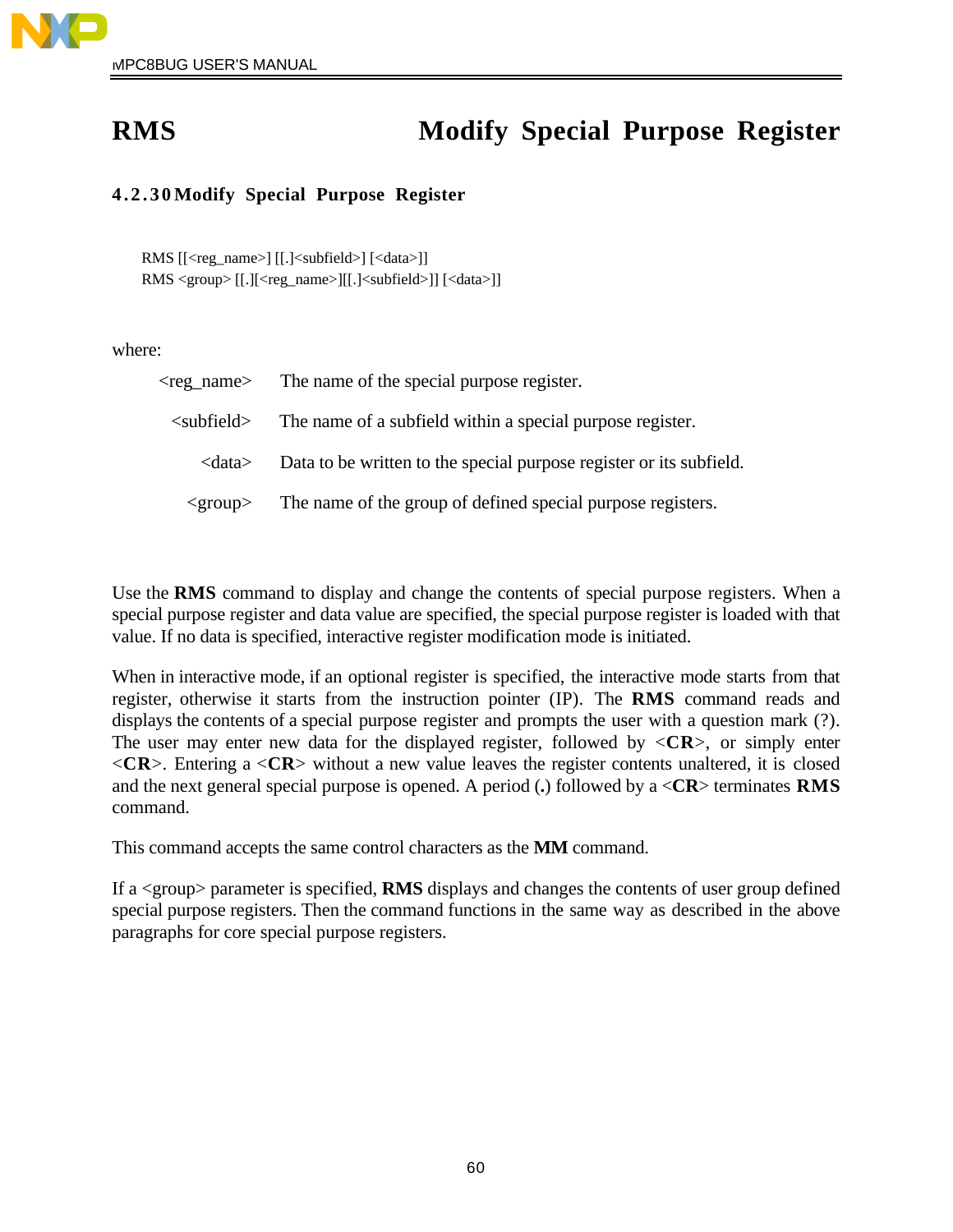

# **SDEF Assign/Remove Symbols**

## **4.2.31 Assign/Remove Symbols**

SDEF <name><addr> SDEF [<pattern>] :RM

where:

| $\langle$ name $\rangle$      | Symbol name can only contain alphanumeric characters.                                |
|-------------------------------|--------------------------------------------------------------------------------------|
| $\langle \text{addr} \rangle$ | Symbol address, the value which substitutes symbol name upon address<br>calculation. |
| <pattern></pattern>           | Can contain alphanumeric and wildcard characters.                                    |

Use the **SDEF** command to assign or remove symbols to or from the symbol table. In order to assign a symbol to the symbol table, <name> and <addr> parameters must be specified. Use the **SDEF** command and :RM keyword to remove a particular symbol from the symbol table.

**EXAMPLE 1** Display the symbol table of the program simple.xcoff (LOAD example)

MPCbug> **sym**<**CR**>

 name address .\_\_start = 0x00000000  $_$  \_\_start = 0x00001018  $_4$ adata = 0x00001000 TOC = 0x00001020  $\_a data_1 = 0x00001020$  $errno_1 = 0x00001024$  $p_{\text{xarge}} = 0x0000102c$  p\_xargv = 0x00001030 p\_xrcfg = 0x00001034  $p_{\text{XTC}} = 0x00001038$  syscall.c = 0x00001010  $errno = 0x00001010$ environ =  $0x00001014$  .main = 0x00000078 .exit = 0x0000007c .exit = 0x0000007c exit = 0x00001028

MPCbug>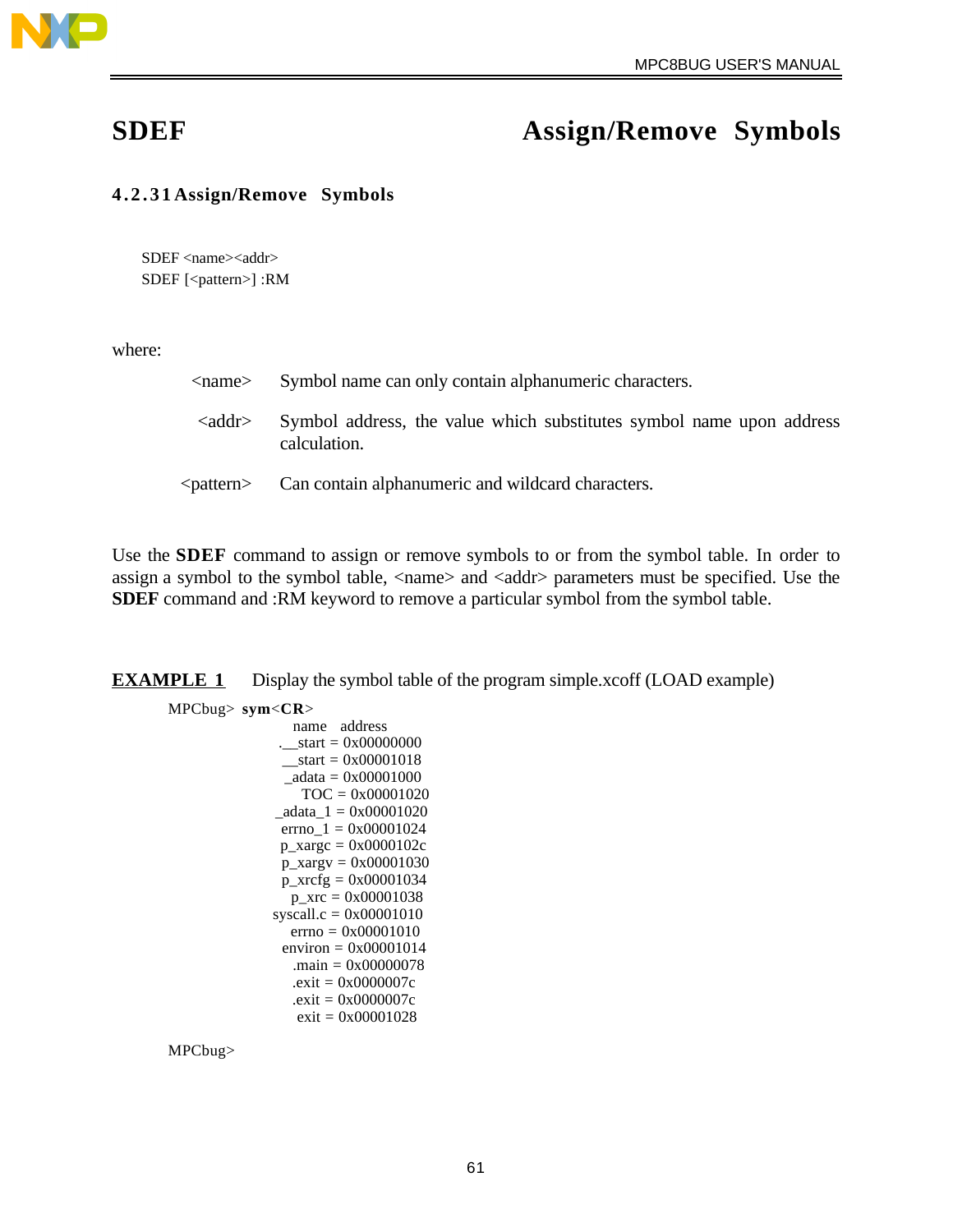

# **SDEF Attach/Detach Symbols**

### **EXAMPLE 2** Assign a new symbol to the symbol table

MPCbug> **sdef my\_exxit .exit+10**<**CR**> symbol my\_exxit = 0x0000008c added to symbol table MPCbug>

**EXAMPLE 3** Remove all other "exit" symbols from symbol table and display the symbol table.

MPCbug> **sdef \*exit\* :rm**<**CR**>

 name address  $.$ exit = 0x0000007 $c$  removed from symbol table  $.$ exit = 0x0000007 $c$  removed from symbol table  $exit = 0x00001028$  removed from symbol table

### MPCbug> **sym**<**CR**>

 name address .\_\_start = 0x00000000  $_$ <u>start</u> = 0x00001018  $\_a data = 0x00001000$  TOC = 0x00001020  $\_a data_1 = 0x00001020$ errno $_1 = 0x00001024$  p\_xargc = 0x0000102c p\_xargv = 0x00001030 p\_xrcfg = 0x00001034  $p_{xrc} = 0x00001038$  syscall.c = 0x00001010 errno = 0x00001010 environ =  $0x00001014$  .main = 0x00000078 my\_exxit = 0x0000008c

MPCbug>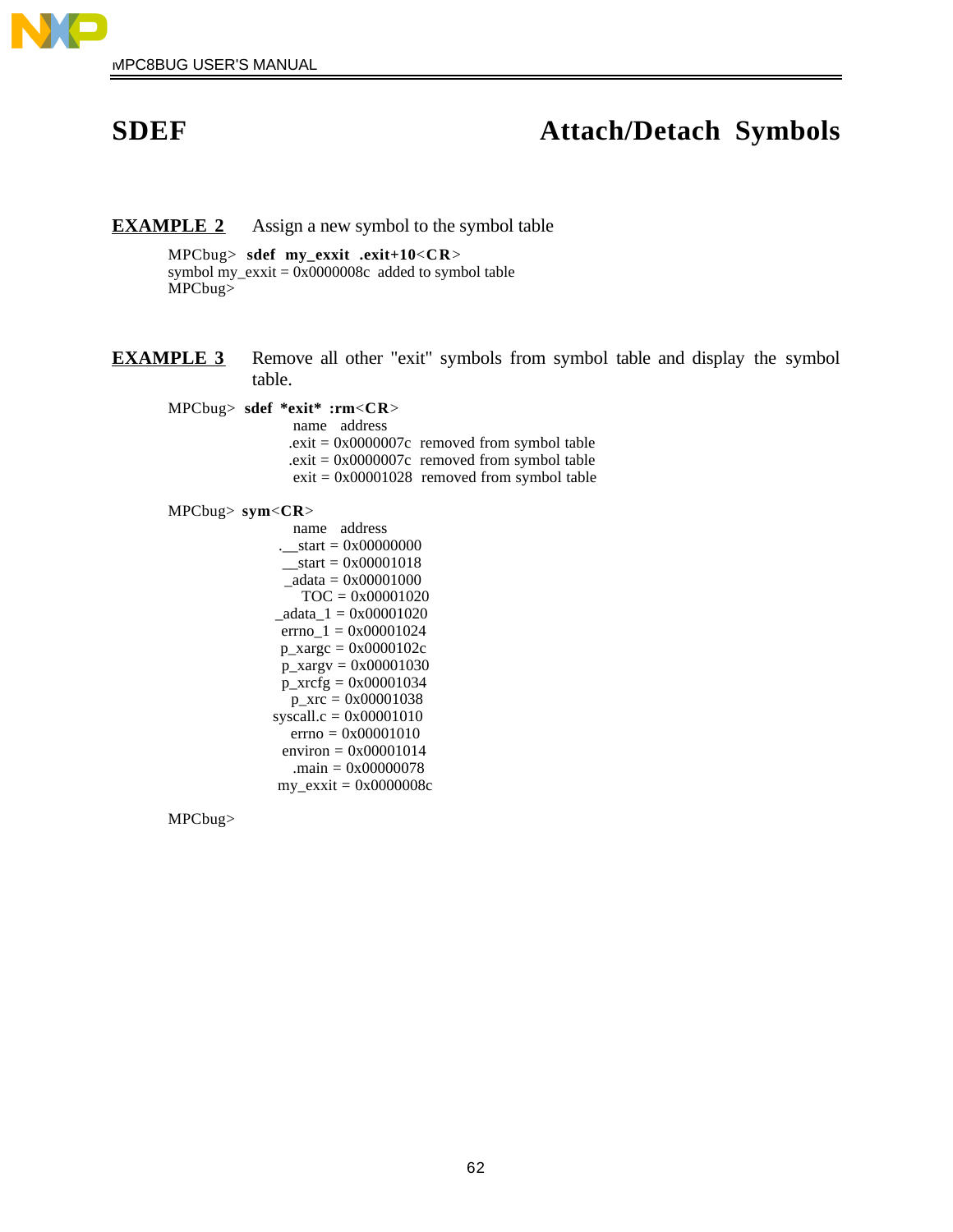

# **STDIN Standard Input From a File STDOUT Standard Output to a File STDERR Standard Error Output to a File**

**4.2.32 Redirect Standard I/O**

STDIN <filename> STDOUT <filename> STDERR <filename>

where:

<filename> The name of the file the standard I/O be read from or written to.

These three commands redirect a program's standard I/O to or from a file. The default standard I/O is the host computer keyboard and screen.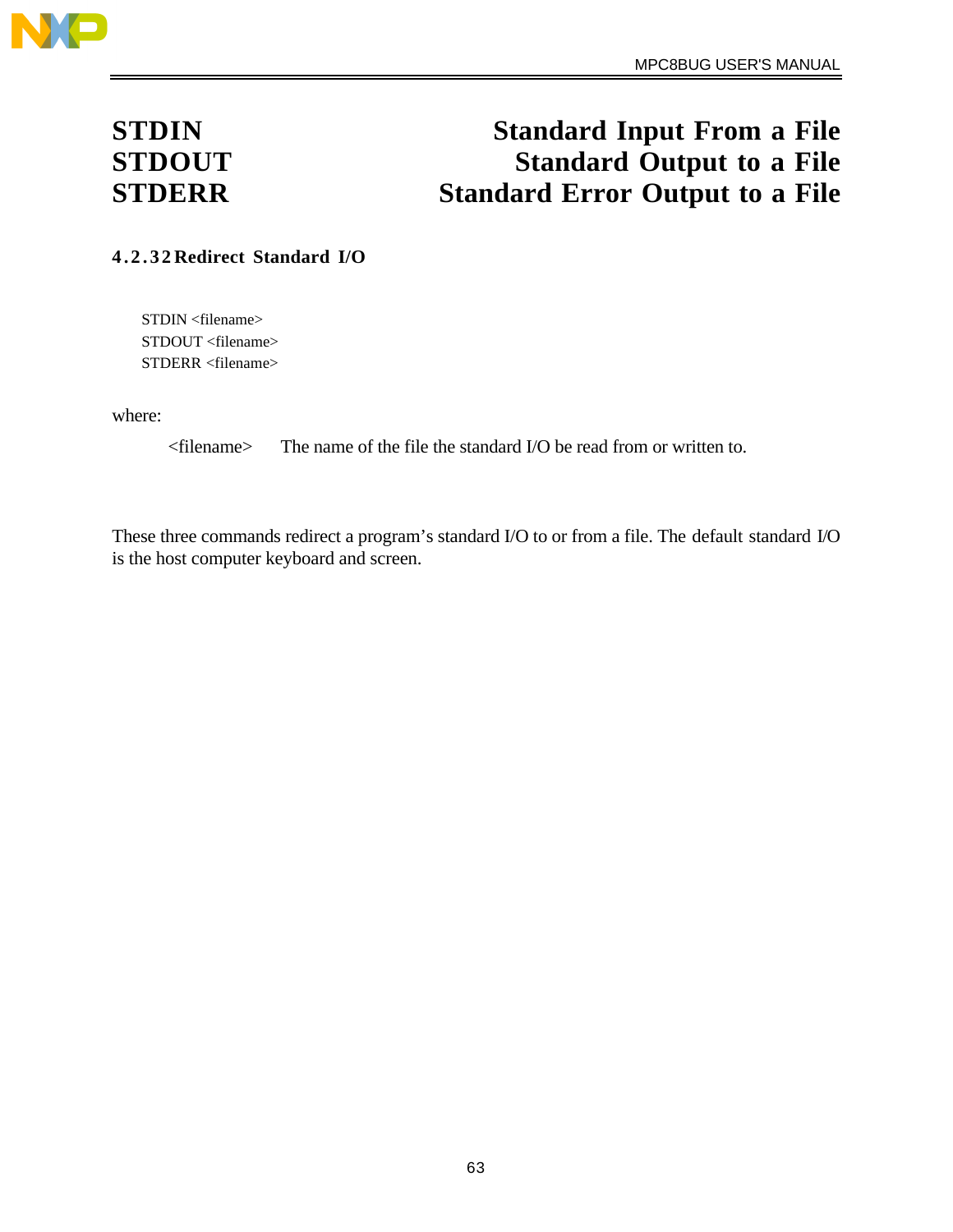

# **SYM Print Symbols**

## **4.2.33 Print Symbols**

SYM [<pattern>]

where:

<pattern> Can contain alphanumeric and wildcard characters.

Use the **SYM** command to display the attached symbol table, search the attached symbol table for a particular symbol pattern and search the attached symbol table for a set of symbols from symbol table.

**EXAMPLE** Symbol table of the program simple.xcoff (LOAD example)

### MPCbug> **sym**<**CR**>

 name address .\_\_start = 0x00000000  $_$  \_\_ start = 0x00001018  $\_a data = 0x00001000$  $TOC = 0x00001020$  $\_a data_1 = 0x00001020$  errno\_1 = 0x00001024  $p_{\text{xarge}} = 0x0000102c$  p\_xargv = 0x00001030  $p_{\text{arcfg}} = 0x00001034$  $p_{xrc} = 0x00001038$ syscall.c =  $0x00001010$ errno =  $0x00001010$ environ =  $0x00001014$  .main = 0x00000078  $.$ exit = 0x0000007 $c$  $exit = 0x0000007c$  $exit = 0x00001028$ 

MPCbug>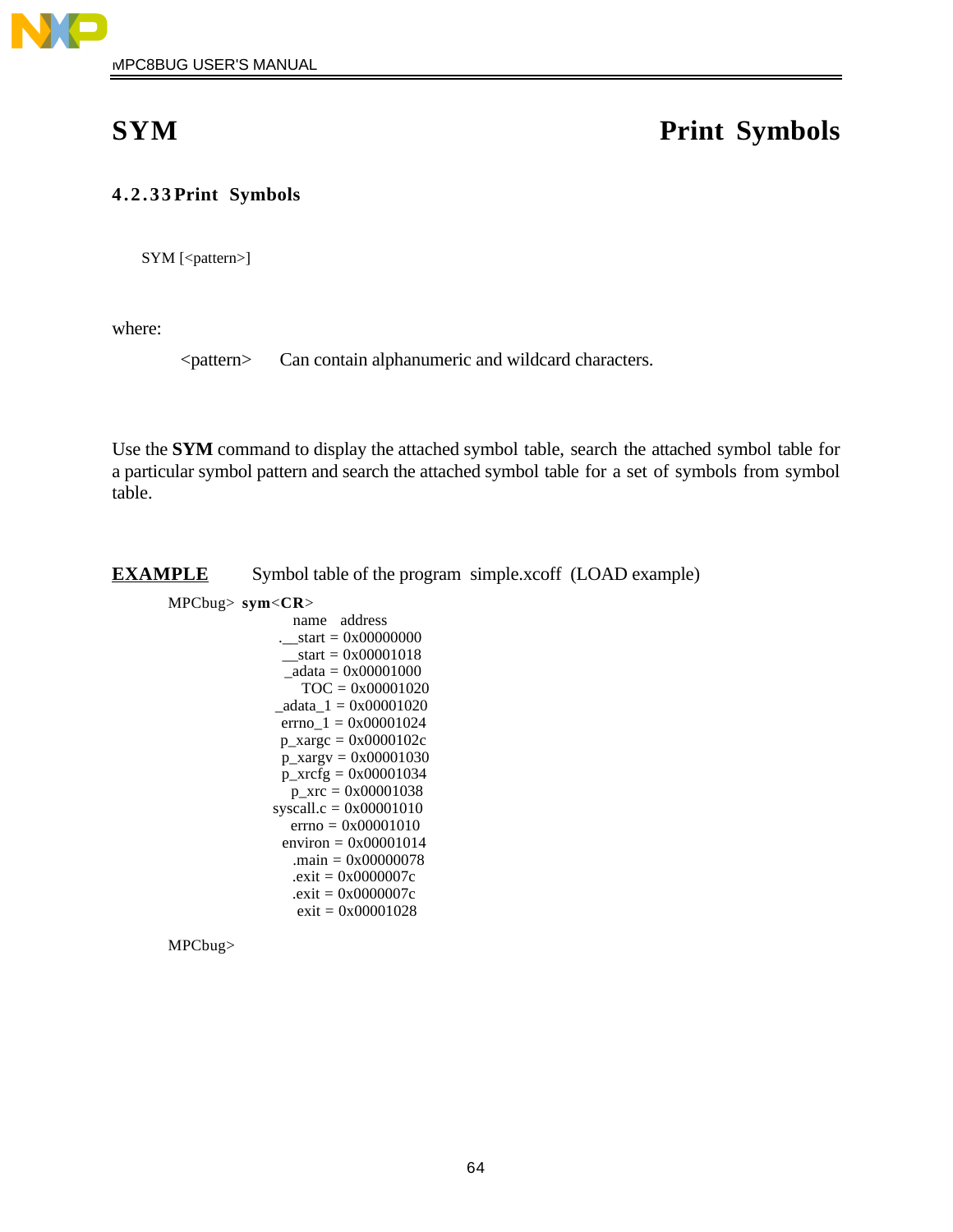

**T** Trace

## **4.2.34 Trace**

 $T$  [<num>] [<addr>] [:Q]

where:

<num> Specifies the number of instructions to be traced.

<addr> Starting address for the trace command

Use the **T** command to execute one instruction at a time and display the next instruction to be executed. **T** starts tracing at the address in the target IP or from the given address field  $\langle \text{addr} \rangle$  if FROM keyword is specified. The optional  $\langle$ num $\rangle$  parameter specifies the number of instructions to be traced before returning control to MPCbug. The  $\langle$ num $\rangle$  parameter default is 1. As each instruction is traced, the next instruction is disassembled and displayed.

When tracing, breakpoints are monitored (but not inserted) for all trace commands. In all cases, if a breakpoint with 0 count is encountered, control is returned to MPCbug.

**TRACE** is implemented with the trace bit SE in MSR. Do not modify trace bit SE while using the trace commands. Code in ROM or FLASH can be traced, because the trace functions are implemented using the hardware trace bits in the MPC860 device. During trace mode, breakpoints are monitored and their counts decremented when the corresponding instruction with breakpoint is traced.

The **TRACE** command can include the optional :Q quiet mode indicator, which directs MPCbug to execute the trace command without displaying the on the debugger screen the executed instructions.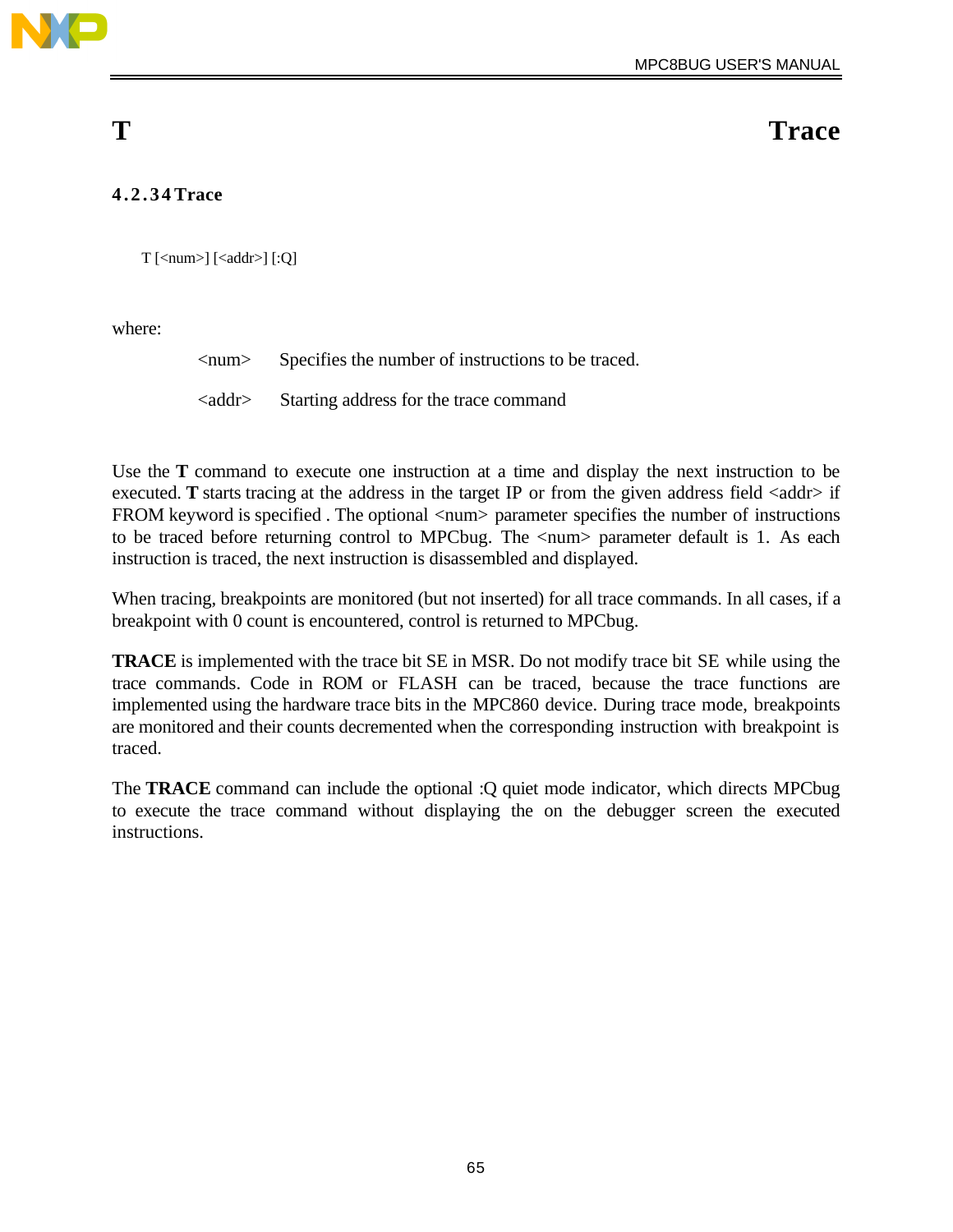

## **T** Trace

| <b>EXAMPLE 1</b> | Tracing on the first 10 instructions of program simple.xcoff (LOAD example) |  |  |
|------------------|-----------------------------------------------------------------------------|--|--|
|                  |                                                                             |  |  |

| MPCbug> md $0 \text{ 3f}$ :i <cr></cr> |                                        |
|----------------------------------------|----------------------------------------|
| . start:                               | 82420000 lwz $r18, 0x0(r2)$            |
| $f_{\text{start}+0x4}$ :               | 80f20008 lwz<br>r7, 0x8(r18)           |
| $f_{\text{start}+0x8}$ :               | 39000000 addi<br>r8,r0,0x0             |
| $: start+0xc:$                         | 91070000 stw<br>r8, 0x0(r7)            |
| $\text{10}:$ start+0x10:               | 81320000 lwz<br>r9.0x0(r18)            |
| $\text{13}$ .                          | 90690000 stw<br>r3.0x0(r9)             |
| $.$ start+0x18:                        | 81320004 lwz<br>r9.0x4(r18)            |
| $: start+0x1c:$                        | 90890000 stw<br>r4, 0x0(r9)            |
| $: start+0x20:$                        | 80e20004 lwz<br>r7, 0x4(r2)            |
| $: start+0x24$ :                       | 91070000 stw<br>r8, 0x0(r7)            |
| $: start+0x28:$                        | 48000051 bl<br>.main                   |
| $: start+0x2c$                         | 4ffffb82 cror<br>31, 31, 31            |
| $: start+0x30:$                        | 80f20008 lwz<br>r7, 0x8(r18)           |
| $: start+0x34$ :                       | 80e70000 lwz<br>r7, 0x0(r7)            |
| $: start+0x38$ :                       | 2c070000 cmpi<br>0, r7, 0x0            |
| . $start+0x3c$ :                       | 4182000c bc<br>$0xc, 2,$ start+ $0x48$ |
| $MPC$ bug>                             |                                        |

| <b>EXAMPLE 2</b> | Trace 12 instructions |
|------------------|-----------------------|
|------------------|-----------------------|

| MPCbug> $t \& 12 < CR$ >    |            |               |              |
|-----------------------------|------------|---------------|--------------|
| $: start+0x4$               | 0x00000004 | 80f20008 lwz  | r7, 0x8(r18) |
| $: start+0x8$               | 0x00000008 | 39000000 addi | r8.r0.0x0    |
| $: start+0xc$               | 0x0000000c | 91070000 stw  | r8, 0x0(r7)  |
| $\frac{\text{start}+0x}{0}$ | 0x00000010 | 81320000 lwz  | r9, 0x0(r18) |
| $: start+0x14$              | 0x00000014 | 90690000 stw  | r3, 0x0(r9)  |
| $: start+0x18$              | 0x00000018 | 81320004 lwz  | r9, 0x4(r18) |
| $.$ _start+0x1c             | 0x0000001c | 90890000 stw  | r4, 0x0(r9)  |
| $20$ .                      | 0x00000020 | 80e20004 lwz  | r7, 0x4(r2)  |
| $: start+0x24$              | 0x00000024 | 91070000 stw  | r8, 0x0(r7)  |
| $28$ .                      | 0x00000028 | 48000051 bl   | .main        |
| .main                       | 0x00000078 | 48000000 b    | .main        |
| .main                       | 0x00000078 | 48000000 b    | .main        |
| MPCbug                      |            |               |              |

## **EXAMPLE 3** Trace 11 instructions in quite mode

MPCbug> **t &11 :q**<**CR**> MPCbug> **t**<**CR**> .main 0x00000078 48000000 b .main MPCbug>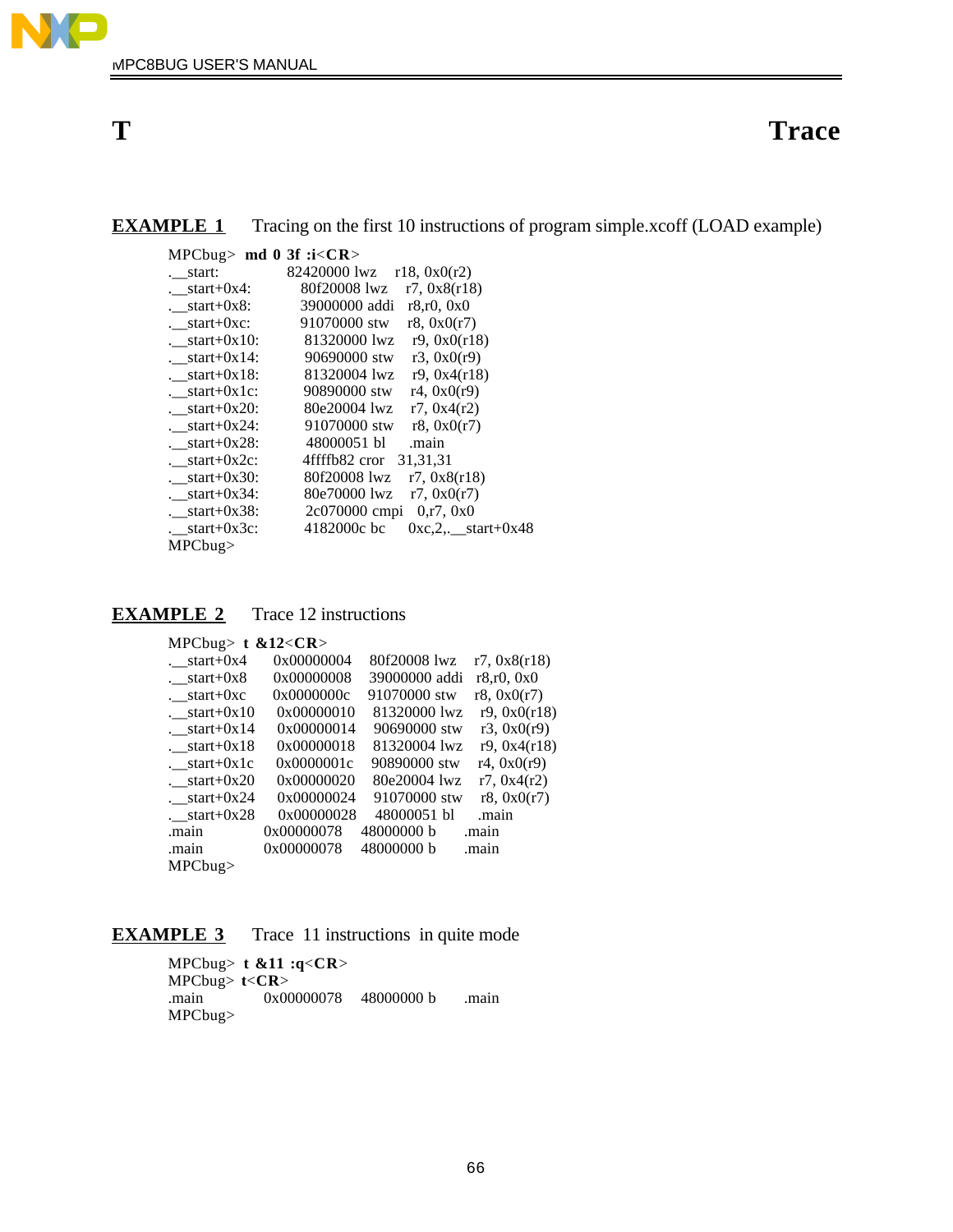

# **TC** Trace on Change of Control Flow

## **4.2.35 Trace on Change of Control Flow**

TC [<num>] [FROM <addr>] :Q

where:

<num> Specifies the number of instructions to be traced.

<addr> Starting address of the TC single step command.

Use the **TC** command to trace on detection of an instruction that causes a change of control flow, such as B, BC, BCCTR, etc. and display the target next command to be executed. Execution is in real time until a change of flow instruction is encountered. The <num> parameter specifies the number of change of flow instructions to be traced before returning control to MPCbug. The  $\langle$ num $\rangle$  parameter default is 1. **TC** starts tracing at the address in the target IP or from a given <addr> parameter if the FROM keyword is specified . As each instruction is traced, a next instruction is disassembled and its display printout generated.

During tracing, breakpoints are monitored (but not inserted) for all trace commands. In all cases, if a breakpoint with 0 count is encountered, control is returned to MPCbug. Note that the **TC** command recognizes a breakpoint only if it is at a change of flow instruction.

**TC** implemented with the trace bit BE in MSR register. Do not modify trace bit BE while using the trace commands. Code in ROM or FLASH can be traced, because the trace functions are implemented using the hardware trace bits in the MPC860 device. During trace mode, breakpoints are monitored and their counts decremented when the corresponding instruction with breakpoint is traced.

The **TC** command can include the optional :Q quiet mode indicator, which directs MPCbug to execute the **TC** command without displaying the executed instructions on the debugger screen.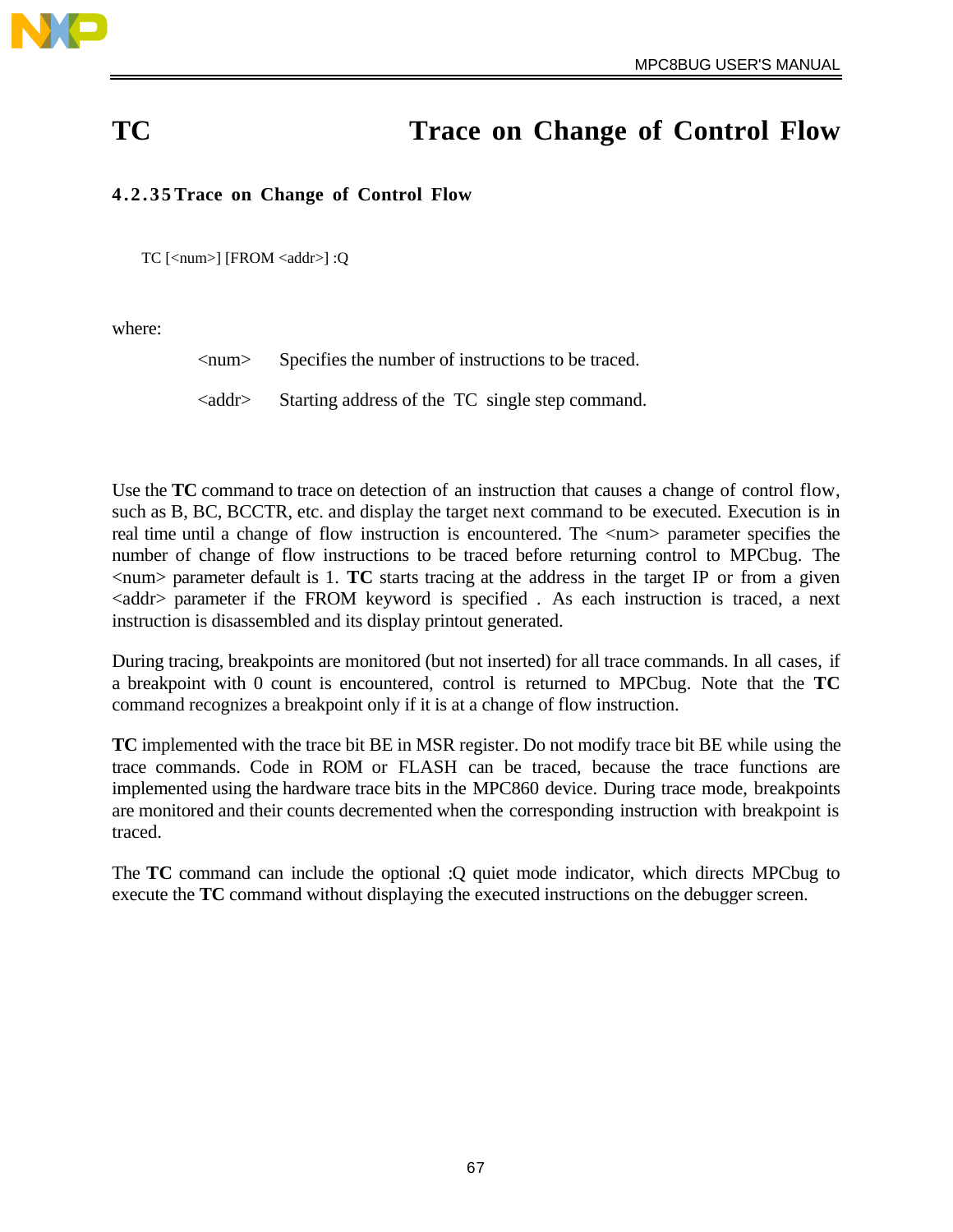

# **TC Single Step**

## **EXAMPLE** TC on the of program simple.xcoff (T example)

MPCbug> **tc**<**CR**> .main 0x00000078 48000000 b .main MPCbug>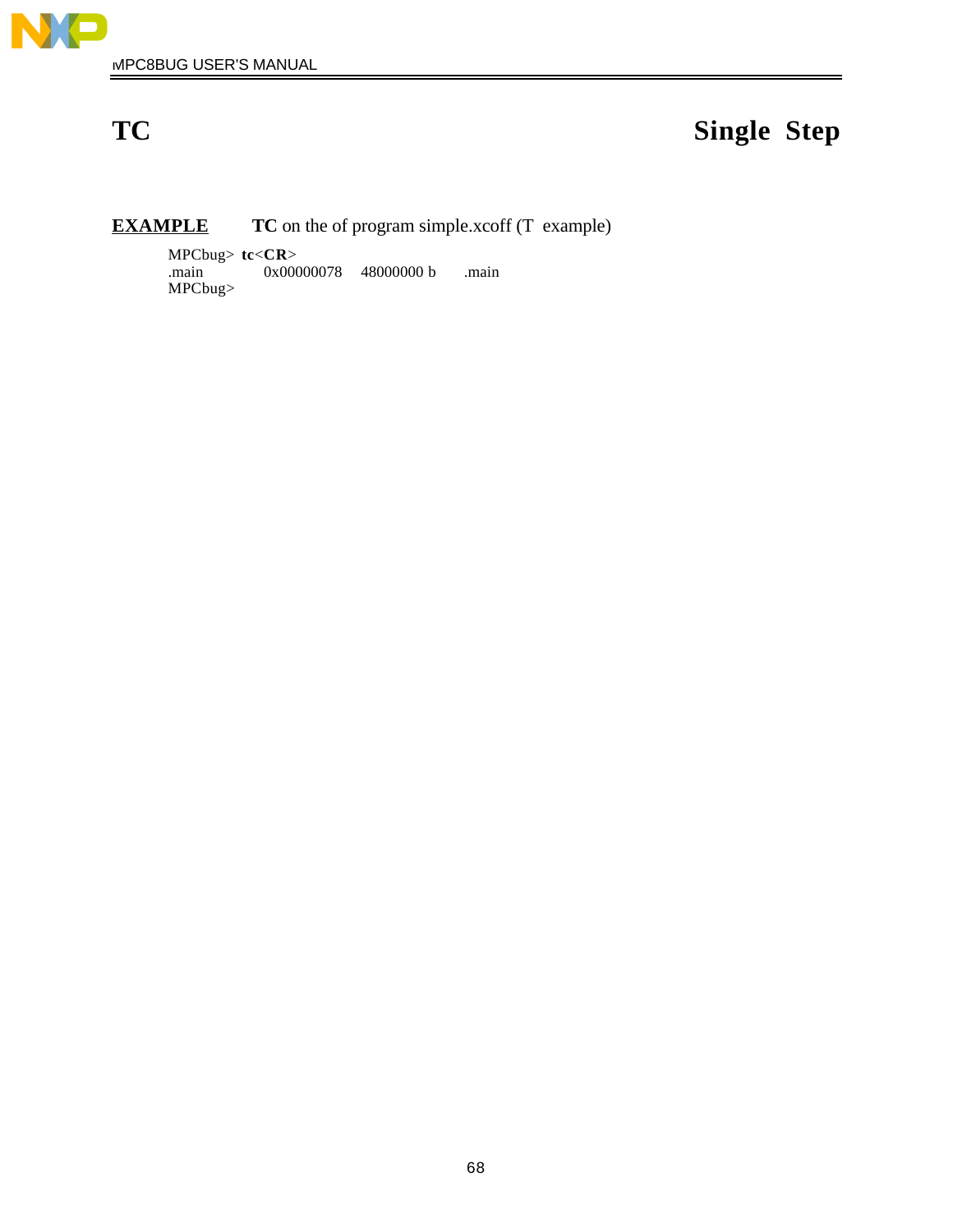

# UPM DISPLAY/MODIFY UPM SETUP

## **4.2.36 Display/Modify UPM Setup**

UPM [:B] [entry\_number1 [entry\_number2]] and UPM [:B] entry\_number, value1 [value2 ...]

where:

| $\langle$ :B $>$        | Specifies the UPM, either A or B.                                                               |  |
|-------------------------|-------------------------------------------------------------------------------------------------|--|
| $\leq$ entry number $>$ | Specifies the UPM entry number. If two entry numbers are specified, that<br>range is displayed. |  |

<value1 etc.> Specifies the values that the UPM should be written with, beginning with the specified entry number.

# **EXAMPLE 1 Display UPM B Contents**

MPCbug> **UPM B** <**CR**>

## **EXAMPLE 2 Display UPM B Entry 3** MPCbug> **UPM B 3** <**CR**>

 **EXAMPLE 3 Display UPM B Entry-Range 3 to 5** MPCbug> **UPM B 3 5** <**CR**>

## **EXAMPLE 4 Modify UPM B Starting with Entry 3** MPCbug> **UPM B 3,** 00ffec00 37ffec47 ffffffff ffffffff <**CR**>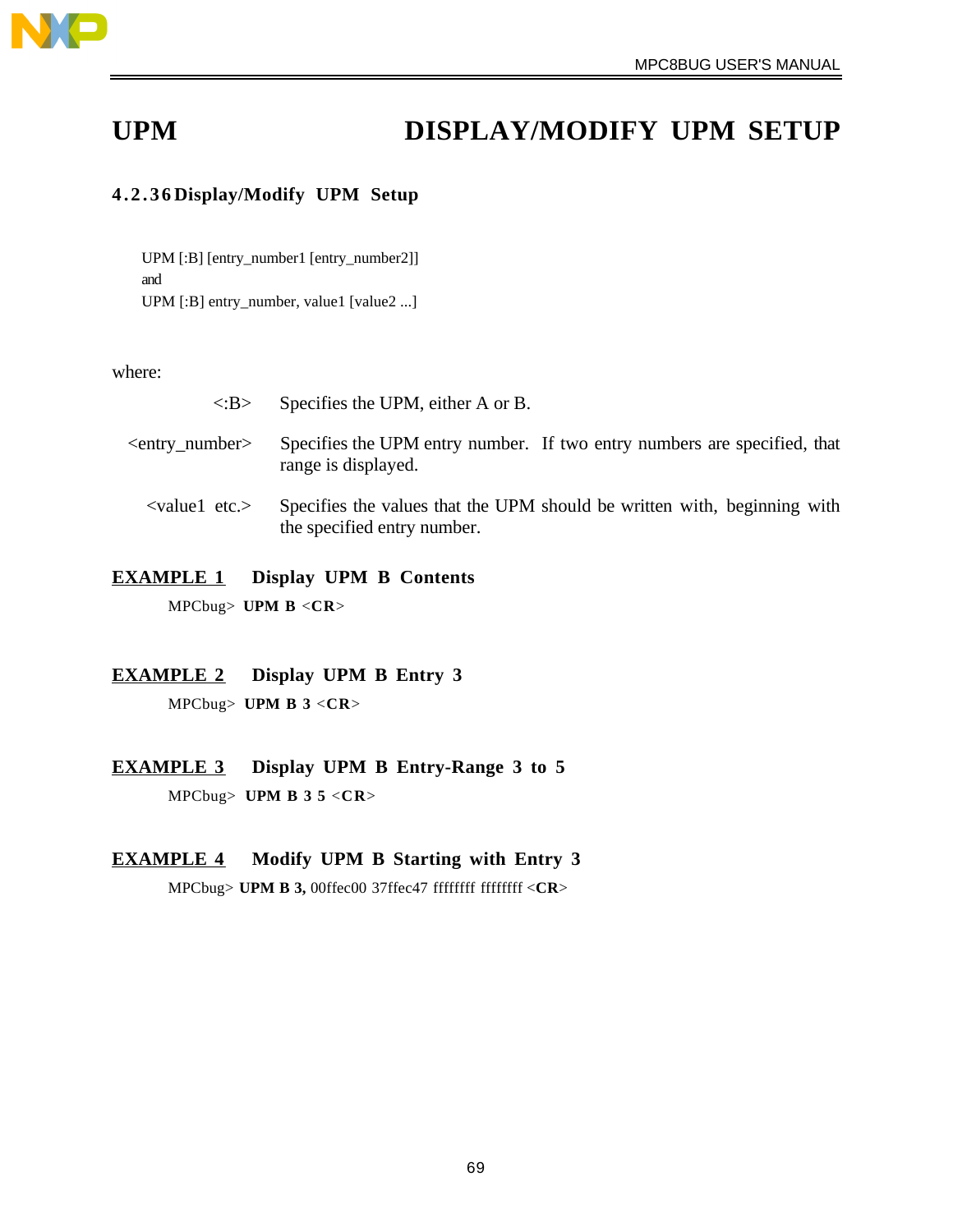

# **VE DISPLAY VERSION NUMBER**

**4.2.37 Display Debugger Version Number**

 **EXAMPLE Display Debugger Version Number** MPCbug> **VE** <**CR**>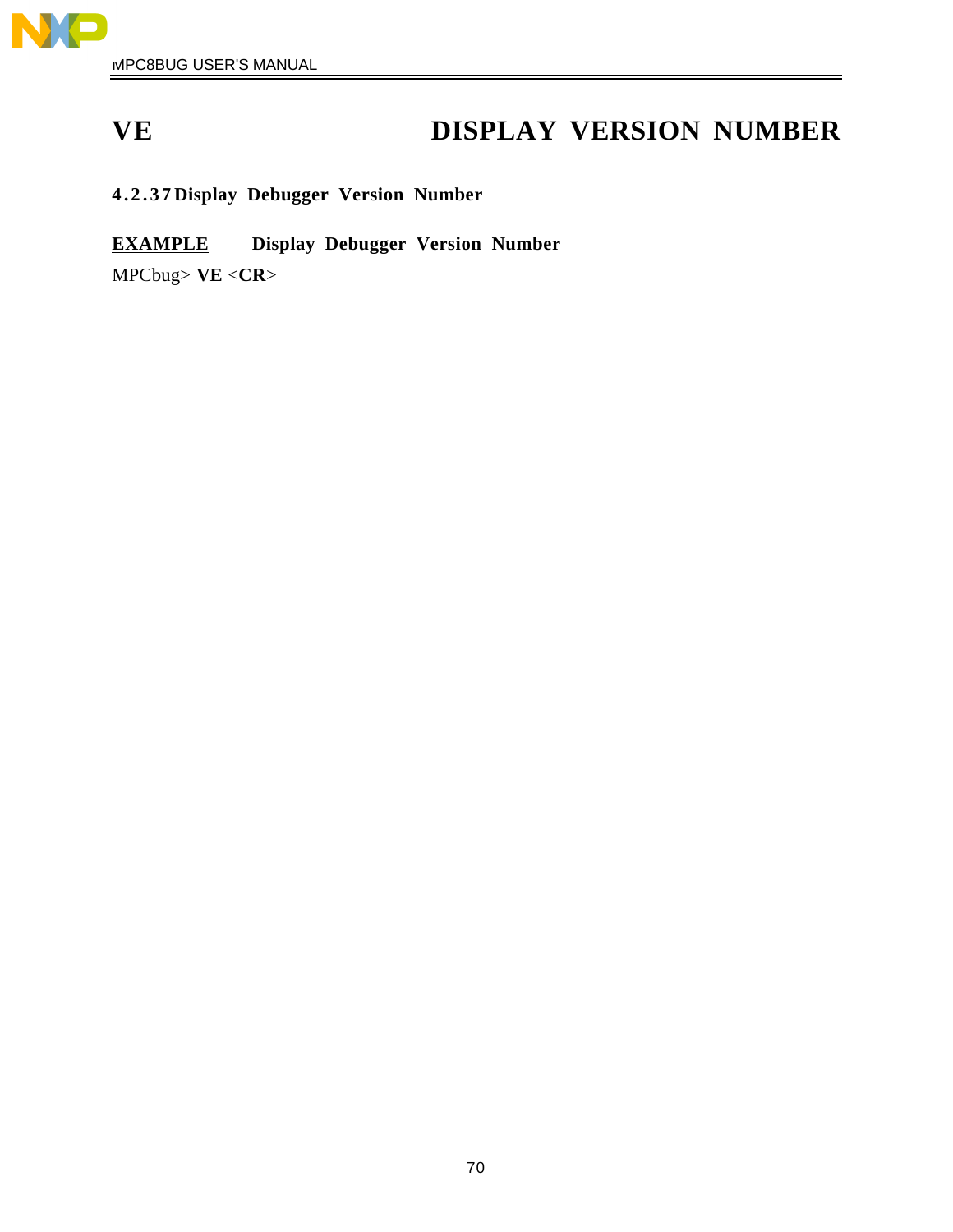

# **CHAPTER 5 DEBUGGING AN EXCEPTION HANDLER**

## **5.1 DEBUGGING EXCEPTIONS**

To cause a user written software exception handler routine to gain control when an exception occurs, the matching DER (Debug Enable Register) bit must be cleared. For example, to reach the decrementer exception handler enter: rms der decie 0

It is not allowed to set breakpoints or to single-step inside an exception handler's epilog or prologue. (I.E. before srr0,srr1 are saved or after they are restored.) Before setting a breakpoint in an exception handler, the BRKNOMSK in the LCTRL2 register must be set, otherwise the breakpoint will have no effect (i.e. do: rms lctrl2 brknomsk 1 ; br ... ).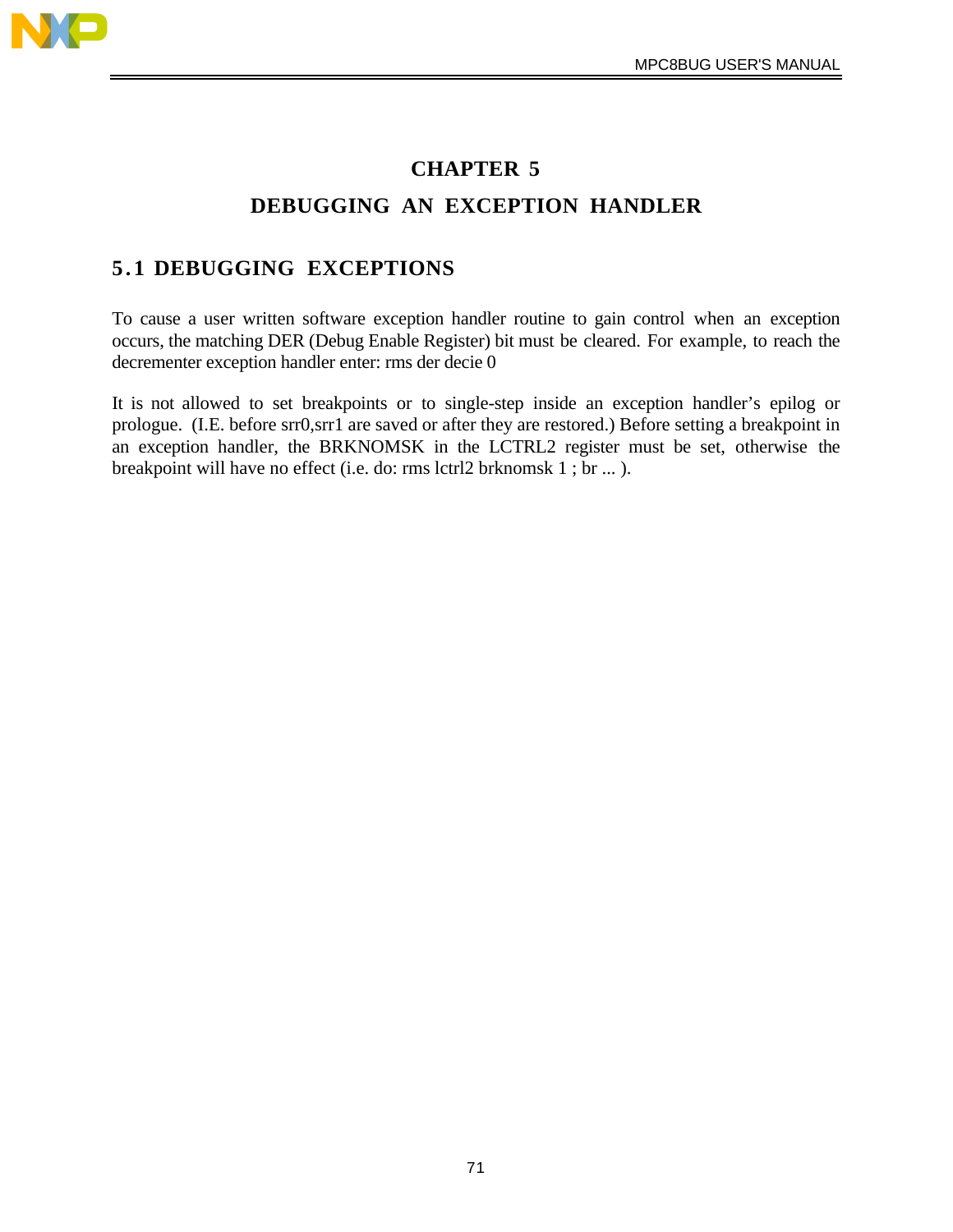

# **CHAPTER 6 DIAGNOSTIC MODE**

## **6.1 DIAG COMMAND**

The diagnostic mode tests are called via a command line driven diagnostic monitor.

## DIAG

At the debugger prompt, the DIAG command switches the debugger to diagnostic mode. The prompt should now read MPCdiag%>.

The following menu is displayed upon entry to diag mode:

-------------------------------------------------- Diagnostic Mode Commands

--------------------------------------------------

- ST Self test. Runs tests T1-T5
- T1 ADI host board communications test
- T2 Chip reset and initialization test
- T3 RAM march test [0x00000000-0x003fffff]
- T4 RAM walk bit test [0x00000000-0x003fffff]
- T5 Flash memory march test [0x02800000-0x029fffff]
- T6 UART port test
- T7 Ethernet port test

Other tests and commands

- EXIT exit diagnostic mode
- HELP diagnostic mode help
- DMB diagnostic memory bounds
- HTL host transmit loop
- RL memory read loop
- WL memory write loop

## **6.2 DIAGNOSTIC MODE COMMANDS DESCRIPTION**

## T1

Opens and tests the host - board connection in loopback mode by first writing 0-255 to every byte, and then alternatively writing 0x55, 0xbb 1000 times.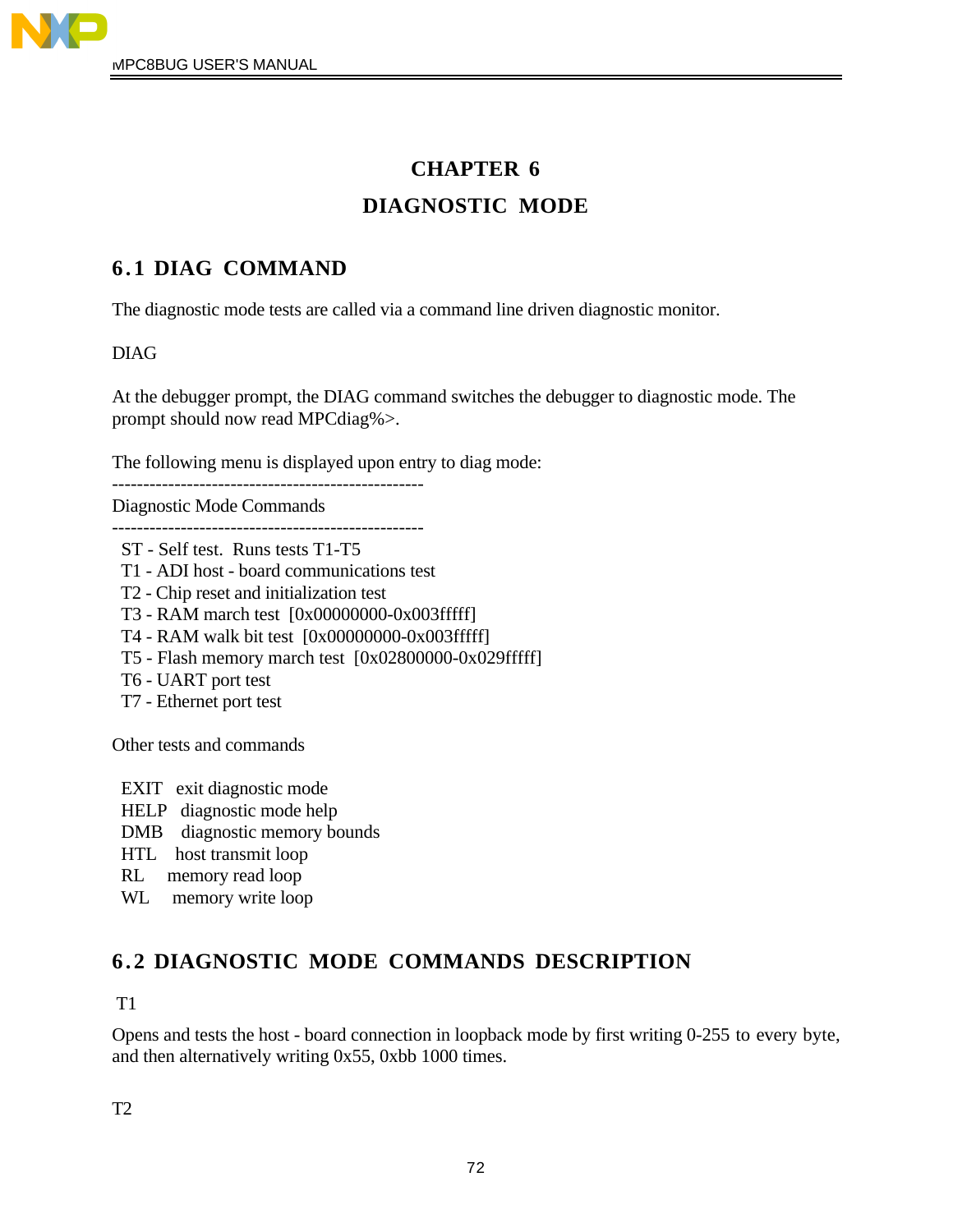

Hard resets the board and does the register initializations.

#### T3

Tests the board's RAM. Performs 3 march tests ( 0x55555555 0xaaaaaaaa and address ) from start to the stop memory address.

### T4

Tests the SRAM. Performs 64 walking bit tests from start to the stop memory address. The first 32 walking bit test performed with 32-bit value with only one bit set, and the other 32 tests performed with the complement of 32-bit value with only one bit set.

#### T5

Tests the Flash memory. Performs 3 march tests ( 0x55555555 0xaaaaaaaa and address ) from start to the stop memory address. Each sector before being erased is saved in SRAM and restored after the test.

#### T6

 Uart port test. Performs a transmit/receive from/to the Uart port. This test requires a loopback connector on the UART port.

#### T7

Ethernet port test. Performs a transmit/receive from/to the Ethernet port. This test requires a loopback connector on the Ethernet port.

DMB <start\_addr> <stop\_addr>

 Diagnostic Memory Bounds. Allows a user to select start and stop address used by the RAM tests. Stop address should be set higher than 0xa00.

#### HPT [tty\_device]

 Host Peripheral Test. The serial device parameter [sdev] is optional, the default is the serial device the debugger set to. This test opens the serial device, and checks the transmit/receive of the whole characters set through the port. This tests demands a loopback connector between TxD and RxD pins of the serial port.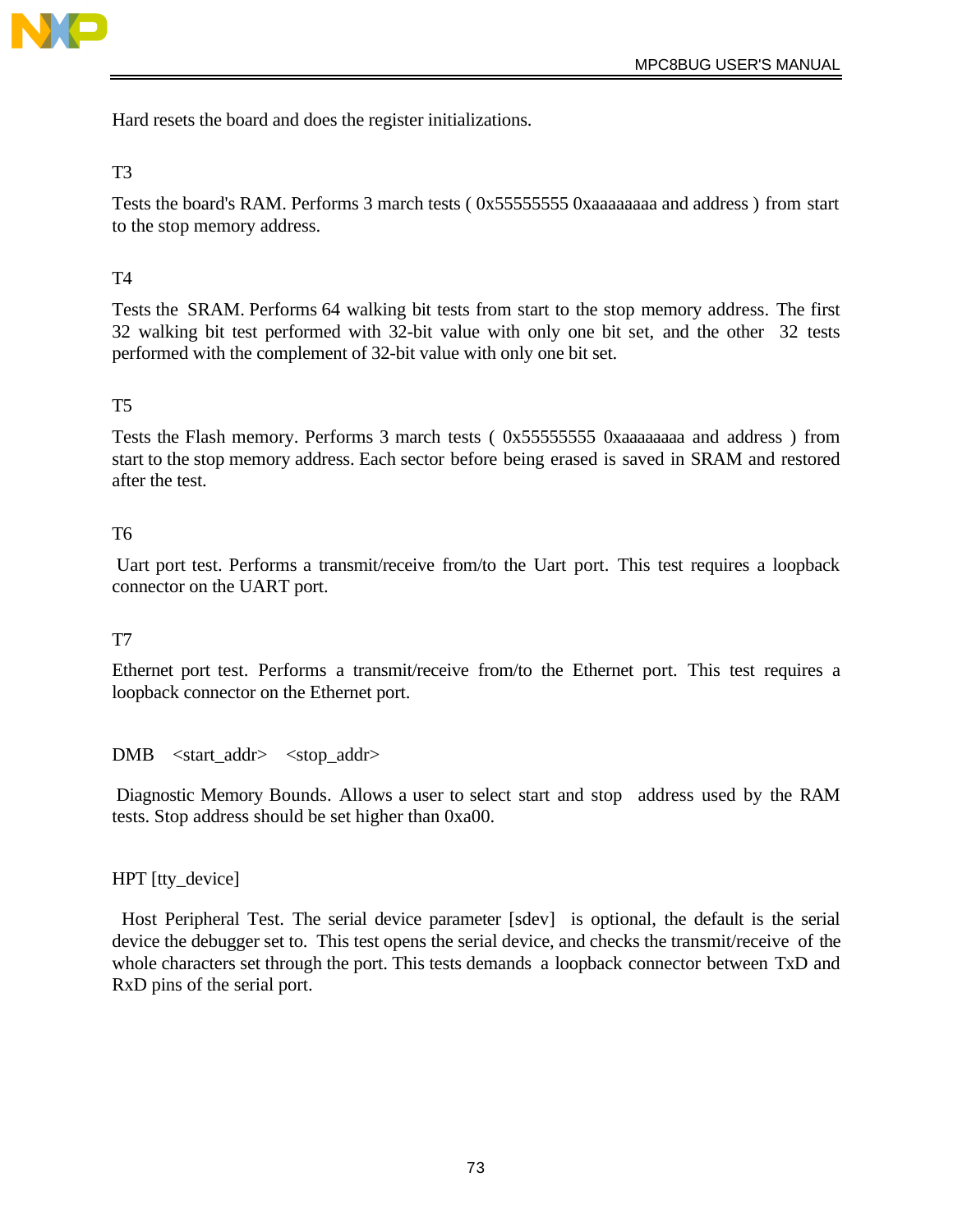

HTL

Host Transmit Loop. Two characters 0x55, 0xbb are alternatingly send in an infinite loop from the host via the board's ADI in a loopback mode. Ctrl-C (or Ctrl-Break on the PC) terminates HTL.

RL address

 Read Loop. RL executes a streamlined read from the specified address. Ctrl-C (or Ctrl-Break on the PC) terminates the RL.

WL address value1 [value2]

Write Loop. WR executes a streamlined intermittently write to the specified address of value1 and value2. If value2 is not specified then value2 is taken as complement of value1. Ctrl-C (or Ctrl-Break on the PC) terminates the command.